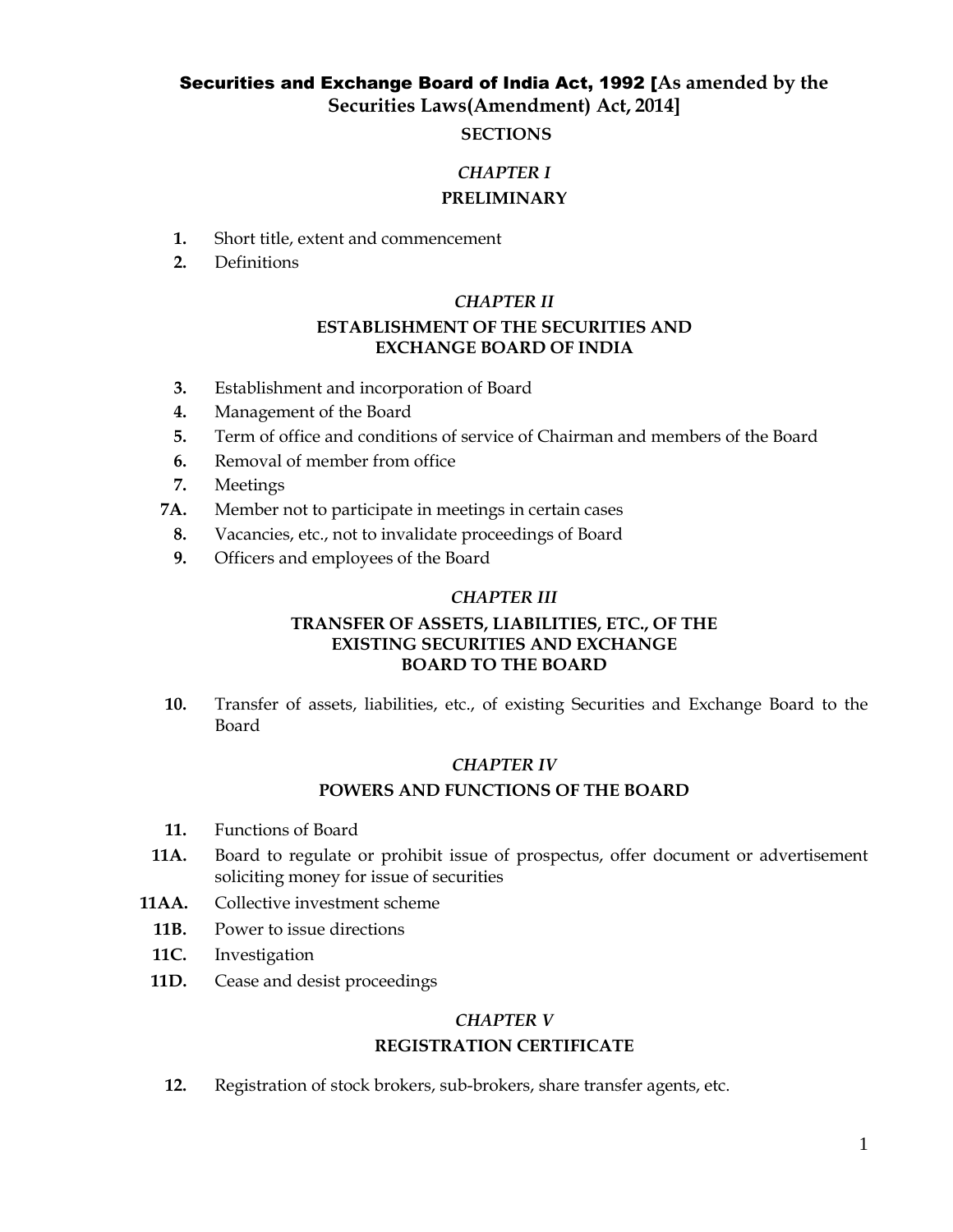#### *CHAPTER VA*

### **PROHIBITION OF MANIPULATIVE AND DECEPTIVE DEVICES, INSIDER TRADING AND SUBSTANTIAL ACQUISITION OF SECURITIES OR CONTROL**

**12A.** Prohibition of manipulative and deceptive devices, insider trading and substantial acquisition of securities or control

#### *CHAPTER VI*

#### **FINANCE, ACCOUNTS AND AUDIT**

- **13.** Grants by the Central Government
- **14.** Fund
- **15.** Accounts and audit

# *CHAPTER VIA* **PENALTIES AND ADJUDICATION**

- **15A.** Penalty for failure to furnish information, return, etc*.*
- **15B.** Penalty for failure by any person to enter into agreement with clients
- **15C.** Penalty for failure to redress investors' grievances
- **15D.** Penalty for certain defaults in case of mutual funds
- **15E.** Penalty for failure to observe rules and regulations by an asset management company
- **15F.** Penalty for default in case of stock brokers
- **15G.** Penalty for insider trading
- **15H.** Penalty for non-disclosure of acquisition of shares and takeovers
- **15HA.** Penalty for fraudulent and unfair trade practices
- **15HB.** Penalty for contravention where no separate penalty has been provided
- **15-I.** Power to adjudicate
- **15J.** Factors to be taken into account by the Adjudicating Officer
- **15JA.** Crediting sums realised by way of penalties to Consolidated Fund of India
- **15JB.** Settlement of administrative and civil proceedings

#### *CHAPTER VIB*

#### **ESTABLISHMENT, JURISDICTION, AUTHORITY AND PROCEDURE OF APPELLATE TRIBUNAL**

- **15K.** Establishment of Securities Appellate Tribunals
- **15L.** Composition of Securities Appellate Tribunal
- **15M.** Qualification for appointment as Presiding Officer or Member of Securities Appellate Tribunal
- **15N.** Tenure of office of Presiding Officer and other members of Securities Appellate Tribunal
- **15-O.** Salary and allowances and other terms and conditions of service of Presiding Officers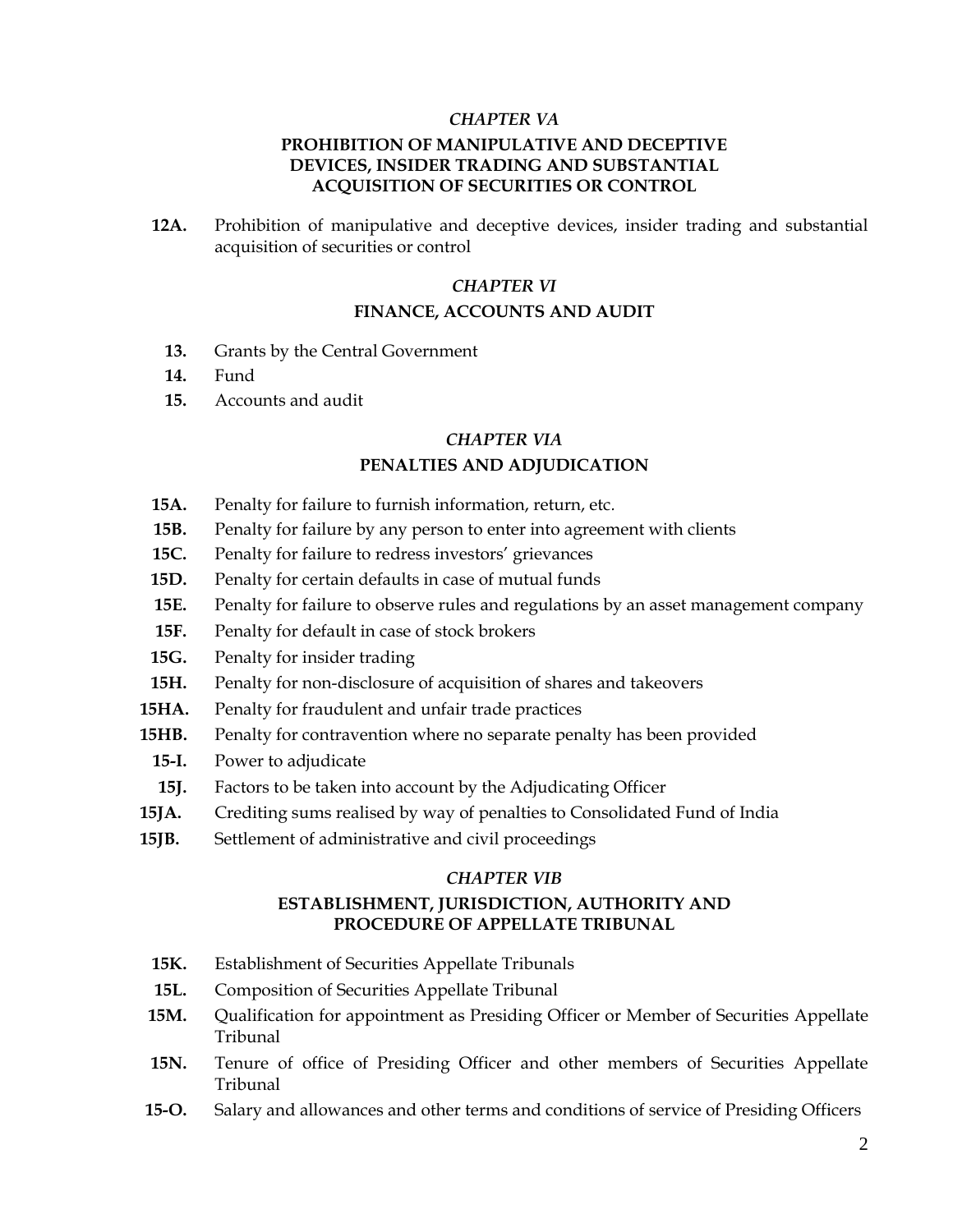- **15P.** Filling up of vacancies
- **15Q.** Resignation and removal
- **15R.** Orders constituting Appellate Tribunal to be final and not to invalidate its proceedings
- **15S.** Staff of the Securities Appellate Tribunal
- **15T.** Appeal to the Securities Appellate Tribunal
- **15U.** Procedure and powers of the Securities Appellate Tribunal
- **15V.** Right to legal representation
- **15W.** Limitation
- **15X.** Presiding Officer, members and staff of Securities Appellate Tribunals to be public servants
- **15Y.** Civil Court not to have jurisdiction
- **15Z.** Appeal to Supreme Court

# *CHAPTER VII*

# **MISCELLANEOUS**

- **16.** Power of Central Government to issue directions
- **17.** Power of Central Government to supersede the Board
- **18.** Returns and reports
- **19.** Delegation
- **20.** Appeals
- **20A.** Bar of jurisdiction
	- **21.** Savings
	- **22.** Members, officers and employees of the Board to be public servants
	- **23.** Protection of action taken in good faith
	- **24.** Offences
- **24A.** Composition of certain offences
- **24B.** Power to grant immunity
	- **25.** Exemption from tax on wealth and income
- **26.** Cognizance of offences by Courts
- **26A.** Establishment of Special Courts
- **26B.** Offences triable by Special Courts
- **26C.** Appeal and revision
- **26D.** Application of Code to proceedings before Special Court
- **26E.** Transitional Provisions
- **27.** Offences by companies
- **28.** [Omitted by the Securities Laws (Amendment) Act, 1995, w.e.f. 25-1-1995]
- **28A.** Recovery of amounts
	- **29.** Power to make rules
	- **30.** Power to make regulations
	- **31.** Rules and regulations to be laid before Parliament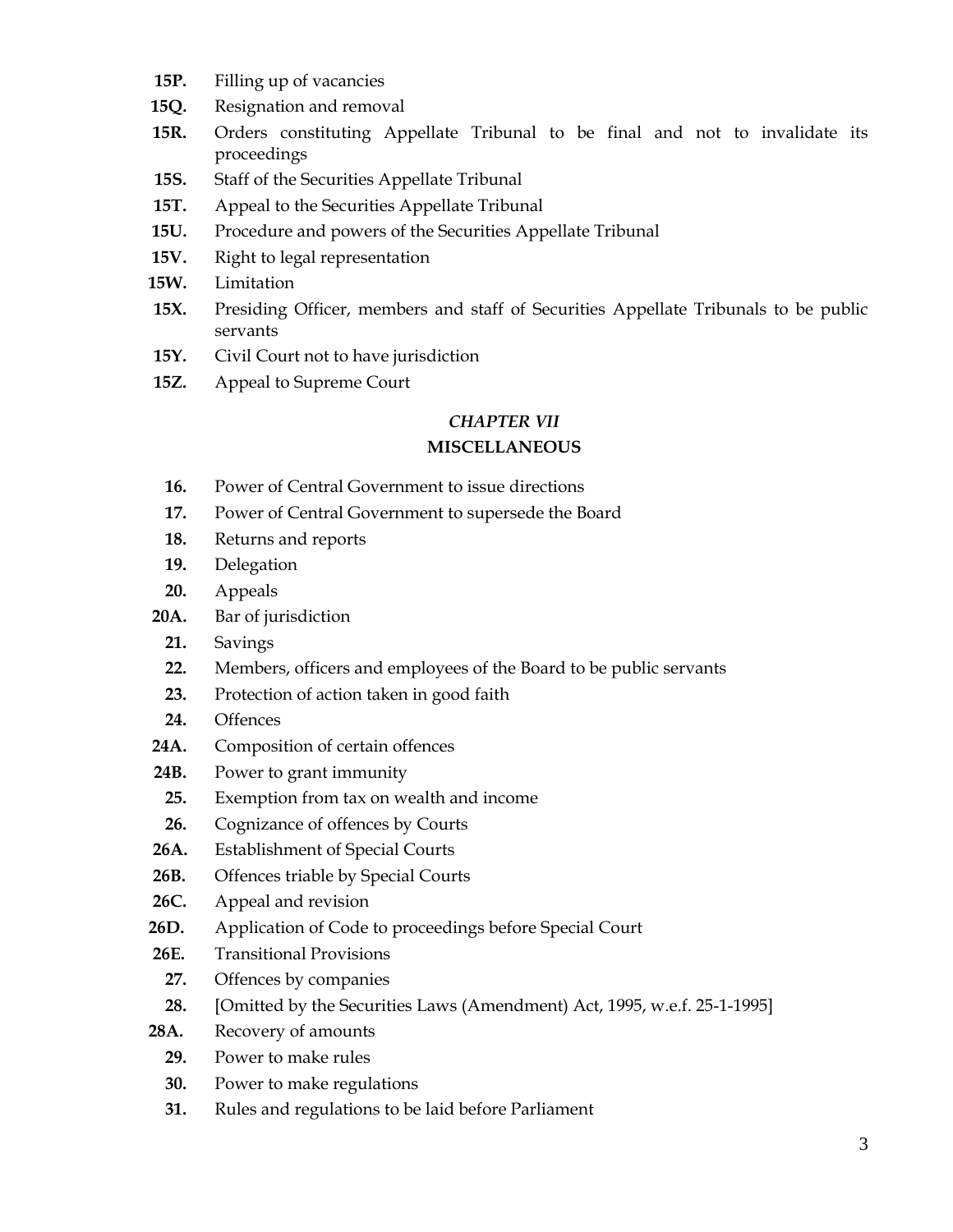- **32.** Application of other laws not barred
- **33.** [Repealed by Repealing & Amending Act, 2001]
- **34.** Power to remove difficulties
- **34A.** Validation of certain acts
- **35.** Repeal and saving

THE SCHEDULE [Repealed by Repealing & Amending Act, 2001]

# **SECURITIES AND EXCHANGE BOARD OF INDIA ACT, 1992 [15 OF 1992]**

**[4th April, 1992]**

#### **An Act to provide for the establishment of a Board to protect the interests of investors in securities and to promote the development of, and to regulate, the securities market and for matters connected therewith or incidental thereto**

*BE it enacted by Parliament in the Forty-third Year of the Republic of India as follows :*

# **CHAPTER I**

# **PRELIMINARY**

### **Short title, extent and commencement.**

- **1.** (1) This Act may be called the Securities and Exchange Board of India Act, 1992.
- (2) It extends to the whole of India.
- (3) It shall be deemed to have come into force on the 30th day of January, 1992.

# **Definitions.**

 $\overline{a}$ 

**2.** (1) In this Act, unless the context otherwise requires,—

- (a) "Board" means the Securities and Exchange Board of India established under section 3;
- (*b*) "Chairman" means the Chairman of the Board;
- $1[(ba)$  "collective investment scheme" means any scheme or arrangement which satisfies the conditions specified in section 11AA;]
- (*c*) "existing Securities and Exchange Board" means the Securities and Exchange Board of India constituted under the Resolution of the Government of India in the Department of Economic Affairs No. 1(44) SE/86, dated the 12th day of April, 1988;
- (*d*) "Fund" means the Fund constituted under section 14;
- (*e*) "member" means a member of the Board and includes the Chairman;
- $(f)$  "notification" means a notification published in the Official Gazette;
- $(g)$  "prescribed" means prescribed by rules made under this Act;
- (*h*) "regulations" means the regulations made by the Board under this Act;
- $2[(ha)$  "Reserve Bank" means the Reserve Bank of India constituted under section 3 of the Reserve Bank of India Act, 1934 (2 of 1934);]

<sup>1</sup> Inserted by the Securities Laws (Amendment) Act, 1999, w.e.f. 22-2-2000.

<sup>2</sup> Inserted by the Securities Laws (Amendment) Act, 2002, w.e.f. 29-10-2002.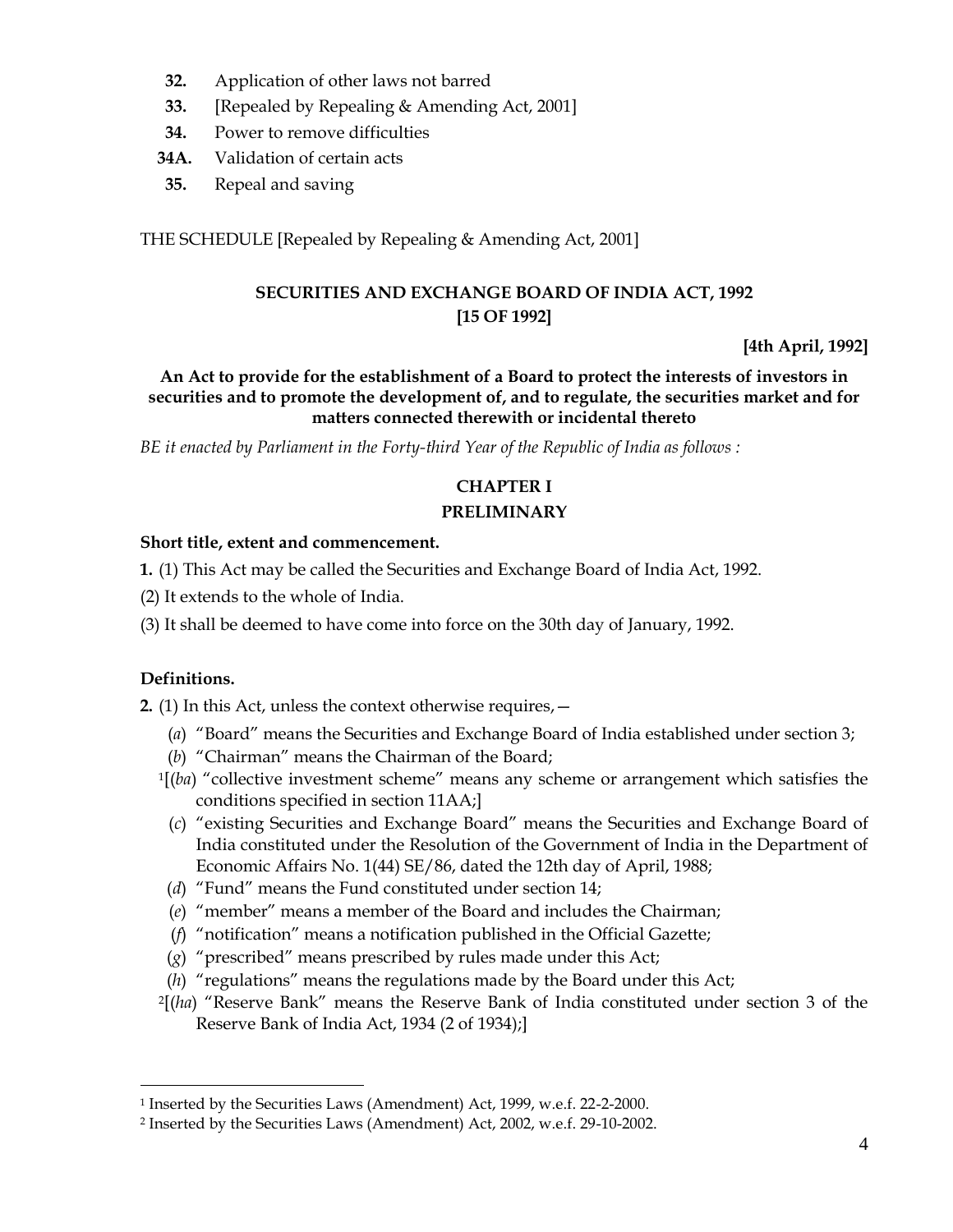(*i*) "securities" has the meaning assigned to it in section 2 of the Securities Contracts (Regulation) Act, 1956 (42 of 1956).

<sup>3</sup>[(2) Words and expressions used and not defined in this Act but defined in the Securities Contracts (Regulation) Act, 1956 (42 of 1956) 4[or the Depositories Act, 1996], shall have the meanings respectively assigned to them in that Act].

#### **CHAPTER II**

#### **ESTABLISHMENT OF THE SECURITIES AND EXCHANGE BOARD OF INDIA**

#### **Establishment and incorporation of Board.**

**3.** (1) With effect from such date as the Central Government may, by notification, appoint, there shall be established, for the purposes of this Act, a Board by the name of the Securities and Exchange Board of India.

(2) The Board shall be a body corporate by the name aforesaid, having perpetual succession and a common seal, with power subject to the provisions of this Act, to acquire, hold and dispose of property, both movable and immovable, and to contract, and shall, by the said name, sue or be sued.

- (3) The head office of the Board shall be at Bombay.
- (4) The Board may establish offices at other places in India.

#### **Management of the Board.**

**4.** (1) The Board shall consist of the following members, namely:—

(*a*) a Chairman;

 $\overline{a}$ 

- (*b*) two members from amongst the officials of the 5[Ministry] of the Central Government dealing with Finance <sup>6</sup>[and administration of the Companies Act, 1956 (1 of 1956)];
- (*c*) one member from amongst the officials of 7[the Reserve Bank];
- <sup>8</sup>[(*d*) five other members of whom at least three shall be the whole-time members,] to be appointed by the Central Government.

(2) The general superintendence, direction and management of the affairs of the Board shall vest in a Board of members, which may exercise all powers and do all acts and things which may be exercised or done by the Board.

(3) Save as otherwise determined by regulations, the Chairman shall also have powers of general superintendence and direction of the affairs of the Board and may also exercise all powers and do all acts and things which may be exercised or done by that Board.

<sup>3</sup> Substituted by the Securities Laws (Amendment) Act, 1995, w.e.f. 25-01-1995. Prior to its substitution, sub-section (2) reads as under:

<sup>―(2)</sup> Words and expressions used and not defined in this Act but defined in the Capital Issues (Control) Act, 1947 or the Securities Contracts Regulation Act, 1956 shall have the same meanings respectively assigned to them in those Acts."

<sup>4</sup> Inserted by the Depositories Act, 1996, w.r.e.f. 20-09-1995.

<sup>&</sup>lt;sup>5</sup> Substituted for "Ministries" by the SEBI (Amendment) Act, 2002, w.e.f. 29-10-2002.

<sup>&</sup>lt;sup>6</sup> Substituted for "and law", by the SEBI (Amendment) Act, 2002, w.e.f. 29-10-2002.

<sup>&</sup>lt;sup>7</sup> Substituted for "the Reserve Bank of India constituted under section 3 of the Reserve Bank of India Act 1934 (2 of 1934)", by the SEBI (Amendment) Act, 2002, w.e.f. 29-10-2002.

<sup>8</sup> Substituted by the SEBI (Amendment) Act, 2002, w.e.f. 29-10-2002. Prior to its substitution, clause (d) read as: "(d) two other members".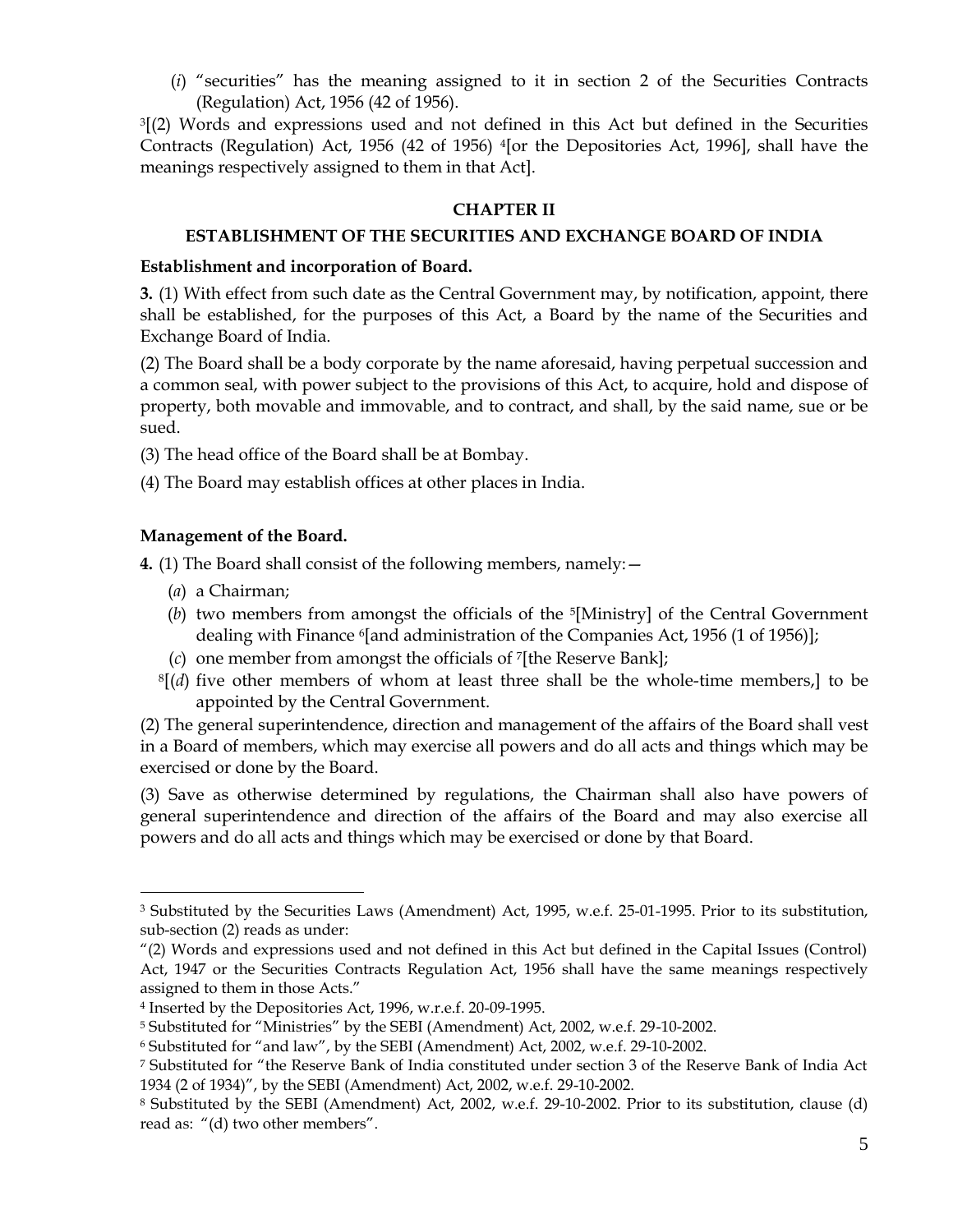(4) The Chairman and members referred to in clauses (*a*) and (*d*) of sub-section (1) shall be appointed by the Central Government and the members referred to in clauses (*b*) and (*c*) of that sub-section shall be nominated by the Central Government and the 9[Reserve Bank] respectively.

(5) The Chairman and the other members referred to in clauses (*a*) and (*d*) of sub-section (1) shall be persons of ability, integrity and standing who have shown capacity in dealing with problems relating to securities market or have special knowledge or experience of law, finance, economics, accountancy, administration or in any other discipline which, in the opinion of the Central Government, shall be useful to the Board.

### **Term of office and conditions of service of Chairman and members of the Board.**

**5.** (1) The term of office and other conditions of service of the Chairman and the members referred to in clause (*d*) of sub-section (1) of section 4 shall be such as may be prescribed.

(2) Notwithstanding anything contained in sub-section (1), the Central Government shall have the right to terminate the services of the Chairman or a member appointed under clause (*d*) of sub-section (1) of section 4, at any time before the expiry of the period prescribed under subsection (1), by giving him notice of not less than three months in writing or three months' salary and allowances in lieu thereof, and the Chairman or a member, as the case may be, shall also have the right to relinquish his office, at any time before the expiry of the period prescribed under sub-section (1), by giving to the Central Government notice of not less than three months in writing.

### **Removal of member from office.**

**6.**  $10[***]$  The Central Government shall remove a member from office if he  $-$ 

- (*a*) is, or at any time has been, adjudicated as insolvent;
- (*b*) is of unsound mind and stands so declared by a competent court;
- (*c*) has been convicted of an offence which, in the opinion of the Central Government, involves a moral turpitude;
- $(d)$  <sup>11</sup>[\* \* \*]
- (*e*) has, in the opinion of the Central Government, so abused his position as to render his continuation in office detrimental to the public interest : Provided that no member shall be removed under this clause unless he has been given a reasonable opportunity of being heard in the matter.

# **Meetings.**

 $\overline{a}$ 

**7.** (1) The Board shall meet at such times and places, and shall observe such rules of procedure in regard to the transaction of business at its meetings (including quorum at such meetings) as may be provided by regulations.

(2) The Chairman or, if for any reason, he is unable to attend a meeting of the Board, any other member chosen by the members present from amongst themselves at the meeting shall preside at the meeting.

<sup>&</sup>lt;sup>9</sup> Substituted for "Reserve Bank of India" by the SEBI (Amendment) Act, 2002, w.e.f. 29-10-2002.

 $10$  "(1)" omitted by Securities Laws (Amendment) Act 1995, w.e.f. 25-1-1995.

<sup>11</sup> Omitted, by Securities Laws (Amendment) Act 1995, w.e.f. 25-1-1995. Prior to omission clause (d) read as:  $\degree$ (d) is appointed as a director of a company".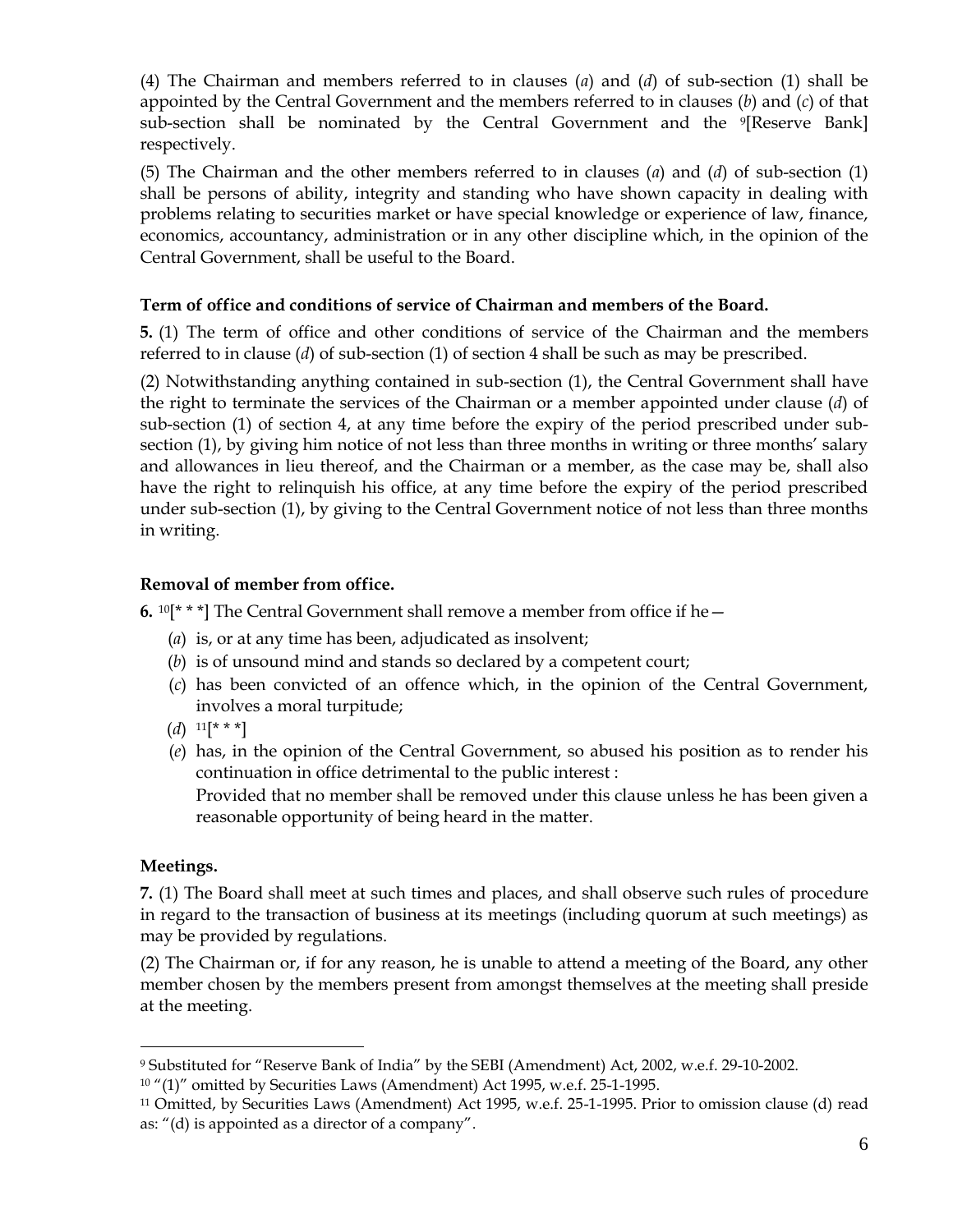(3) All questions which come up before any meeting of the Board shall be decided by a majority votes of the members present and voting, and, in the event of an equality of votes, the Chairman, or in his absence, the person presiding, shall have a second or casting vote.

# <sup>12</sup>[**Member not to participate in meetings in certain cases.**

**7A.**Any member, who is a director of a company and who as such director has any direct or indirect pecuniary interest in any matter coming up for consideration at a meeting of the Board, shall, as soon as possible after relevant circumstances have come to his knowledge, disclose the nature of his interest at such meeting and such disclosure shall be recorded in the proceedings of the Board, and the member shall not take any part in any deliberation or decision of the Board with respect to that matter.]

### **Vacancies, etc., not to invalidate proceedings of Board.**

**8.** No act or proceeding of the Board shall be invalid merely by reason of—

- (*a*) any vacancy in, or any defect in the constitution of, the Board; or
- (*b*) any defect in the appointment of a person acting as a member of the Board; or
- (*c*) any irregularity in the procedure of the Board not affecting the merits of the case.

### **Officers and employees of the Board.**

**9.** (1) The Board may appoint such other officers and employees as it considers necessary for the efficient discharge of its functions under this Act.

(2) The term and other conditions of service of officers and employees of the Board appointed under sub-section (1) shall be such as may be determined by regulations.

# **CHAPTER III**

### **TRANSFER OF ASSETS, LIABILITIES, ETC., OF THE EXISTING SECURITIES AND EXCHANGE BOARD TO THE BOARD**

#### **Transfer of assets, liabilities, etc., of existing Securities and Exchange Board to the Board.**

- **10.** (1) On and from the date of establishment of the Board,—
	- (*a*) any reference to the existing Securities and Exchange Board in any law other than this Act or in any contract or other instrument shall be deemed as a reference to the Board;
	- (*b*) all properties and assets, movable and immovable, of, or belonging to, the existing Securities and Exchange Board, shall vest in the Board;
	- (*c*) all rights and liabilities of the existing Securities and Exchange Board shall be transferred
	- to, and be the rights and liabilities of, the Board;
	- (*d*) without prejudice to the provisions of clause (*c*), all debts, obligations and liabilities incurred, all contracts entered into and all matters and things engaged to be done by, with or for the existing Securities and Exchange Board immediately before that date, for or in connection with the purpose of the said existing Board shall be deemed to have been incurred, entered into, or engaged to be done by, with or for, the Board;

(*e*) all sums of money due to the existing Securities and Exchange Board immediately before that date shall be deemed to be due to the Board;

<sup>12</sup> Inserted by Securities Laws (Amendment) Act 1995, w.e.f. 25-1-1995.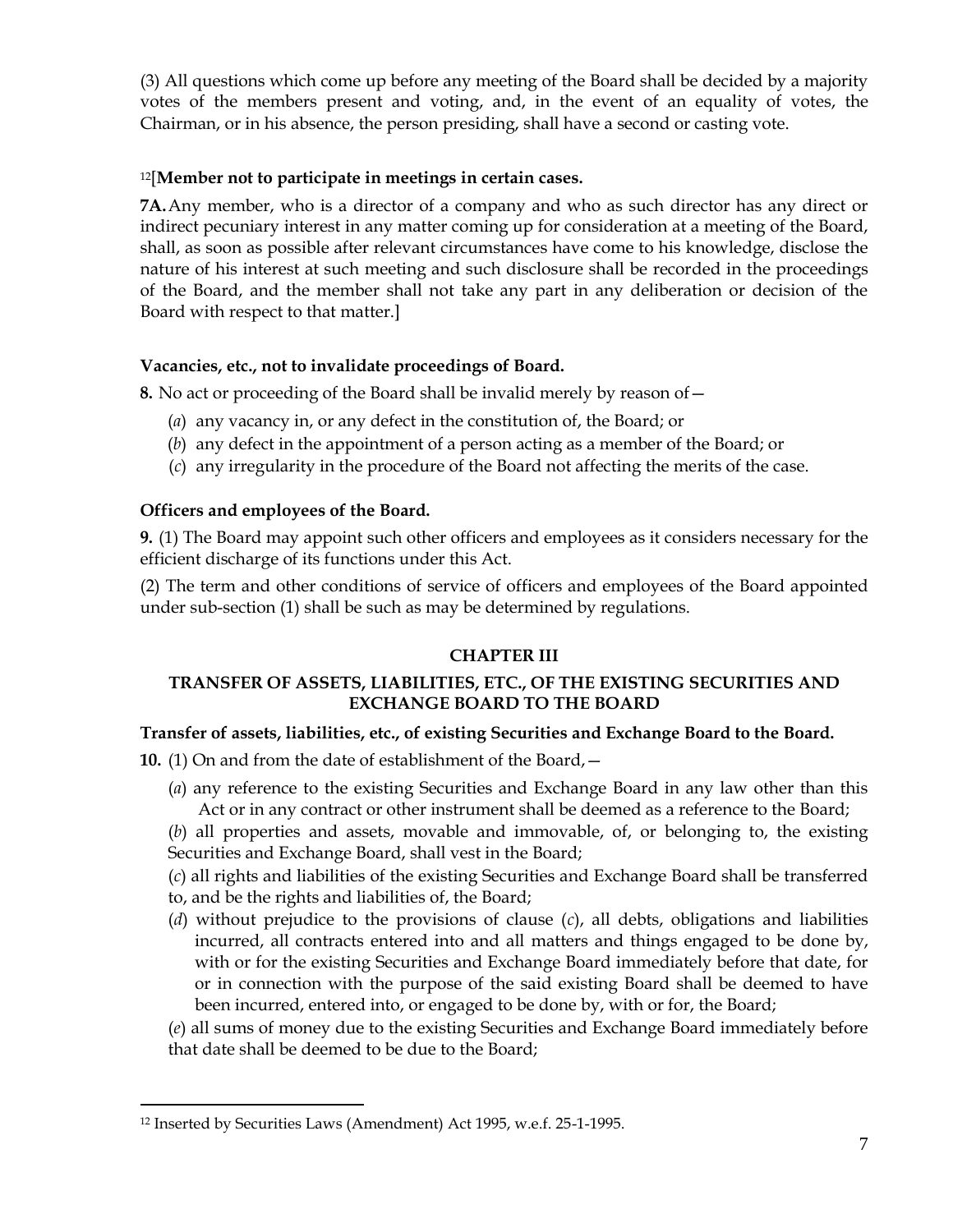- (*f*) all suits and other legal proceedings instituted or which could have been instituted by or against the existing Securities and Exchange Board immediately before that date may be continued or may be instituted by or against the Board; and
- (*g*) every employee holding any office under the existing Securities and Exchange Board immediately before that date shall hold his office in the Board by the same tenure and upon the same terms and conditions of service as respects remuneration, leave, provident fund, retirement and other terminal benefits as he would have held such office if the Board had not been established and shall continue to do so as an employee of the Board or until the expiry of the period of six months from that date if such employee opts not to be the employee of the Board within such period.

(2) Notwithstanding anything contained in the Industrial Disputes Act, 1947 (14 of 1947), or in any other law for the time being in force, absorption of any employee by the Board in its regular service under this section shall not entitle such employee to any compensation under that Act or other law and no such claim shall be entertained by any court, tribunal or other authority.

#### **CHAPTER IV**

#### **POWERS AND FUNCTIONS OF THE BOARD**

#### **Functions of Board.**

 $\overline{a}$ 

**11.** (1) Subject to the provisions of this Act, it shall be the duty of the Board to protect the interests of investors in securities and to promote the development of, and to regulate the securities market, by such measures as it thinks fit.

(2) Without prejudice to the generality of the foregoing provisions, the measures referred to therein may provide for—

- (*a*) regulating the business in stock exchanges and any other securities markets;
- (*b*) registering and regulating the working of stock brokers, sub-brokers, share transfer agents, bankers to an issue, trustees of trust deeds, registrars to an issue, merchant bankers, underwriters, portfolio managers, investment advisers and such other intermediaries who may be associated with securities markets in any manner;
- <sup>13</sup>[(*ba*) registering and regulating the working of the depositories, <sup>14</sup>[participants], custodians of securities, foreign institutional investors, credit rating agencies and such other intermediaries as the Board may, by notification, specify in this behalf;]
- (*c*) registering and regulating the working of 15[venture capital funds and collective investment schemes], including mutual funds;
- (*d*) promoting and regulating self-regulatory organisations;
- (*e*) prohibiting fraudulent and unfair trade practices relating to securities markets;
- (*f*) promoting investors' education and training of intermediaries of securities markets;
- (*g*) prohibiting insider trading in securities;
- (*h*) regulating substantial acquisition of shares and take over of companies;
- (*i*) calling for information from, undertaking inspection, conducting inquiries and audits of the 16[stock exchanges, mutual funds, other persons associated with the securities market], intermediaries and self-regulatory organisations in the securities market;

<sup>13</sup> Inserted by Securities Laws (Amendment) Act 1995, w.r.e.f. 25-1-1995.

<sup>14</sup> Inserted by the Depositories Act, 1996, w.r.e.f. 20-9-1995.

<sup>&</sup>lt;sup>15</sup> Substituted for "collective investment schemes" by Securities Laws (Amendment) Act 1995, w.e.f. 25-1-1995.

<sup>&</sup>lt;sup>16</sup> Substituted for "stock exchanges and" by the Securities Laws (Amendment) Act 1995, w.e.f. 25-1-1995.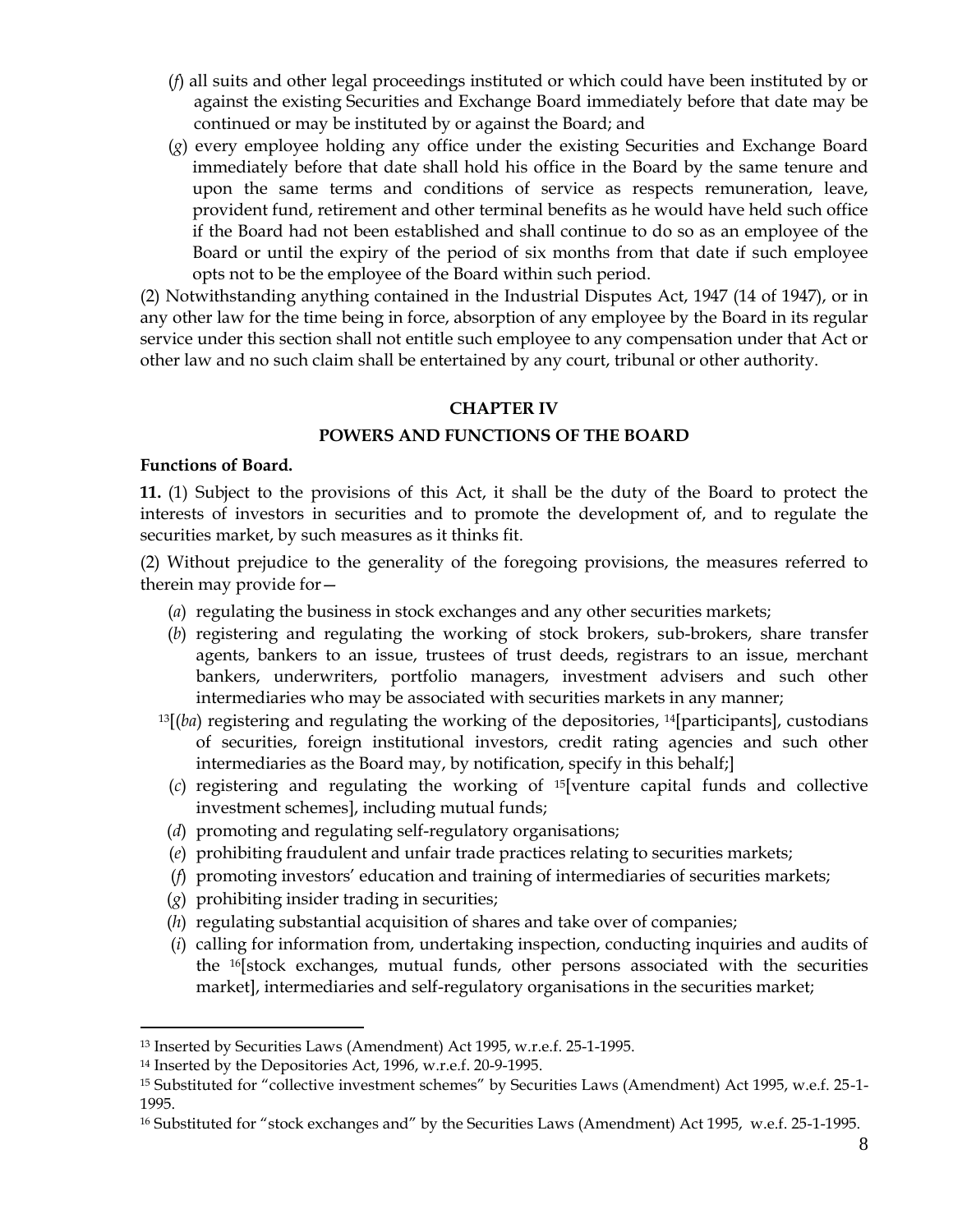- <sup>17</sup>[(*ia*) calling for information and records from any person including any bank or any other authority or board or corporation established or constituted by or under any Central or State Act which, in the opinion of the Board, shall be relevant to any investigation or inquiry by the Board in respect of any transaction in securities;]
- $18$ [(ib) calling for information from, or furnishing information to, other authorities, whether in India or outside India, having functions similar to those of the Board, in the matters relating to the prevention or detection of violations in respect of securities laws, subject to the provisions of other laws for the time being in force in this regard:

 Provided that the Board, for the purpose of furnishing any information to any authority outside India, may enter into an arrangement or agreement or understanding with such authority with the prior approval of the Central Government;]

- (*j*) performing such functions and exercising such powers under the provisions of  $19$ [\* \* \*] the Securities Contracts (Regulation) Act, 1956 (42 of 1956), as may be delegated to it by the Central Government;
- (*k*) levying fees or other charges for carrying out the purposes of this section;
- (*l*) conducting research for the above purposes;
- <sup>20</sup>[(*la*) calling from or furnishing to any such agencies, as may be specified by the Board, such information as may be considered necessary by it for the efficient discharge of its functions;]
- (*m*) performing such other functions as may be prescribed.

 $21$ [(2A) Without prejudice to the provisions contained in sub-section (2), the Board may take measures to undertake inspection of any book, or register, or other document or record of any listed public company or a public company (not being intermediaries referred to in section 12) which intends to get its securities listed on any recognised stock exchange where the Board has reasonable grounds to believe that such company has been indulging in insider trading or fraudulent and unfair trade practices relating to securities market.]

 $22$ [(3) Notwithstanding anything contained in any other law for the time being in force while exercising the powers under 23[clause (*i*) or clause (*ia*) of sub-section (2) or sub- section (*2A*)], the Board shall have the same powers as are vested in a civil court under the Code of Civil Procedure, 1908 (5 of 1908), while trying a suit, in respect of the following matters, namely :  $-$ 

- (*i*) the discovery and production of books of account and other documents, at such place and such time as may be specified by the Board;
- (*ii*) summoning and enforcing the attendance of persons and examining them on oath;
- (*iii*) inspection of any books, registers and other documents of any person referred to in section 12, at any place;]

<sup>&</sup>lt;sup>17</sup> Substituted for "calling for information and record from any bank or any other authority or board or corporation established or constituted by or under any Central, State or Provincial Act in respect of any transaction in securities which is under investigation or inquiry by the Board" by the Securities Laws (Amendment) Act, 2014, w.r.e.f. 18-07-2013. Earlier, section 11(2)(ia) was inserted by the SEBI (Amendment) Act, 2002 w.e.f. 29-10-2002.

<sup>18</sup> Inserted by the Securities Laws (Amendment) Act, 2014, w.r.e.f. 06-03-1998.

<sup>&</sup>lt;sup>19</sup> The words "the Capital Issues (Control) Act, 1947 (29 of 1947) and" omitted by the Securities Laws (Amendment) Act 1995, w.e.f. 25-1-1995.

<sup>20</sup> Inserted by the Securities Laws (Amendment) Act 1995, w.e.f. 25-1-1995.

<sup>21</sup> Inserted by the the SEBI (Amendment) Act, 2002 w.e.f. 29-10-2002.

<sup>22</sup> Inserted by the Securities Laws (Amendment) Act 1995, w.e.f. 25-1-1995.

<sup>&</sup>lt;sup>23</sup> Substituted for "clause (i) of sub-section  $(2)$ " by the SEBI (Amendment) Act, 2002 w.e.f. 29-10-2002.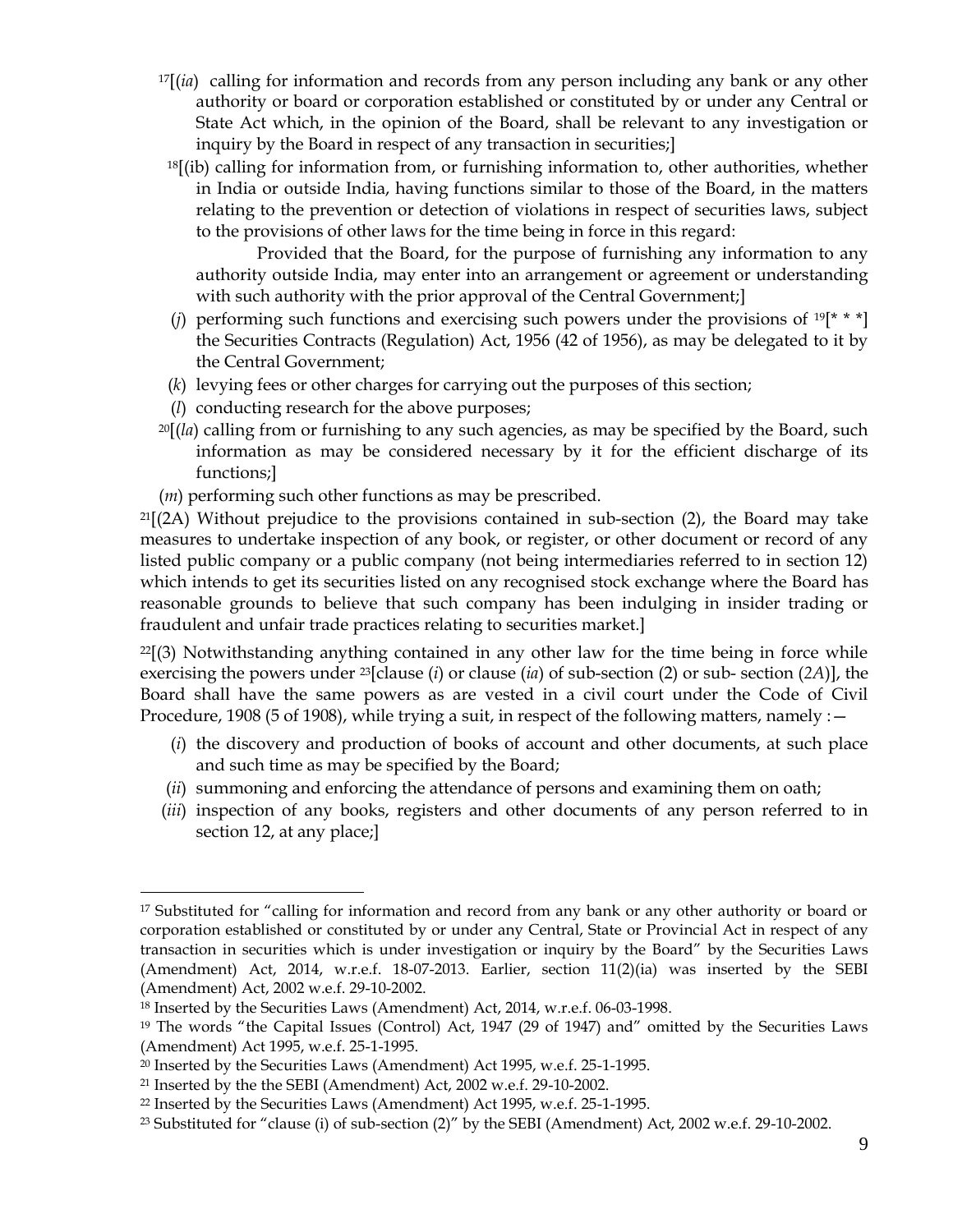- <sup>24</sup>[(*iv*) inspection of any book, or register, or other document or record of the company referred to in sub-section (2A);
- (*v*) issuing commissions for the examination of witnesses or documents.]

 $25(4)$  Without prejudice to the provisions contained in sub-sections  $(1)$ ,  $(2)$ ,  $(2A)$  and  $(3)$  and section 11B, the Board may, by an order, for reasons to be recorded in writing, in the interests of investors or securities market, take any of the following measures, either pending investigation or inquiry or on completion of such investigation or inquiry, namely:—

- (*a*) suspend the trading of any security in a recognised stock exchange;
- (*b*) restrain persons from accessing the securities market and prohibit any person associated with securities market to buy, sell or deal in securities;
- (*c*) suspend any office-bearer of any stock exchange or self-regulatory organisation from holding such position;
- (*d*) impound and retain the proceeds or securities in respect of any transaction which is under investigation;
- (*e*) attach, after passing of an order on an application made for approval by the Judicial Magistrate of the first class having jurisdiction, for a period not exceeding one month, one or more bank account or accounts of any intermediary or any person associated with the securities market in any manner involved in violation of any of the provisions of this Act, or the rules or the regulations made thereunder :

Provided that only the bank account or accounts or any transaction entered therein, so far as it relates to the proceeds actually involved in violation of any of the provisions of this Act, or the rules or the regulations made thereunder shall be allowed to be attached;

(*f*) direct any intermediary or any person associated with the securities market in any manner not to dispose of or alienate an asset forming part of any transaction which is under investigation :

Provided that the Board may, without prejudice to the provisions contained in sub-section (2) or sub-section (2A), take any of the measures specified in clause (*d*) or clause (*e*) or clause (*f*), in respect of any listed public company or a public company (not being intermediaries referred to in section 12) which intends to get its securities listed on any recognised stock exchange where the Board has reasonable grounds to believe that such company has been indulging in insider trading or fraudulent and unfair trade practices relating to securities market :

Provided further that the Board shall, either before or after passing such orders, give an opportunity of hearing to such intermediaries or persons concerned.]

 $26(5)$  The amount disgorged, pursuant to a direction issued, under section 11B of this Act or section 12A of the Securities Contracts (Regulation) Act, 1956 or section 19 of the Depositories Act, 1996, as the case may be, shall be credited to the Investor Protection and Education Fund established by the Board and such amount shall be utilised by the Board in accordance with the regulations made under this Act.]

<sup>24</sup> Inserted by the SEBI (Amendment) Act, 2002 w.e.f. 29-10-2002.

<sup>25</sup> Inserted by the SEBI (Amendment) Act, 2002 w.e.f. 29-10-2002.

<sup>26</sup> Inserted by the Securities Laws (Amendment) Act, 2014 w.r.e.f. 18-07-2013.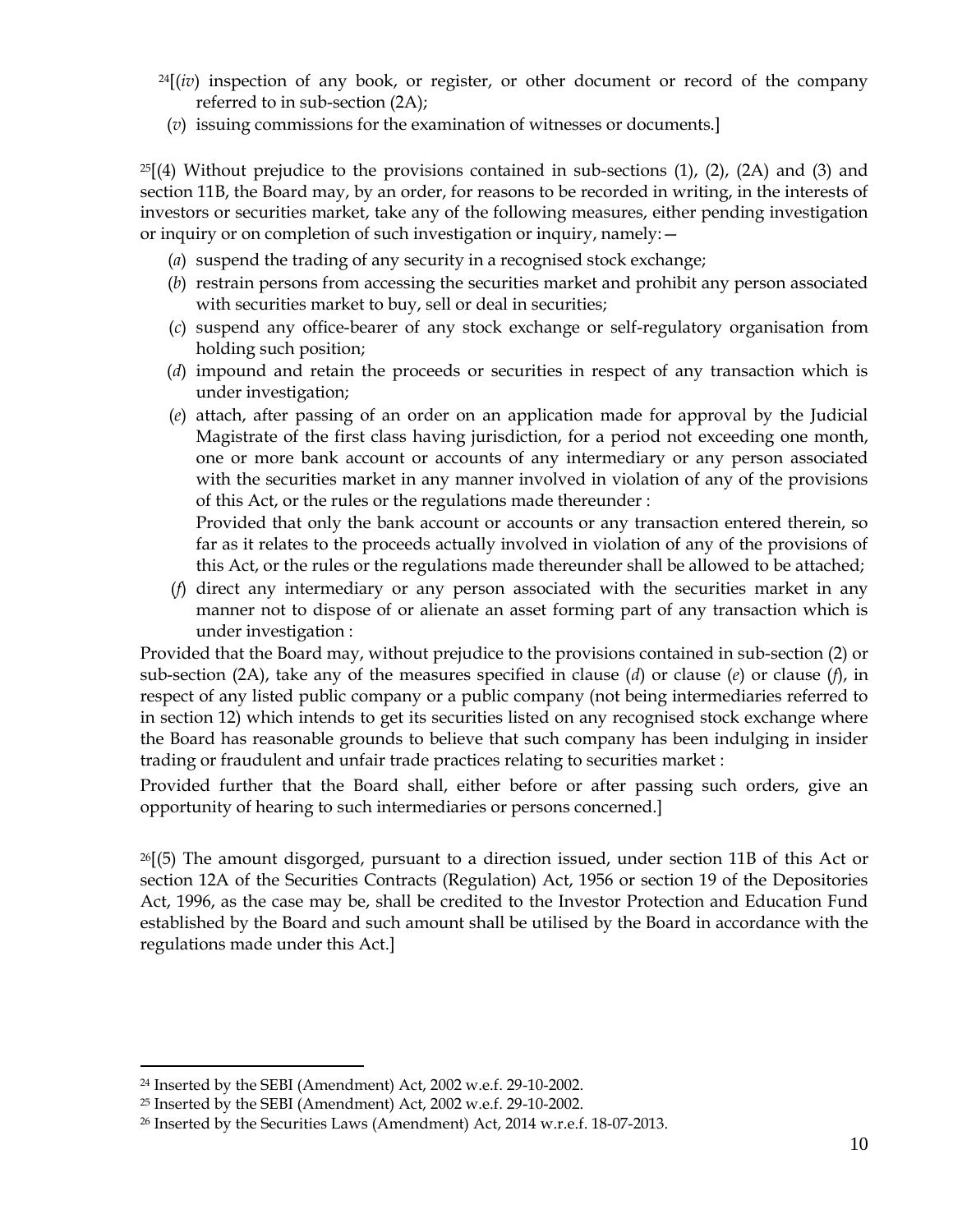<sup>27</sup>[**Board to regulate or prohibit issue of prospectus, offer document or advertisement soliciting money for issue of securities.**

**11A.**(1) Without prejudice to the provisions of the Companies Act, 1956 (1 of 1956), the Board may, for the protection of investors,—

- (*a*) specify, by regulations—
	- (*i*) the matters relating to issue of capital, transfer of securities and other matters incidental thereto; and
	- (*ii*) the manner in which such matters shall be disclosed by the companies;
- (*b*) by general or special orders—
	- (*i*) prohibit any company from issuing prospectus, any offer document, or advertisement soliciting money from the public for the issue of securities;
	- (*ii*) specify the conditions subject to which the prospectus, such offer document or advertisement, if not prohibited, may be issued.

(2) Without prejudice to the provisions of section 21 of the Securities Contracts (Regulation) Act, 1956 (42 of 1956), the Board may specify the requirements for listing and transfer of securities and other matters incidental thereto.]

#### <sup>28</sup>[**Collective investment scheme.**

**11AA.** (1) Any scheme or arrangement which satisfies the conditions referred to in sub-section (2)  $^{29}$ [or sub-section (2A)] shall be a collective investment scheme:

<sup>30</sup>[Provided that any pooling of funds under any scheme or arrangement, which is not registered with the Board or is not covered under sub-section (3), involving a corpus amount of one hundred crore rupees or more shall be deemed to be a collective investment scheme.]

(2) Any scheme or arrangement made or offered by any  $31$ [person] under which,  $-$ 

- (*i*) the contributions, or payments made by the investors, by whatever name called, are pooled and utilized for the purposes of the scheme or arrangement;
- (*ii*) the contributions or payments are made to such scheme or arrangement by the investors with a view to receive profits, income, produce or property, whether movable or immovable, from such scheme or arrangement;
- (*iii*) the property, contribution or investment forming part of scheme or arrangement, whether identifiable or not, is managed on behalf of the investors;
- (*iv*) the investors do not have day-to-day control over the management and operation of the scheme or arrangement.

- (b) the manner in which such matters,
- shall be disclosed by the companies."

<sup>27</sup> Substituted by the SEBI (Amendment) Act, 2002, w.e.f. 29-10-2002. Earlier section 11A was inserted by the Securities Laws (Amendment) Act, 1995, w.e.f. 25-1-1995. Prior to its substitution, section 11A read as under:-

<sup>&</sup>quot;11A. Matters to be disclosed by the companies.- Without Prejudice to the Provisions of the Companies Act , 1956 (1 of 1956), the board may , for the protection of investors, specify, by regulations,-

<sup>(</sup>a) the matters relating to issue of capital, transfer of securities and other matters incidental thereto; and

<sup>28</sup>Inserted by the SEBI (Amendment) Act 1999, w.e.f. 22-2-2000.

<sup>29</sup>Inserted by the Securities Laws (Amendment) Act, 2014, w.r.e.f. 18-07-2013.

<sup>30</sup> Inserted by the Securities Laws (Amendment) Act, 2014, w.r.e.f. 18-07-2013.

 $31$  Substituted for "company" by the Securities Laws (Amendment) Act, 2014, w.r.e.f. 18-07-2013.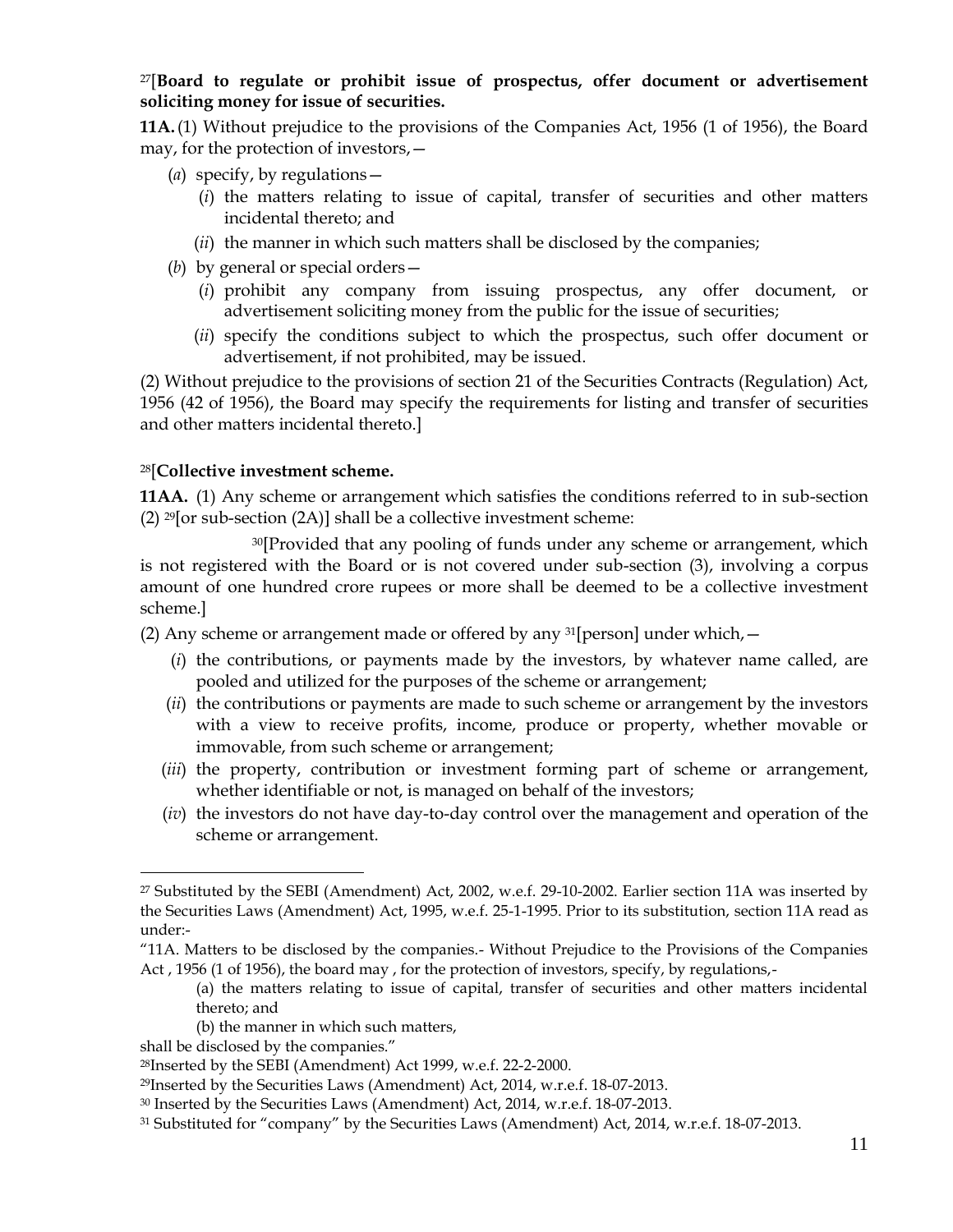$32$ [(2A)] Any scheme or arrangement made or offered by any person satisfying the conditions as may be specified in accordance with the regulations made under this Act.]

(3) Notwithstanding anything contained in sub-section (2)  $^{33}$  [or sub-section (2A)], any scheme or arrangement—

- (*i*) made or offered by a co-operative society registered under the Co-operative Societies Act, 1912 (2 of 1912) or a society being a society registered or deemed to be registered under any law relating to co-operative societies for the time being in force in any State;
- (*ii*) under which deposits are accepted by non-banking financial companies as defined in clause (*f*) of section 45-I of the Reserve Bank of India Act, 1934 (2 of 1934);
- (*iii*) being a contract of insurance to which the Insurance Act, 1938 (4 of 1938), applies;
- (*iv*) providing for any Scheme, Pension Scheme or the Insurance Scheme framed under the Employees Provident Fund and Miscellaneous Provisions Act, 1952 (19 of 1952);
- (*v*) under which deposits are accepted under section 58A of the Companies Act, 1956 (1 of 1956);
- (*vi*) under which deposits are accepted by a company declared as a Nidhi or a mutual benefit society under section 620A of the Companies Act, 1956 (1 of 1956);
- (*vii*) falling within the meaning of Chit business as defined in clause (*d*) of section 2 of the Chit Fund Act, 1982 (40 of 1982);
- (*viii*) under which contributions made are in the nature of subscription to a mutual fund;
- $34$ [(ix) such other scheme or arrangement which the Central Government may, in consultation with the Board, notify,]

shall not be a collective investment scheme.]

#### <sup>35</sup>**[Power to issue directions.**

**11B.** Save as otherwise provided in section 11, if after making or causing to be made an enquiry, the Board is satisfied that it is necessary,  $-$ 

- (*i*) in the interest of investors, or orderly development of securities market; or
- (*ii*) to prevent the affairs of any intermediary or other persons referred to in section 12 being conducted in a manner detrimental to the interest of investors or securities market; or
- (*iii*) to secure the proper management of any such intermediary or person,

it may issue such directions,—

 $\overline{a}$ 

- (*a*) to any person or class of persons referred to in section 12, or associated with the securities market; or
- (*b*) to any company in respect of matters specified in section 11A, as may be appropriate in the interests of investors in securities and the securities market.]

<sup>36</sup>[Explanation.—For the removal of doubts, it is hereby declared that the power to issue directions under this section shall include and always be deemed to have been included the

<sup>32</sup> Inserted by the Securities Laws (Amendment) Act, 2014, w.r.e.f. 18-07-2013.

<sup>33</sup> Inserted by the Securities Laws (Amendment) Act, 2014, w.r.e.f. 18-07-2013.

<sup>34</sup> Inserted by the Securities Laws (Amendment) Act, 2014, w.r.e.f. 18-07-2013.

<sup>35</sup> Inserted by Securities Laws (Amendment) Act 1995, w.e.f. 25-1-1995.

<sup>36</sup> Inserted by the Securities Laws (Amendment) Act, 2014, w.r.e.f. 18-07-2013.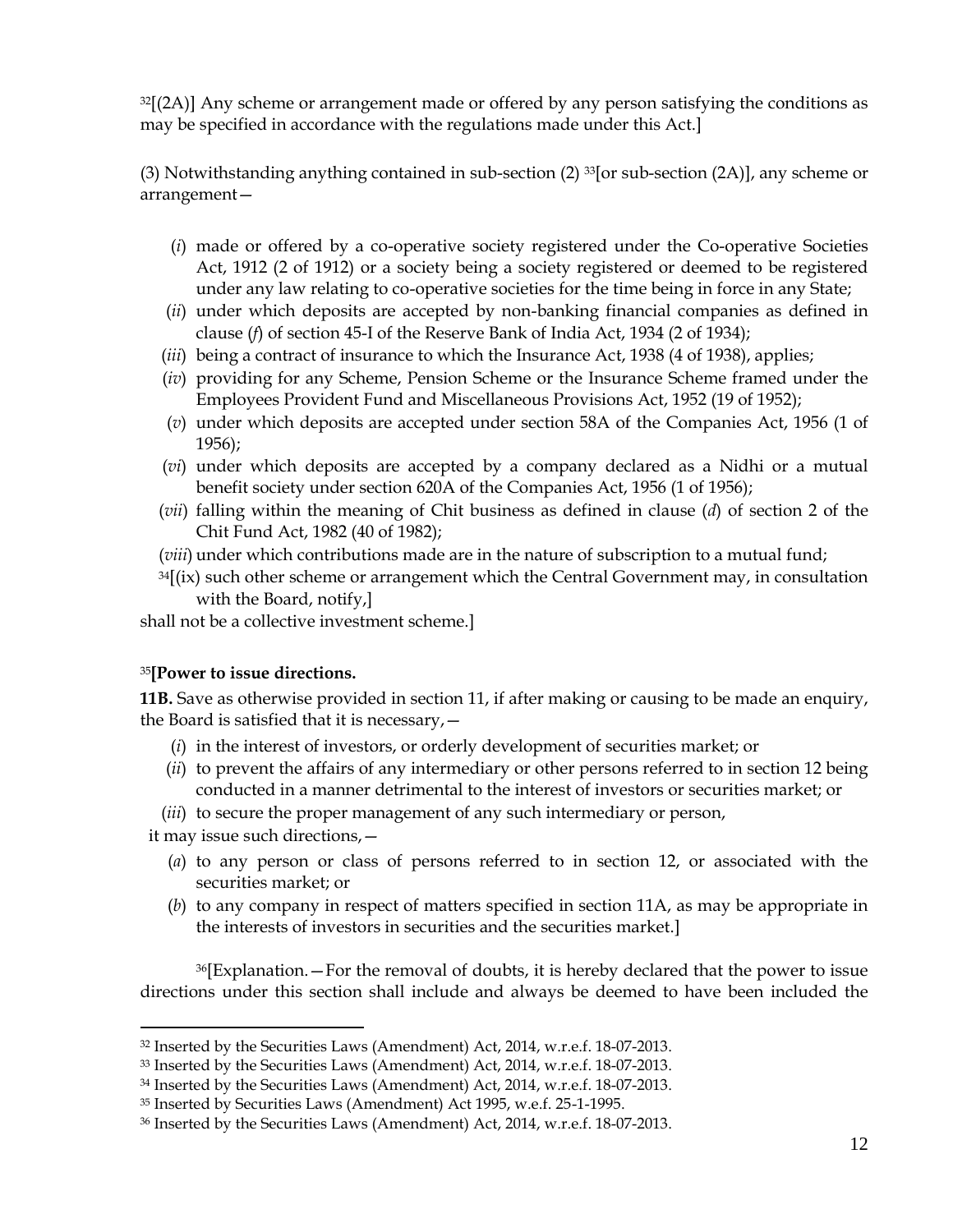power to direct any person, who made profit or averted loss by indulging in any transaction or activity in contravention of the provisions of this Act or regulations made thereunder, to disgorge an amount equivalent to the wrongful gain made or loss averted by such contravention.]

# <sup>37</sup>[**Investigation.**

**11C.** (1) Where the Board has reasonable ground to believe that—

- (*a*) the transactions in securities are being dealt with in a manner detrimental to the investors or the securities market; or
- (*b*) any intermediary or any person associated with the securities market has violated any of the provisions of this Act or the rules or the regulations made or directions issued by the Board thereunder,

it may, at any time by order in writing, direct any person (hereafter in this section referred to as the Investigating Authority) specified in the order to investigate the affairs of such intermediary or persons associated with the securities market and to report thereon to the Board.

(2) Without prejudice to the provisions of sections 235 to 241 of the Companies Act, 1956 (1 of 1956), it shall be the duty of every manager, managing director, officer and other employee of the company and every intermediary referred to in section 12 or every person associated with the securities market to preserve and to produce to the Investigating Authority or any person authorised by it in this behalf, all the books, registers, other documents and record of, or relating to, the company or, as the case may be, of or relating to, the intermediary or such person, which are in their custody or power.

(3) The Investigating Authority may require any intermediary or any person associated with securities market in any manner to furnish such information to, or produce such books, or registers, or other documents, or record before him or any person authorised by it in this behalf as it may consider necessary if the furnishing of such information or the production of such books, or registers, or other documents, or record is relevant or necessary for the purposes of its investigation.

(4) The Investigating Authority may keep in its custody any books, registers, other documents and record produced under sub-section (2) or sub-section (3) for six months and thereafter shall return the same to any intermediary or any person associated with securities market by whom or on whose behalf the books, registers, other documents and record are produced :

Provided that the Investigating Authority may call for any book, register, other document and record if they are needed again :

Provided further that if the person on whose behalf the books, registers, other documents and record are produced requires certified copies of the books, registers, other documents and record produced before the Investigating Authority, it shall give certified copies of such books, registers, other documents and record to such person or on whose behalf the books, registers, other documents and record were produced.

(5) Any person, directed to make an investigation under sub-section (1), may examine on oath, any manager, managing director, officer and other employee of any intermediary or any person associated with securities market in any manner, in relation to the affairs of his business and may administer an oath accordingly and for that purpose may require any of those persons to appear before it personally.

(6) If any person fails without reasonable cause or refuses—

<sup>37</sup> Inserted by SEBI (Amendment) Act, 2002, w.e.f. 29-10-2002.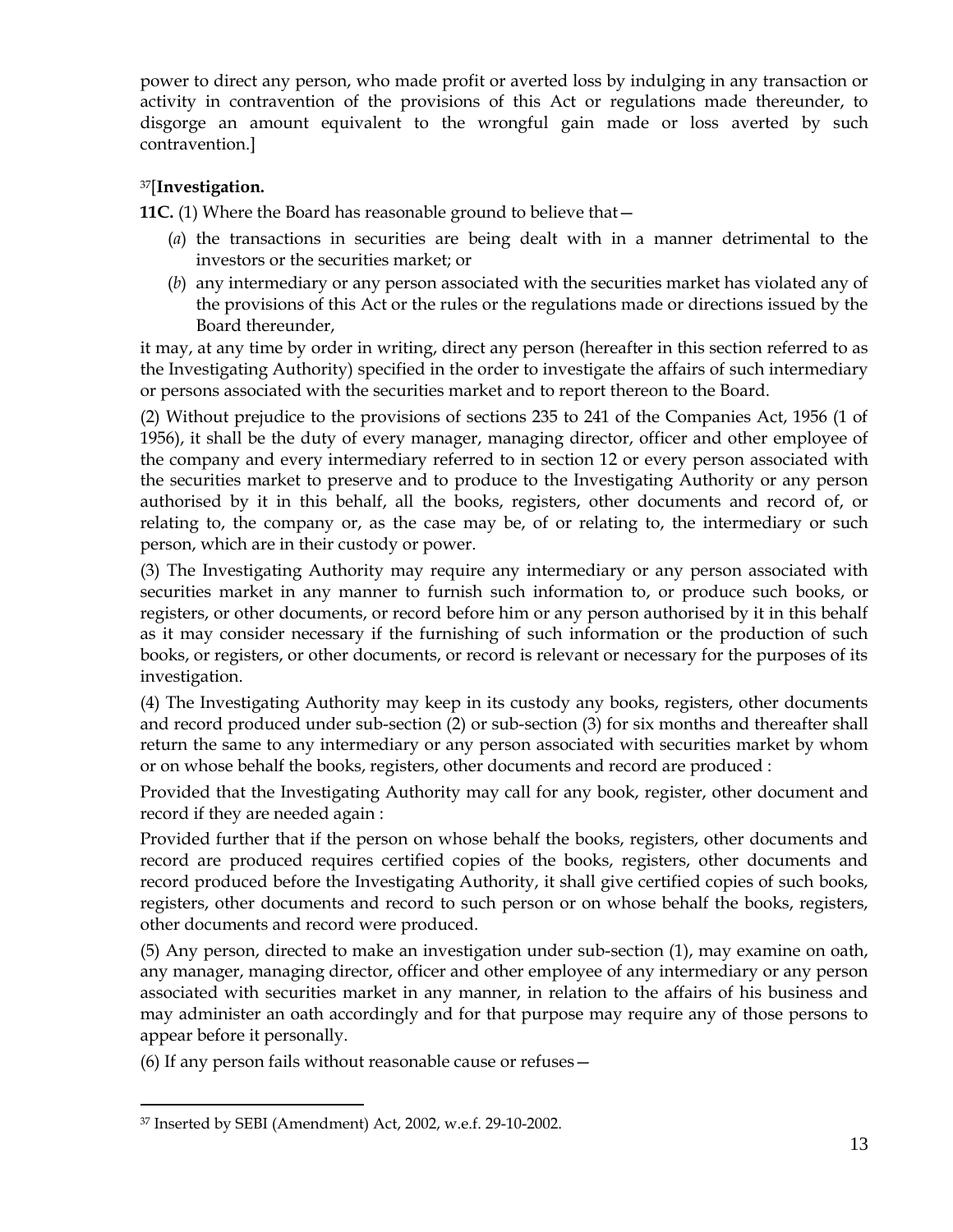- (*a*) to produce to the Investigating Authority or any person authorised by it in this behalf any book, register, other document and record which is his duty under sub-section (2) or sub-section (3) to produce; or
- (*b*) to furnish any information which is his duty under sub-section (3) to furnish; or
- (*c*) to appear before the Investigating Authority personally when required to do so under sub-section (5) or to answer any question which is put to him by the Investigating Authority in pursuance of that sub-section; or
- (*d*) to sign the notes of any examination referred to in sub-section (7),

he shall be punishable with imprisonment for a term which may extend to one year, or with fine, which may extend to one crore rupees, or with both, and also with a further fine which may extend to five lakh rupees for every day after the first during which the failure or refusal continues.

(7) Notes of any examination under sub-section (5) shall be taken down in writing and shall be read over to, or by, and signed by, the person examined, and may thereafter be used in evidence against him.

(8) Where in the course of investigation, the Investigating Authority has reasonable ground to believe that the books, registers, other documents and record of, or relating to, any intermediary or any person associated with securities market in any manner, may be destroyed, mutilated, altered, falsified or secreted, the Investigating Authority may make an application to 38[the Magistrate or Judge of such designated court in Mumbai, as may be notified by the Central Government] for an order for the seizure of such books, registers, other documents and record.

<sup>39</sup>[(8A) The authorised officer may requisition the services of any police officer or any officer of the Central Government, or of both, to assist him for all or any of the purposes specified in subsection (8) and it shall be the duty of every such officer to comply with such requisition.]

(9) After considering the application and hearing the Investigating Authority, if necessary, 40[the Magistrate or Judge of the Designated Court] may, by order, authorise the Investigating Authority –

(a) to enter, with such assistance, as may be required, the place or places where such books, registers, other documents and record are kept;

(b) to search that place or those places in the manner specified in the order; and

(c ) to seize books, registers, other documents and record, it considers necessary for the purposes of the investigation:

Provided that 41[the Magistrate or Judge of the Designated Court] shall not authorise seizure of books, registers, other documents and record, of any listed public company or a public company (not being the intermediaries specified under section 12) which intends to get its securities listed on any recognised stock exchange unless such company indulges in insider trading or market manipulation.

(10) The Investigating Authority shall keep in its custody the books, registers, other documents and record seized under this section for such period not later than the conclusion of the investigation as it considers necessary and thereafter shall return the same to the company or the other body corporate, or, as the case may be, to the managing director or the manager or any other person, from whose custody or power they were seized and inform 42[the Magistrate or Judge of the Designated Court] of such return:

<sup>&</sup>lt;sup>38</sup>Inserted by the Securities Laws (Amendment) Act, 2014, w.r.e.f. 18-07-2013.

<sup>&</sup>lt;sup>39</sup>Inserted by the Securities Laws (Amendment) Act, 2014, w.r.e.f. 28-03-2014.

<sup>&</sup>lt;sup>40</sup>Inserted by the Securities Laws (Amendment) Act, 2014, w.r.e.f. 18-07-2013.

<sup>&</sup>lt;sup>41</sup>Inserted by the Securities Laws (Amendment) Act, 2014, w.r.e.f. 18-07-2013.

<sup>&</sup>lt;sup>42</sup>Inserted by the Securities Laws (Amendment) Act, 2014, w.r.e.f. 18-07-2013.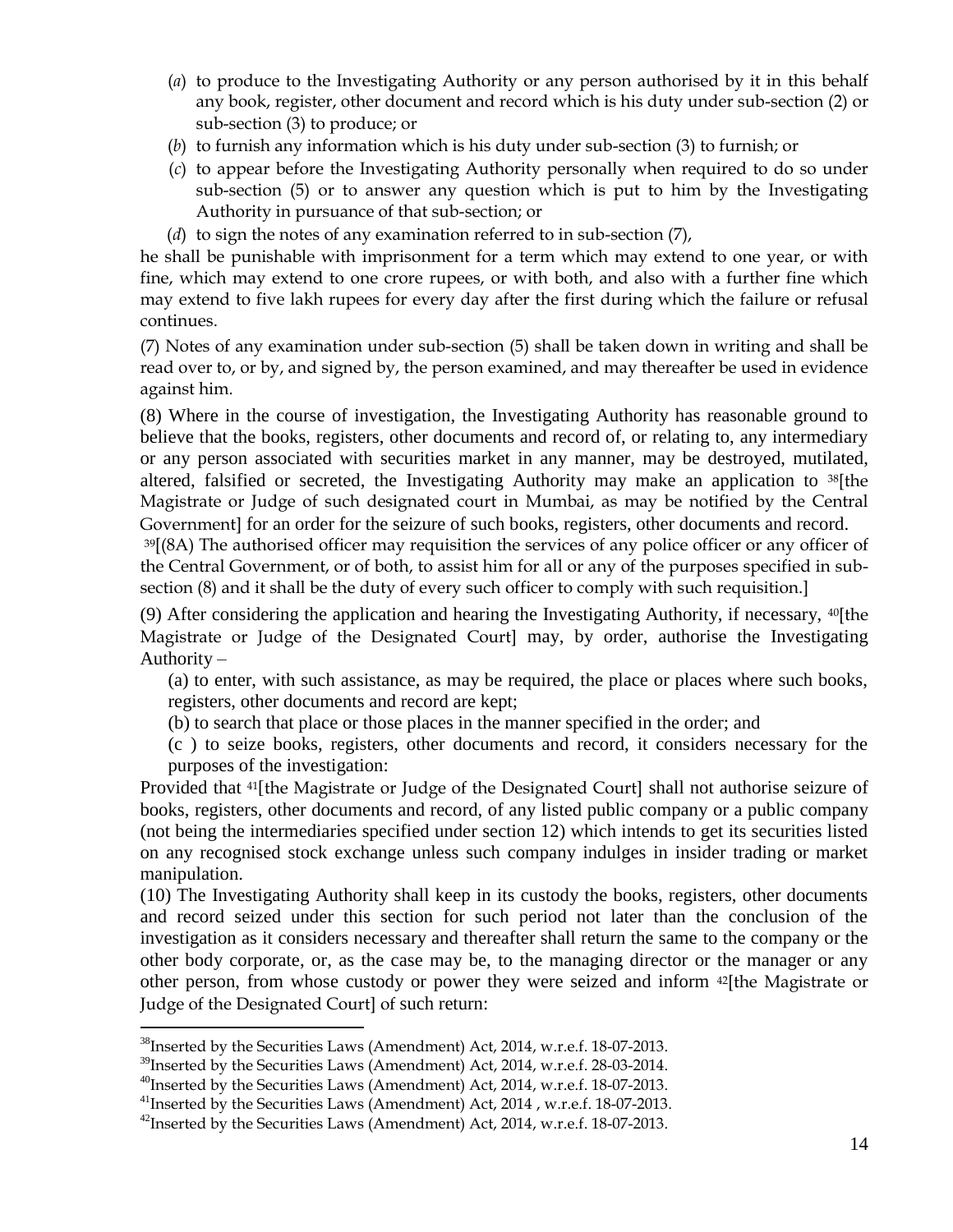Provided that the Investigating Authority may, before returning such books, registers, other documents and record as aforesaid, place identification marks on them or any part thereof. (11) Save as otherwise provided in this section, every search or seizure made under this section shall be carried out in accordance with the provisions of the Code of Criminal Procedure, 1973 (2 of 1974) relating to searches or seizures made under that Code.

#### **Cease and desist proceedings.**

**11D.**If the Board finds, after causing an inquiry to be made, that any person has violated, or is likely to violate, any provisions of this Act, or any rules or regulations made thereunder, it may pass an order requiring such person to cease and desist from committing or causing such violation:

Provided that the Board shall not pass such order in respect of any listed public company or a public company (other than the intermediaries specified under section 12) which intends to get its securities listed on any recognised stock exchange unless the Board has reasonable grounds to believe that such company has indulged in insider trading or market manipulation.]

#### **CHAPTER V**

#### **REGISTRATION CERTIFICATE**

#### **Registration of stock brokers, sub-brokers, share transfer agents, etc.**

**12.** (1) No stock broker, sub-broker, share transfer agent, banker to an issue, trustee of trust deed, registrar to an issue, merchant banker, underwriter, portfolio manager, investment adviser and such other intermediary who may be associated with securities market shall buy, sell or deal in securities except under, and in accordance with, the conditions of a certificate of registration obtained from the Board in accordance with the 43[regulations] made under this Act:

Provided that a person buying or selling securities or otherwise dealing with the securities market as a stock broker, sub-broker, share transfer agent, banker to an issue, trustee of trust deed, registrar to an issue, merchant banker, underwriter, portfolio manager, investment adviser and such other intermediary who may be associated with securities market immediately before the establishment of the Board for which no registration certificate was necessary prior to such establishment, may continue to do so for a period of three months from such establishment or, if he has made an application for such registration within the said period of three months, till the disposal of such application:

<sup>44</sup>[Provided further that any certificate of registration, obtained immediately before the commencement of the Securities Laws (Amendment) Act, 1995, shall be deemed to have been obtained from the Board in accordance with the regulations providing for such registration.

(1A) No depository, 45[participant,] custodian of securities, foreign institutional investor, credit rating agency, or any other intermediary associated with the securities market as the Board may by notification in this behalf specify, shall buy or sell or deal in securities except under and in accordance with the conditions of a certificate of registration obtained from the Board in accordance with the regulations made under this Act:

<sup>&</sup>lt;sup>43</sup> Substituted for "rules" by Securities Law (Amendment) Act, 1995, w.e.f. 25-1-1995.

<sup>44</sup> Inserted by Securities Laws (Amendment) Act 1995, w.e.f. 25-1-1995.

<sup>45</sup> Inserted by the Depositories Act, 1996, w.r.e.f. 20-09-1995.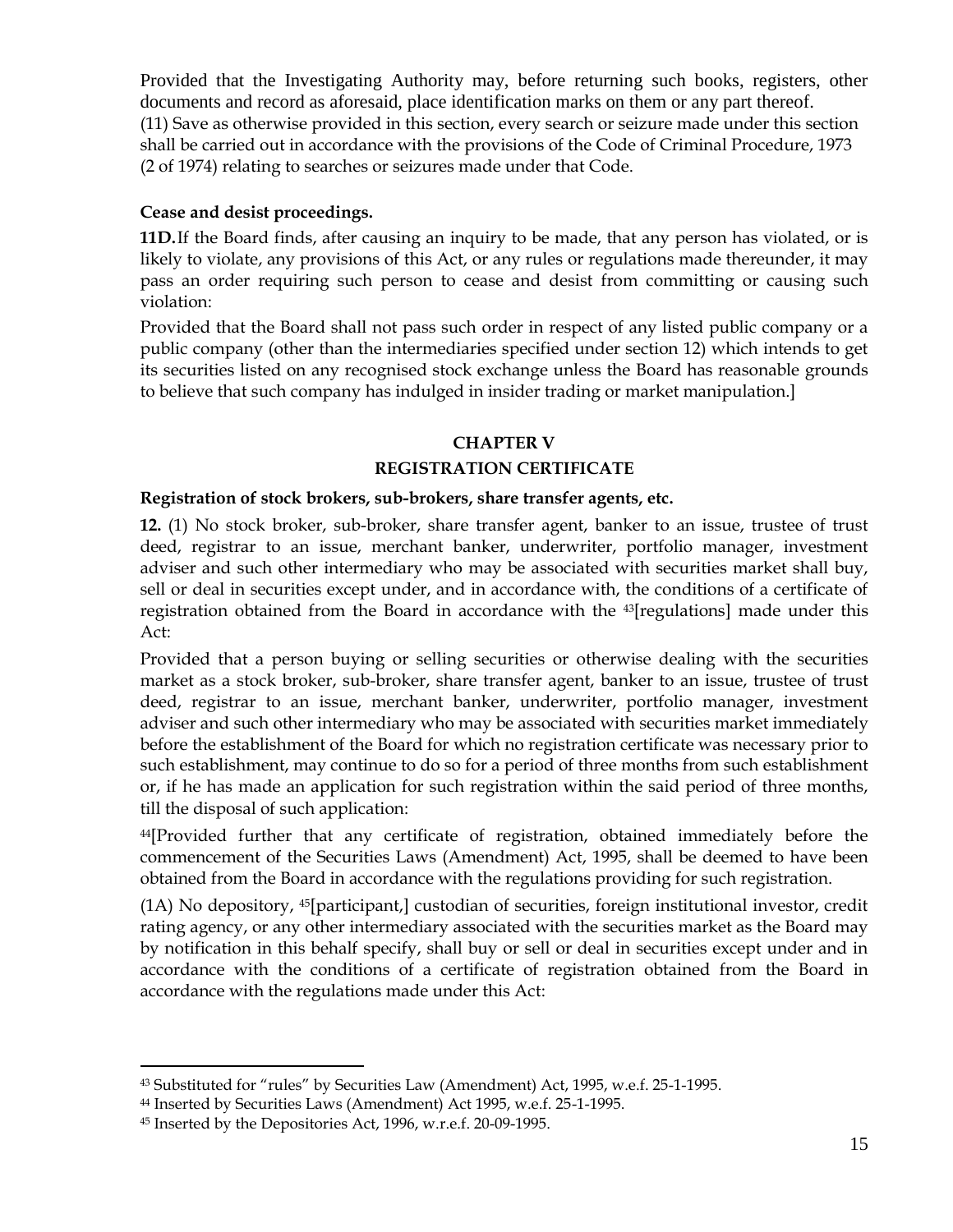Provided that a person buying or selling securities or otherwise dealing with the securities market as a depository, 46[participant,] custodian of securities, foreign institutional investor or credit rating agency immediately before the commencement of the Securities Laws (Amendment) Act, 1995, for which no certificate of registration was required prior to such commencement, may continue to buy or sell securities or otherwise deal with the securities market until such time regulations are made under clause (*d*) of sub-section (2) of section 30.

(1B) No person shall sponsor or cause to be sponsored or carry on or caused to be carried on any venture capital funds or collective investment schemes including mutual funds, unless he obtains a certificate of registration from the Board in accordance with the regulations:

Provided that any person sponsoring or causing to be sponsored, carrying or causing to be carried on any venture capital funds or collective investment schemes operating in the securities market immediately before the commencement of the Securities Laws (Amendment) Act, 1995, for which no certificate of registration was required prior to such commencement, may continue to operate till such time regulations are made under clause (*d*) of sub-section (2) of section 30.]

<sup>47</sup>[*Explanation-* For the removal of doubts, it is hereby declared that, for purposes of this section, a collective investment scheme or mutual fund shall not include any unit linked insurance policy or scrips or any such instrument or unit, by whatever name called, which provides a component of investment besides the component of insurance issued by an insurer.]

(2) Every application for registration shall be in such manner and on payment of such fees as may be determined by regulations.

(3) The Board may, by order, suspend or cancel a certificate of registration in such manner as may be determined by regulations:

Provided that no order under this sub-section shall be made unless the person concerned has been given a reasonable opportunity of being heard.

 $\overline{a}$ 

#### *CHAPTER VI* **MISCELLANEOUS**

<sup>46</sup> Inserted by the Depositories Act, 1996, w.r.e.f. 20-09-1995.

<sup>47</sup> Inserted by the Securities and Insurance Laws (Amendment and Validation) Act, 2010, w.r.e.f 9-4-2010. Chapter VI of the Securities and Insurance Laws (Amendment and Validation) Act, 2010, reads as under:

*<sup>6.</sup> Validation- Notwithstanding anything contained in any judgment, decree or order of any court, tribunal or other authority, the provisions of section 2 of the Insurance Act, 1938 (4 of 1938) or section 2 of the Securities Contracts (Regulation) Act, 1956 (42 of 1956) or section 12 of the Securities and Exchange Board of India Act, 1992 (15 of 1992), as amended by this Act, shall have and shall be deemed to always have effect for all purposes as if the provisions of the said Acts, as amended by this Act, had been in force at all material times and accordingly any unit linked insurance policy or scrips or any such instrument or unit, by whatever name called, issued or purported to have been issued at any time before the 9th day of April, 2010, shall be deemed and always deemed to have been*  validly issued and shall not be called in question in any court of law or other authority solely on the ground that it was issued without a certificate of registration under any law for the time being in force or without following any *procedure under any law for the time being in force, by an insurer or any other person.* 

*<sup>7.</sup> Repeal and savings - (1) The Securities and Insurance Laws (Amendment and Validation) Ordinance, 2010 (Ord. 3 of 2010) is hereby repealed.*

*<sup>(2)</sup> Notwithstanding such repeal, anything done or any action taken under the Reserve Bank of India Act, 1934 (2 of 1934) or the Insurance Act, 1938 (4 of 1938) or the Securities Contracts (Regulation) Act, 1956 (42 of 1956) or the Securities and Exchange Board of India Act, 1992 (15 of 1992), as amended by the said Ordinance, shall be deemed to have been done or taken under the corresponding provisions of those Acts, as amended by this Act.*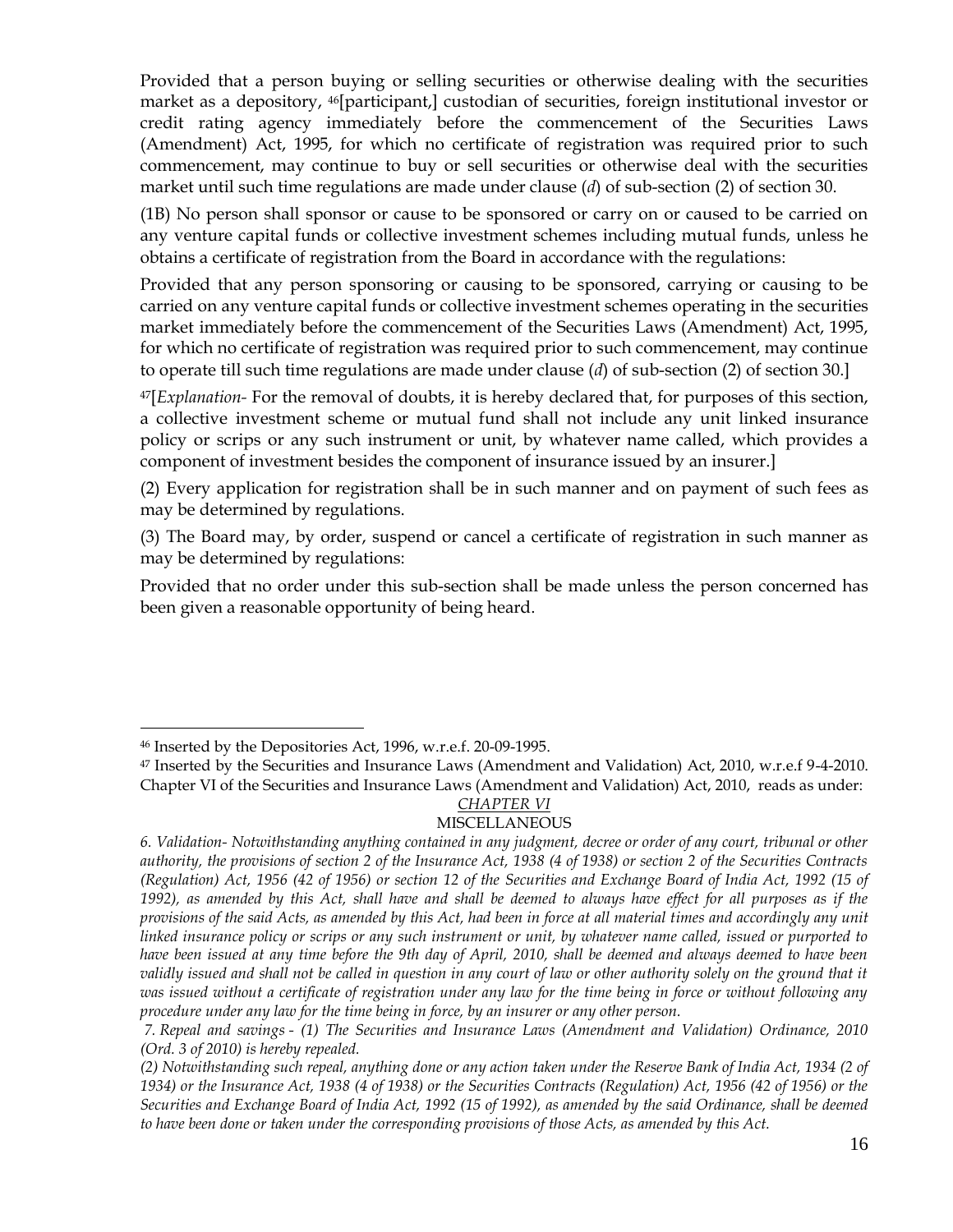#### <sup>48</sup>[CHAPTER VA

#### **PROHIBITION OF MANIPULATIVE AND DECEPTIVE DEVICES, INSIDER TRADING AND SUBSTANTIAL ACQUISITION OF SECURITIES OR CONTROL**

#### **Prohibition of manipulative and deceptive devices, insider trading and substantial acquisition of securities or control.**

**12A.** No person shall directly or indirectly—

- (*a*) use or employ, in connection with the issue, purchase or sale of any securities listed or proposed to be listed on a recognized stock exchange, any manipulative or deceptive device or contrivance in contravention of the provisions of this Act or the rules or the regulations made thereunder;
- (*b*) employ any device, scheme or artifice to defraud in connection with issue or dealing in securities which are listed or proposed to be listed on a recognised stock exchange;
- (*c*) engage in any act, practice, course of business which operates or would operate as fraud or deceit upon any person, in connection with the issue, dealing in securities which are listed or proposed to be listed on a recognised stock exchange, in contravention of the provisions of this Act or the rules or the regulations made thereunder;
- (*d*) engage in insider trading;
- (*e*) deal in securities while in possession of material or non-public information or communicate such material or non-public information to any other person, in a manner which is in contravention of the provisions of this Act or the rules or the regulations made thereunder;
- (*f*) acquire control of any company or securities more than the percentage of equity share capital of a company whose securities are listed or proposed to be listed on a recognised stock exchange in contravention of the regulations made under this Act.]

#### **CHAPTER VI**

#### **FINANCE, ACCOUNTS AND AUDIT**

#### **Grants by the Central Government.**

**13.** The Central Government may, after due appropriation made by Parliament by law in this behalf, make to the Board grants of such sums of money as that Government may think fit for being utilized for the purposes of this Act.

#### **Fund.**

 $\overline{a}$ 

**14.** (1) There shall be constituted a Fund to be called the Securities and Exchange Board of India General Fund and there shall be credited thereto—

(*a*) all grants, fees and charges received by the Board under this Act;

<sup>49</sup> [\* \* \*] (*aa*) <sup>50</sup>[\* \* \*]

<sup>48</sup> Chapter VA inserted by the SEBI (Amendment) Act, 2002, w.e.f. 29-10-2002.

<sup>&</sup>lt;sup>49</sup> The word "and" omitted by Securities Laws (Amendment) Act, 1995, w.e.f. 25-1-1995.

<sup>&</sup>lt;sup>50</sup> Clause (aa) omitted by the SEBI (Amendment) Act, 2002, w.e.f. 29-10-2002. It was inserted by Securities Laws (Amendment) Act, 1995, w.e.f. 25-1-1995. Prior to its omission, clause (aa) reads as under:-

<sup>&</sup>quot;(aa) all sums realized by way of Penalties under this Act; and".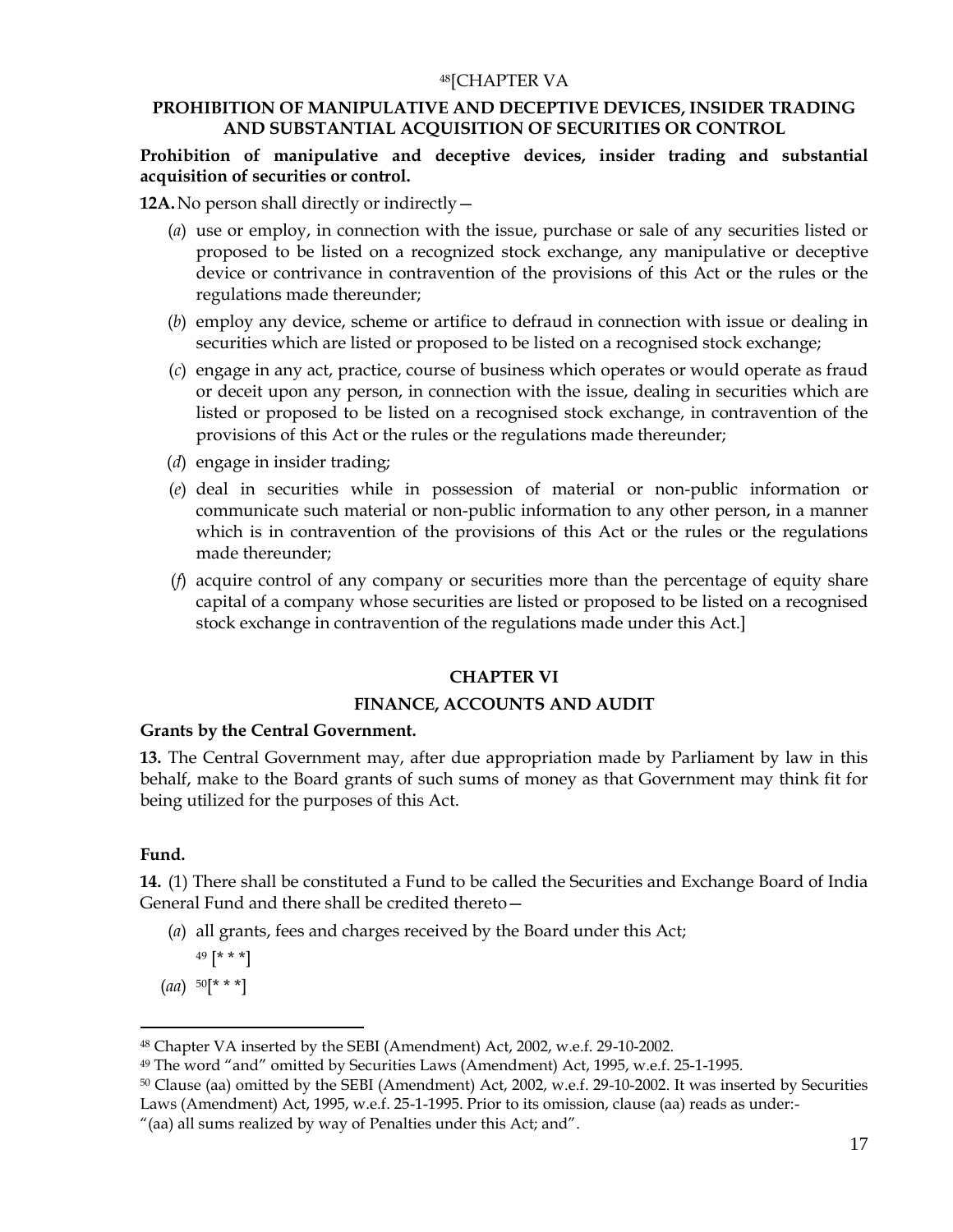(*b*) all sums received by the Board from such other sources as may be decided upon by the Central Government.

(2) The Fund shall be applied for meeting—

- (*a*) the salaries, allowances and other remuneration of the members, officers and other employees of the Board;
- (*b*) the expenses of the Board in the discharge of its functions under section 11;
- (*c*) the expenses on objects and for purposes authorised by this Act.

#### **Accounts and audit.**

 $\overline{a}$ 

**15.** (1) The Board shall maintain proper accounts and other relevant records and prepare an annual statement of accounts in such form as may be prescribed by the Central Government in consultation with the Comptroller and Auditor-General of India.

(2) The accounts of the Board shall be audited by the Comptroller and Auditor-General of India at such intervals as may be specified by him and any expenditure incurred in connection with such audit shall be payable by the Board to the Comptroller and Auditor-General of India.

(3) The Comptroller and Auditor-General of India and any other person appointed by him in connection with the audit of the accounts of the Board shall have the same rights and privileges and authority in connection with such audit as the Comptroller and Auditor-General generally has in connection with the audit of the Government accounts and, in particular, shall have the right to demand the production of books, accounts, connected vouchers and other documents and papers and to inspect any of the offices of the Board.

(4) The accounts of the Board as certified by the Comptroller and Auditor-General of India or any other person appointed by him in this behalf together with the audit report thereon shall be forwarded annually to the Central Government and that Government shall cause the same to be laid before each House of Parliament.

#### <sup>51</sup>**[CHAPTER VIA**

#### **PENALTIES AND ADJUDICATION**

#### **Penalty for failure to furnish information, return, etc.**

**15A.**If any person, who is required under this Act or any rules or regulations made thereunder,—

- (*a*) to furnish any document, return or report to the Board, fails to furnish the same, he shall be liable to 52[a penalty 53[which shall not be less than one lakh rupees but which may extend to one lakh rupees for each day during which such failure continues subject to a maximum of one crore rupees]];
- (*b*) to file any return or furnish any information, books or other documents within the time specified therefor in the regulations, fails to file return or furnish the same within the

<sup>51</sup> Chapters VI A and VI B containing sections 15A to 15J and 15K to 15Z respectively, inserted by Securities Laws (Amendment) Act, 1995 w.e.f. 25-1-1995.

 $52$  Substituted for "a penalty not exceeding one lakh and fifty thousand rupees for each such failure" by the SEBI (Amendment) Act, 2002, w.e.f. 29-10-2002.

 $53$ Substituted for the words "of one lakh rupees for each day during which such failure continues or one crore rupees, whichever is less" by the Securities Laws (Amendment) Act, 2014, w.e.f. 08-09-2014.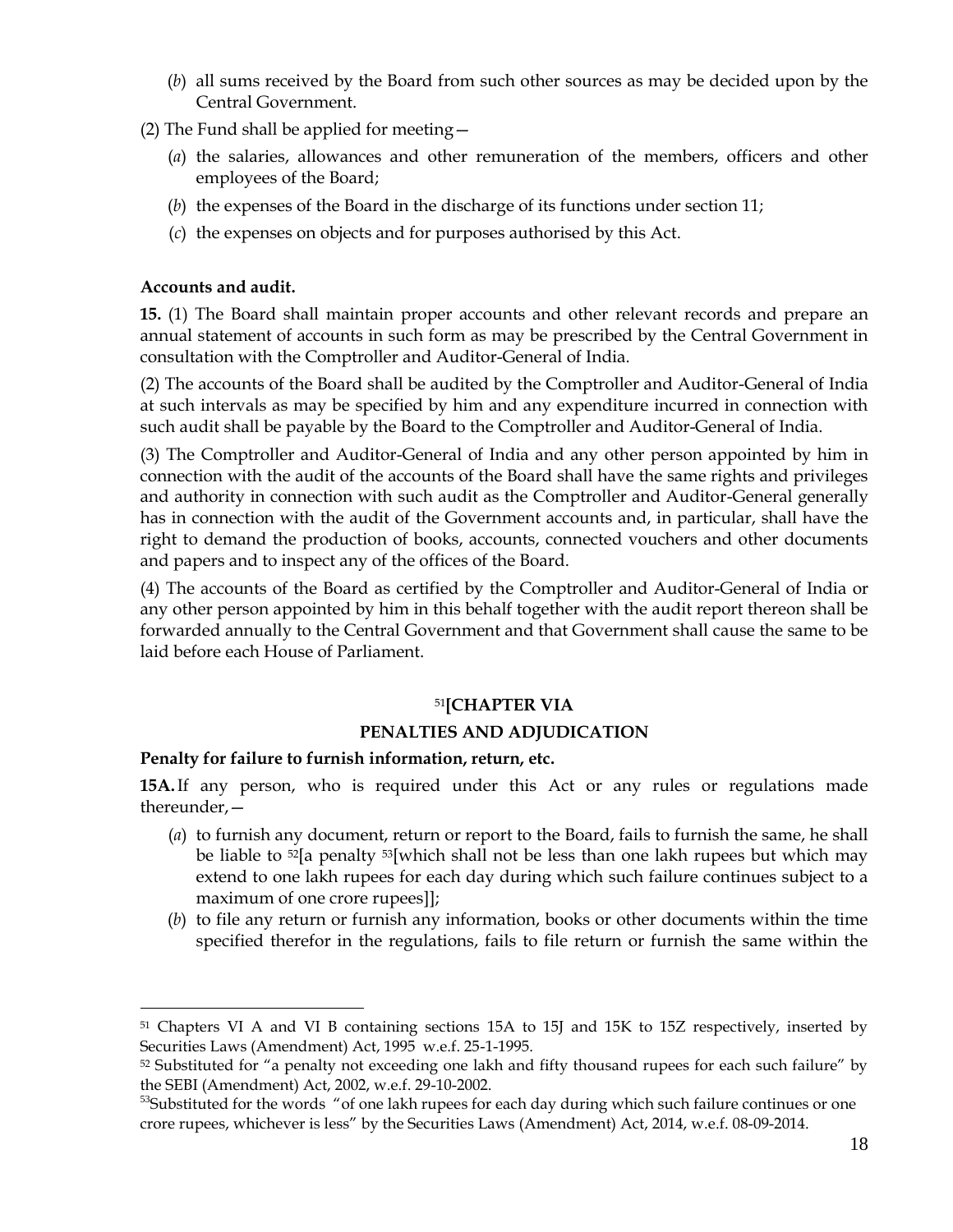time specified therefor in the regulations, he shall be liable to  $54$ [a penalty  $55$ [which shall] not be less than one lakh rupees but which may extend to one lakh rupees for each day during which such failure continues subject to a maximum of one crore rupees]];

(*c*) to maintain books of account or records, fails to maintain the same, he shall be liable to <sup>56</sup>[a penalty 57[which shall not be less than one lakh rupees but which may extend to one lakh rupees for each day during which such failure continues subject to a maximum of one crore rupees]].

#### **Penalty for failure by any person to enter into agreement with clients.**

**15B.** If any person, who is registered as an intermediary and is required under this Act or any rules or regulations made thereunder to enter into an agreement with his client, fails to enter into such agreement, he shall be liable to 58[a penalty 59[which shall not be less than one lakh rupees but which may extend to one lakh rupees for each day during which such failure continues subject to a maximum of one crore rupees]].

#### <sup>60</sup>**[Penalty for failure to redress investors' grievances.**

**15C.** If any listed company or any person who is registered as an intermediary, after having been called upon by the Board in writing, to redress the grievances of investors, fails to redress such grievances within the time specified by the Board, such company or intermediary shall be liable to a penalty <sup>61</sup>[which shall not be less than one lakh rupees but which may extend to one lakh rupees for each day during which such failure continues subject to a maximum of one crore rupees].

#### **Penalty for certain defaults in case of mutual funds.**

**15D.**If any person, who is—

 $\overline{a}$ 

(*a*) required under this Act or any rules or regulations made thereunder to obtain a certificate of registration from the Board for sponsoring or carrying on any collective investment scheme, including mutual funds, sponsors or carries on any collective investment scheme, including mutual funds, without obtaining such certificate of

<sup>54</sup> Substituted for "a penalty not exceeding five thousand rupees for every day during which such failure continues", by the SEBI (Amendment) Act, 2002, w.e.f. 29-10-2002.

<sup>&</sup>lt;sup>55</sup>Substituted for the words "of one lakh rupees for each day during which such failure continues or one crore rupees, whichever is less‖ by the Securities Laws (Amendment) Act, 2014, w.e.f. 08-09-2014.

<sup>56</sup> Substituted for "a penalty not exceeding ten thousand rupees for every day during which the failure continues", by the SEBI (Amendment) Act, 2002, w.e.f. 29-10-2002.

<sup>57</sup>Substituted for the words "of one lakh rupees for each day during which such failure continues or one crore rupees, whichever is less‖ by the Securities Laws (Amendment) Act, 2014, w.e.f. 08-09-2014.

<sup>58</sup> Substituted for "a penalty not exceeding five lakh rupees for every such failure", by the SEBI (Amendment) Act, 2002, w.e.f. 29-10-2002.

<sup>59</sup>Substituted for the words "of one lakh rupees for each day during which such failure continues or one crore rupees, whichever is less‖ by the Securities Laws (Amendment) Act, 2014, w.e.f. 08-09-2014.

 $60$  Substituted for "If any person, who is registered as an intermediary, after having been called upon by the Board in writing to redress the grievances of investors, fails to redress such grievances, he shall be liable to a penalty not exceeding ten thousand rupees for each such failure", by the SEBI (Amendment) Act , 2002, w.e.f. 29-10-2002.

<sup>&</sup>lt;sup>61</sup>Substituted for the words "of one lakh rupees for each day during which such failure continues or one crore rupees, whichever is less" by the Securities Laws (Amendment) Act, 2014, w.e.f. 08-09-2014.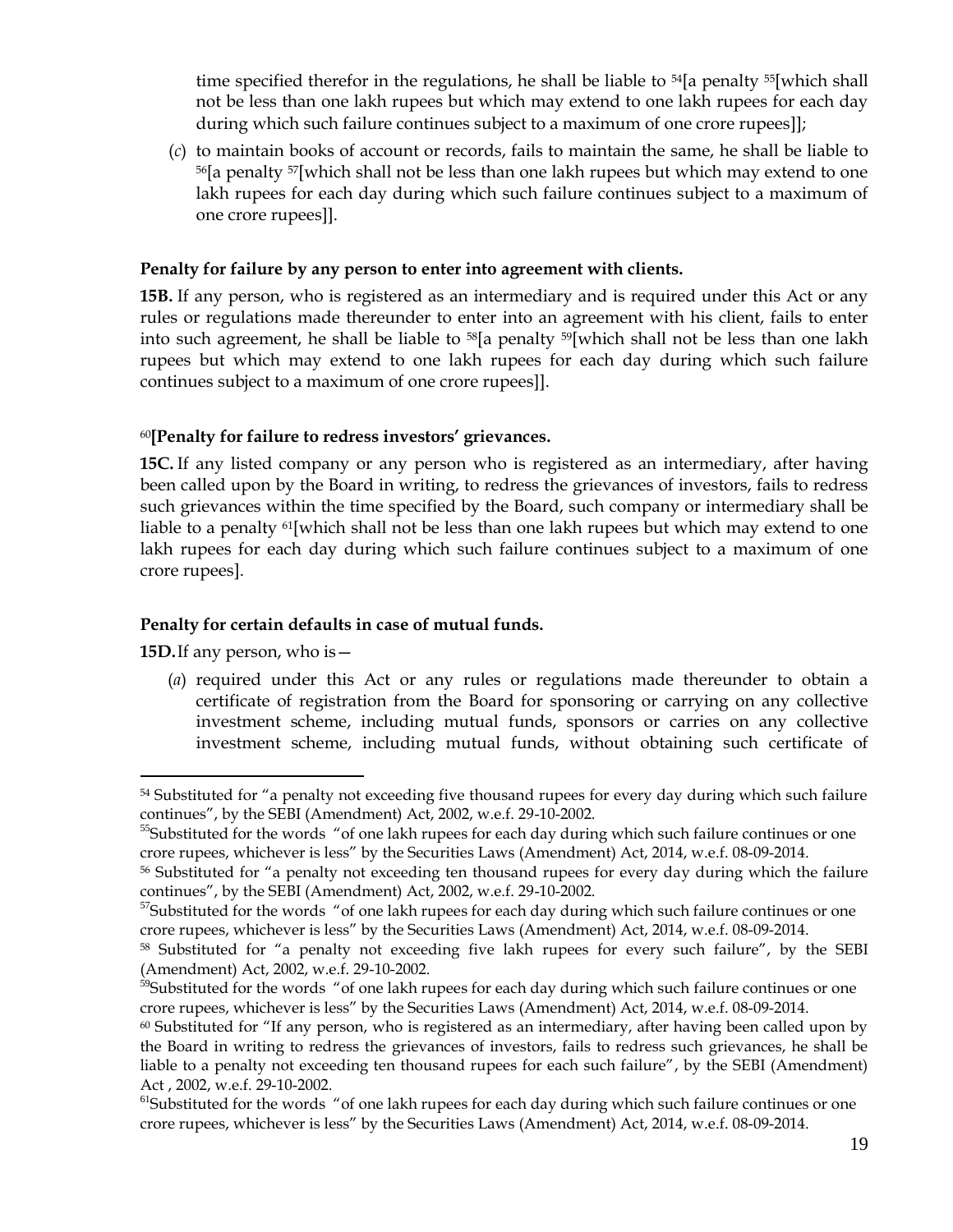registration, he shall be liable to <sup>62</sup>[a penalty <sup>63</sup>[which shall not be less than one lakh rupees but which may extend to one lakh rupees for each day during which he sponsors or carries on any such collective investment scheme including mutual funds subject to a maximum of one crore rupees]];

(*b*) registered with the Board as a collective investment scheme, including mutual funds, for sponsoring or carrying on any investment scheme, fails to comply with the terms and conditions of certificate of registration, he shall be liable to 64[a penalty  $65$ [which shall not be less than one lakh rupees but which may extend to one lakh rupees for each day during which such failure continues subject to a maximum of one crore rupees]];

- (*c*) registered with the Board as a collective investment scheme, including mutual funds, fails to make an application for listing of its schemes as provided for in the regulations governing such listing, he shall be liable to  $^{66}$ [a penalty  $^{67}$ [which shall not be less than one lakh rupees but which may extend to one lakh rupees for each day during which such failure continues subject to a maximum of one crore rupees]];
- (*d*) registered as a collective investment scheme, including mutual funds, fails to despatch unit certificates of any scheme in the manner provided in the regulation governing such despatch, he shall be liable to <sup>68</sup>[a penalty <sup>69</sup>[which shall not be less than one lakh rupees but which may extend to one lakh rupees for each day during which such failure continues subject to a maximum of one crore rupees]];
- (*e*) registered as a collective investment scheme, including mutual funds, fails to refund the application monies paid by the investors within the period specified in the regulations, he shall be liable to  $\frac{70}{6}$  penalty  $\frac{71}{1}$  which shall not be less than one lakh rupees but which may extend to one lakh rupees for each day during which such failure continues subject to a maximum of one crore rupees]];

 $62$  Substituted for "a penalty not exceeding ten thousand rupees for each day during which he carries on any such collective investment scheme including mutual funds, or ten lakh rupees whichever is higher." by the SEBI (Amendment) Act , 2002, w.e.f. 29-10-2002.

 $^{63}$ Substituted for the words "of one lakh rupees for each day during which the sponsors or carries on any collective investment scheme including mutual funds, or one crore rupees, whichever is less‖ by the Securities Laws (Amendment) Act, 2014, w.e.f. 08-09-2014.

 $64$  Substituted for "a penalty not exceeding ten thousand rupees for each day during which such failure continues or ten lakh rupees, whichever is higher" by the SEBI (Amendment) Act, 2002, w.e.f. 29-10-2002.  $<sup>65</sup>$ Substituted for the words "of one lakh rupees for each day during which such failure continues or one</sup> crore rupees, whichever is less" by the Securities Laws (Amendment) Act, 2014, w.e.f. 08-09-2014.

<sup>&</sup>lt;sup>66</sup> Substituted for "a penalty not exceeding five thousand rupees for each day during which such failure continues or five lakh rupees, whichever is higher" by the SEBI (Amendment) Act , 2002, w.e.f. 29-10-2002.

 $67$ Substituted for the words "of one lakh rupees for each day during which such failure continues or one crore rupees, whichever is less‖ by the Securities Laws (Amendment) Act, 2014, w.e.f. 08-09-2014.

<sup>&</sup>lt;sup>68</sup> Substituted for "a penalty not exceeding five thousand rupees for each day during which such failure continues" by the SEBI (Amendment) Act, 2002, w.e.f. 29-10-2002.

 $69$ Substituted for the words "of one lakh rupees for each day during which such failure continues or one crore rupees, whichever is less‖ by the Securities Laws (Amendment) Act, 2014, w.e.f. 08-09-2014.

 $70$  Substituted for "a penalty not exceeding one thousand rupees for each day during which such failure continues" by the SEBI (Amendment) Act, 2002, w.e.f. 29-10-2002.

<sup>&</sup>lt;sup>71</sup>Substituted for the words "of one lakh rupees for each day during which such failure continues or one crore rupees, whichever is less" by the Securities Laws (Amendment) Act, 2014, w.e.f. 08-09-2014.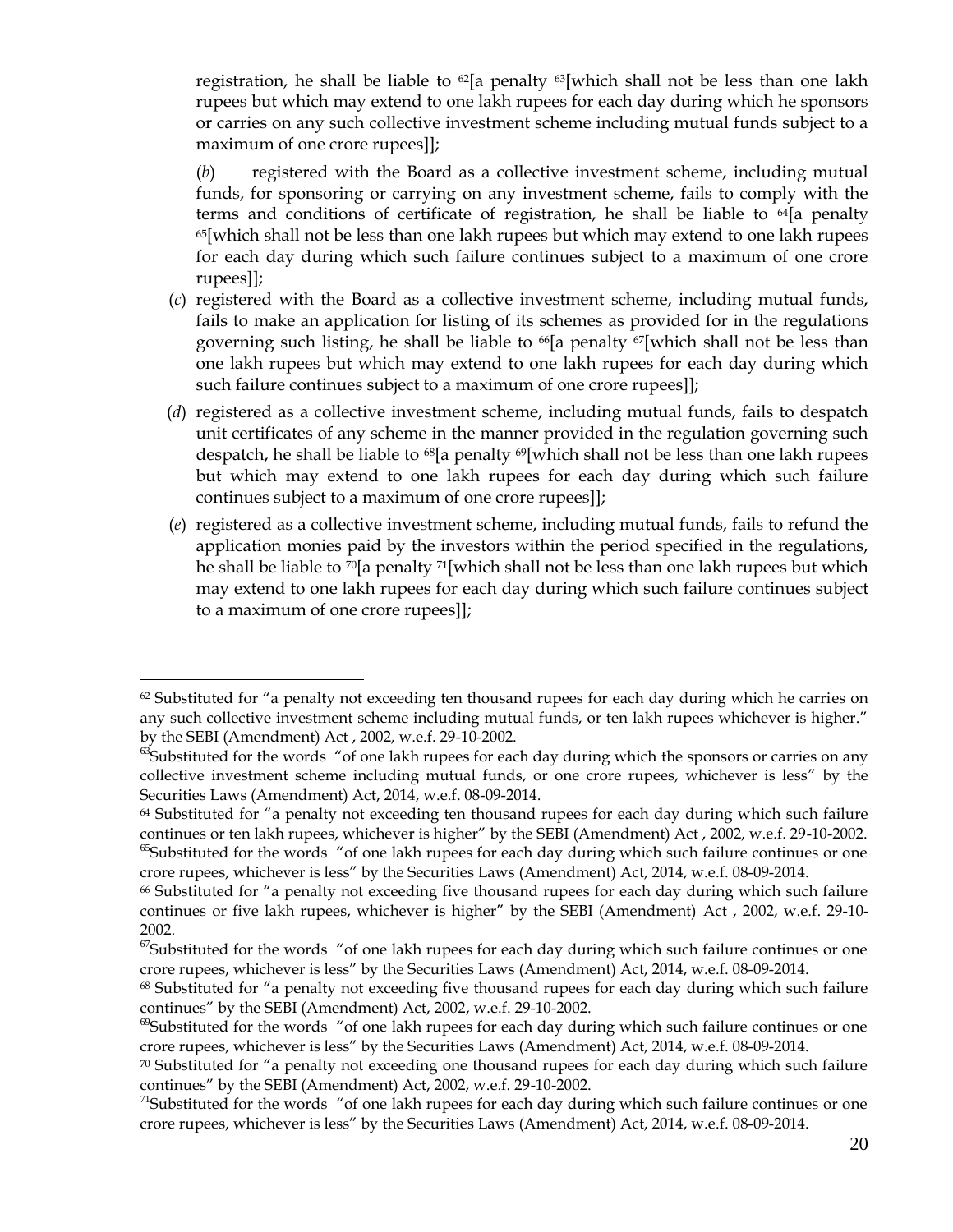(*f*) registered as a collective investment scheme, including mutual funds, fails to invest money collected by such collective investment schemes in the manner or within the period specified in the regulations, he shall be liable to  $^{72}$ [a penalty  $^{73}$ [which shall not be less than one lakh rupees but which may extend to one lakh rupees for each day during which such failure continues subject to a maximum of one crore rupees]].

#### **Penalty for failure to observe rules and regulations by an asset management company.**

**15E.** Where any asset management company of a mutual fund registered under this Act, fails to comply with any of the regulations providing for restrictions on the activities of the asset management companies, such asset management company shall be liable to  $^{74}$ [a penalty  $75$ [which shall not be less than one lakh rupees but which may extend to one lakh rupees for each day during which such failure continues subject to a maximum of one crore rupees]].

#### **Penalty for default in case of stock brokers.**

 $\overline{a}$ 

**15F.** If any person, who is registered as a stock broker under this Act,  $-$ 

- (*a*) fails to issue contract notes in the form and manner specified by the stock exchange of which such broker is a member, he shall be liable to <sup>76</sup>[a penalty which shall not be less than one lakh rupees but which may extend to] for which the contract note was required to be issued by that broker;
- (*b*) fails to deliver any security or fails to make payment of the amount due to the investor in the manner within the period specified in the regulations, he shall be liable to  $\frac{7}{1}$ a penalty 78[which shall not be less than one lakh rupees but which may extend to one lakh rupees for each day during which he sponsors or carries on any such collective investment scheme including mutual funds subject to a maximum of one crore rupees]];
- (*c*) charges an amount of brokerage which is in excess of the brokerage specified in the regulations, he shall be liable to  $\frac{79}{2}$  penalty  $\frac{80}{2}$  which shall not be less than one lakh rupees but which may extend to five times the amount of brokerage]] charged in excess of the specified brokerage, whichever is higher.

 $72$  Substituted for "a penalty not exceeding five lakh rupees for each such failure", by the SEBI (Amendment) Act, 2002, w.e.f. 29-10-2002.

<sup>&</sup>lt;sup>73</sup>Substituted for the words "of one lakh rupees for each day during which such failure continues or one crore rupees, whichever is less" by the Securities Laws (Amendment) Act, 2014, w.e.f. 08-09-2014.

<sup>74</sup> Substituted for "a penalty not exceeding five lakh rupees for each such failure", by the SEBI (Amendment) Act, 2002, w.e.f. 29-10-2002.

 $75$ Substituted for the words "of one lakh rupees for each day during which such failure continues or one crore rupees, whichever is less" by the Securities Laws (Amendment) Act, 2014, w.e.f. 08-09-2014.

 $76$ Substituted for the words "a penalty not exceeding five times the amount" by the Securities Laws (Amendment) Act, 2014, w.e.f**.** 08-09-2014.

 $77$  Substituted for "a penalty not exceeding five thousand rupees for each day during which such failure continues" by the SEBI (Amendment) Act, 2002, w.e.f. 29-10-2002.

 $78$ Substituted for the words "of one lakh rupees for each day during which such failure continues or one crore rupees, whichever is less‖ by the Securities Laws (Amendment) Act, 2014, w.e.f. 08-09-2014.

 $79$  Substituted for "a penalty not exceeding five thousand rupees" by the SEBI (Amendment) Act, 2002, w.e.f. 29-10-2002.

<sup>&</sup>lt;sup>80</sup>Substituted for the words "of one lakh rupees or five times the amount of brokerage" by the Securities Laws (Amendment) Act, 2014, w.e.f. 08-09-2014.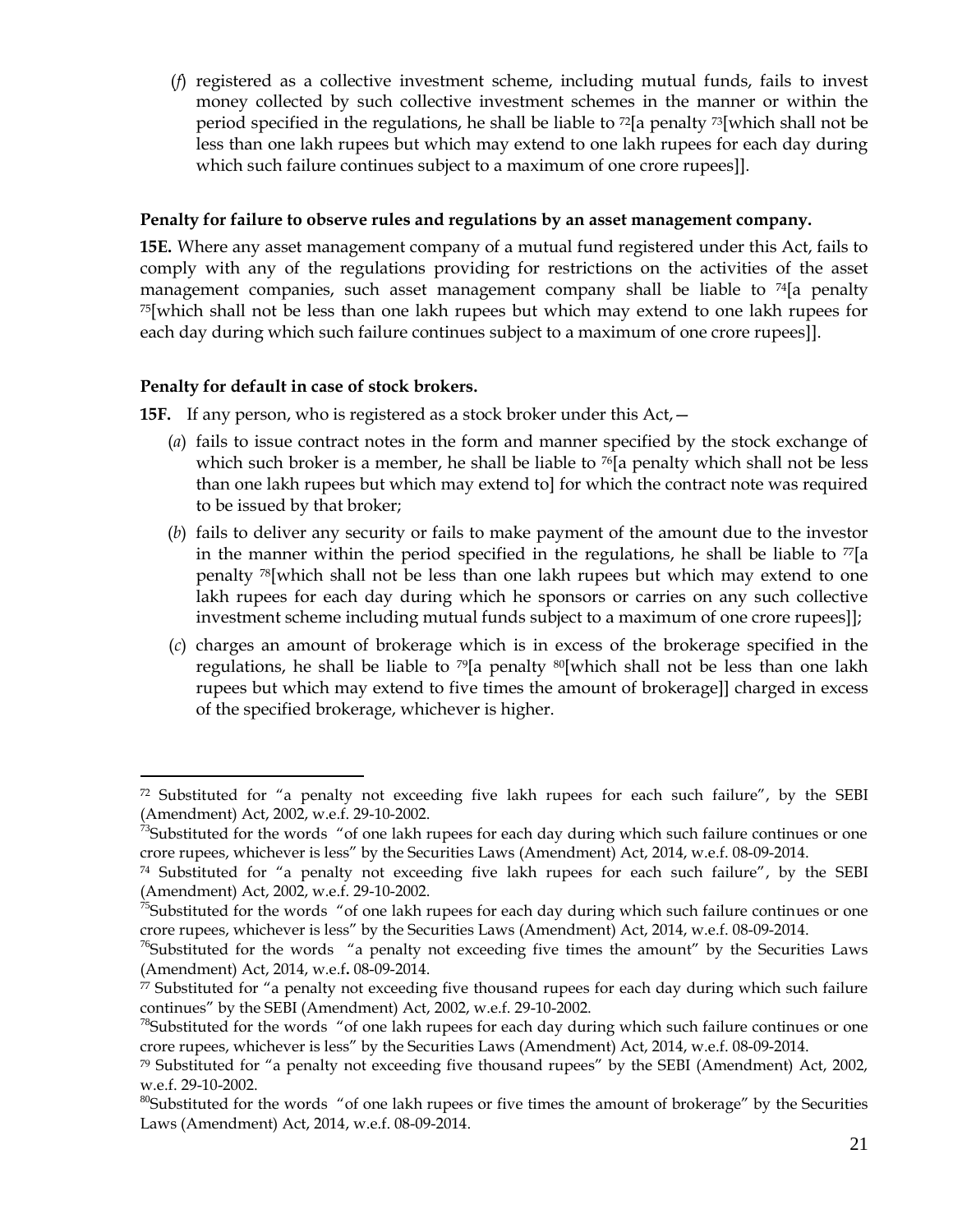# **Penalty for insider trading.**

**15G.**If any insider who,—

- (*i*) either on his own behalf or on behalf of any other person, deals in securities of a body corporate listed on any stock exchange on the basis of any unpublished price-sensitive information; or
- (*ii*) communicates any unpublished price-sensitive information to any person, with or without his request for such information except as required in the ordinary course of business or under any law; or
- (*iii*) counsels, or procures for any other person to deal in any securities of any body corporate on the basis of unpublished price-sensitive information,

shall be liable to a penalty <sup>81</sup>[which shall not be less than ten lakh rupees but which may extend to twenty-five crore rupees or three times the amount of profits made out of insider trading, whichever is higher].

### **Penalty for non-disclosure of acquisition of shares and takeovers.**

**15H.**If any person, who is required under this Act or any rules or regulations made thereunder, fails to,—

- (*i*) disclose the aggregate of his shareholding in the body corporate before he acquires any shares of that body corporate; or
- (*ii*) make a public announcement to acquire shares at a minimum price; or
- <sup>82</sup>[(*iii*) make a public offer by sending letter of offer to the shareholders of the concerned company; or
- (*iv*) make payment of consideration to the shareholders who sold their shares pursuant to letter of offer,]

he shall be liable to a penalty <sup>85</sup>[which shall not be less than ten lakh rupees but which may extend to twenty-five crore rupees or three times the amount of profits made out of such failure, whichever is higher].

# **<sup>84</sup>[Penalty for fraudulent and unfair trade practices.**

 $\overline{a}$ 

**15HA.** If any person indulges in fraudulent and unfair trade practices relating to securities, he shall be liable to a penalty <sup>85</sup>[which shall not be less than five lakh rupees but which may extend

<sup>&</sup>lt;sup>81</sup>Substituted for the words "twenty-five crore rupees or three times the amount of profits made out of such failure, whichever is higher" by the Securities Laws (Amendment) Act, 2014, w.e.f. 08-09-2014. Prior to substitution, as substituted by the SEBI (Amendment) Act, 2002, w.e.f. 29-10-2002 it read as under: "not exceeding five lakh rupees".

<sup>82</sup> Inserted by the SEBI (Amendment) Act, 2002, w.e.f. 29-10-2002.

<sup>&</sup>lt;sup>83</sup>Substituted for the words "twenty-five crore rupees or three times the amount of profits made out of such failure, whichever is higher" by the Securities Laws (Amendment) Act, 2014, w.e.f. 08-09-2014.Prior to substitution, as substituted by the SEBI (Amendment) Act, 2002, w.e.f. 29-10-2002 it read as under: " not exceeding five lakh rupees".

<sup>84</sup> Inserted by the SEBI (Amendment) Act, 2002, w.e.f.29-10-2002.

<sup>&</sup>lt;sup>85</sup>Substituted for the words "twenty-five crore rupees or three times the amount of profits made out of such failure, whichever is higher" by the Securities Laws (Amendment) Act, 2014, w.e.f. 08-09-2014.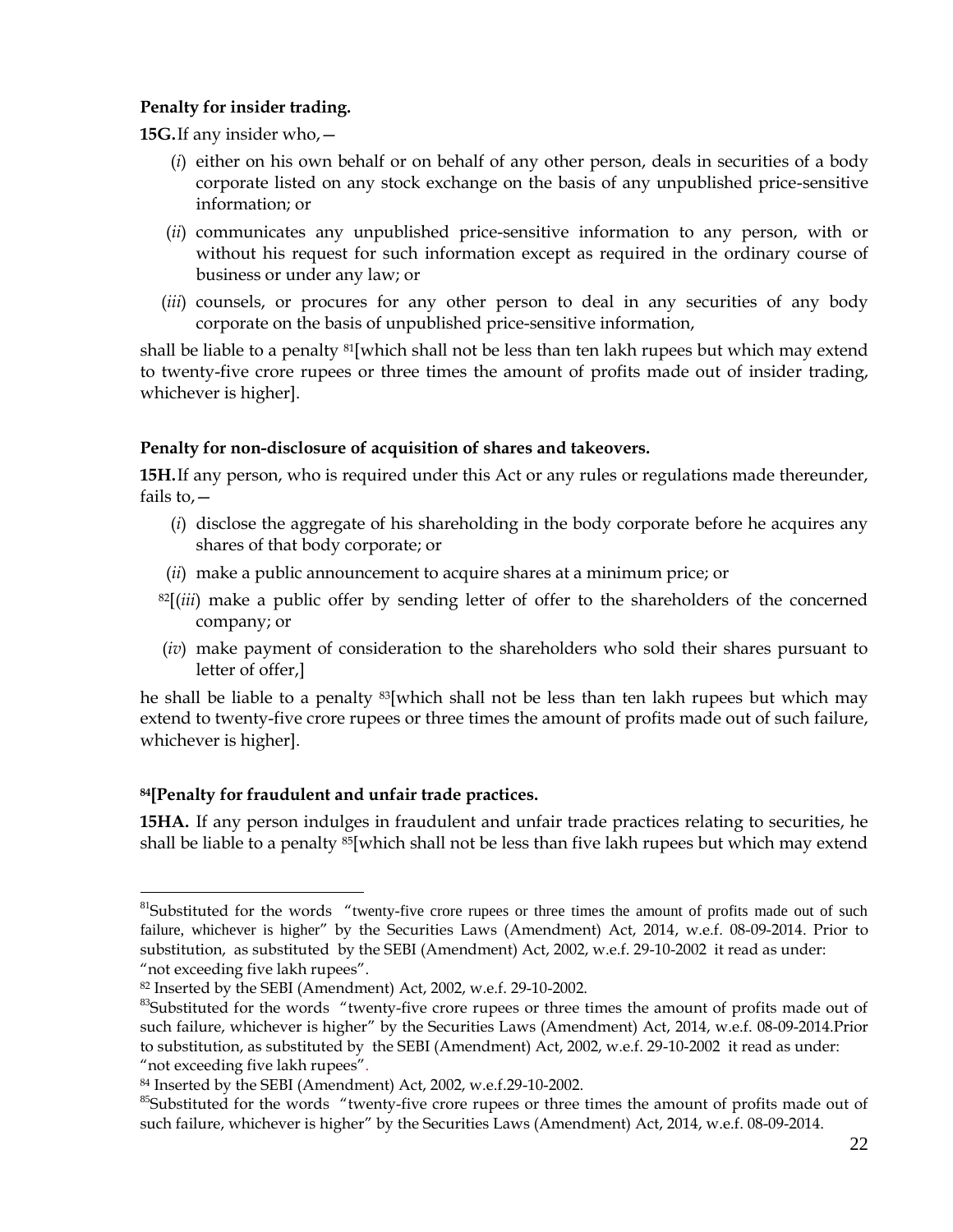to twenty-five crore rupees or three times the amount of profits made out of such practices, whichever is higher].

# **Penalty for contravention where no separate penalty has been provided.**

**15HB.** Whoever fails to comply with any provision of this Act, the rules or the regulations made or directions issued by the Board thereunder for which no separate penalty has been provided, shall be 86[liable to a penalty which shall not be less than one lakh rupees but which may extend to one crore rupees.]

# **Power to adjudicate.**

**15-I.** (1) For the purpose of adjudging under sections 15A, 15B, 15C, 15D, 15E, 15F, 15G 87[,15H, 15HA and 15HB], the Board shall appoint any officer not below the rank of a Division Chief to be an adjudicating officer for holding an inquiry in the prescribed manner after giving any person concerned a reasonable opportunity of being heard for the purpose of imposing any penalty.

(2) While holding an inquiry the adjudicating officer shall have power to summon and enforce the attendance of any person acquainted with the facts and circumstances of the case to give evidence or to produce any document which in the opinion of the adjudicating officer, may be useful for or relevant to the subject-matter of the inquiry and if, on such inquiry, he is satisfied that the person has failed to comply with the provisions of any of the sections specified in subsection (1), he may impose such penalty as he thinks fit in accordance with the provisions of any of those sections.

 $88(3)$  The Board may call for and examine the record of any proceedings under this section and if it considers that the order passed by the adjudicating officer is erroneous to the extent it is not in the interests of the securities market, it may, after making or causing to be made such inquiry as it deems necessary, pass an order enhancing the quantum of penalty, if the circumstances of the case so justify:

Provided that no such order shall be passed unless the person concerned has been given an opportunity of being heard in the matter:

Provided further that nothing contained in this sub-section shall be applicable after an expiry of a period of three months from the date of the order passed by the adjudicating officer or disposal of the appeal under section 15T, whichever is earlier.]

# **Factors to be taken into account by the adjudicating officer.**

**15J.** While adjudging quantum of penalty under section 15-I, the adjudicating officer shall have due regard to the following factors, namely :—

- (*a*) the amount of disproportionate gain or unfair advantage, wherever quantifiable, made as a result of the default;
- (*b*) the amount of loss caused to an investor or group of investors as a result of the default;
- (*c*) the repetitive nature of the default.

<sup>86</sup>Substituted for the words "liable to a penalty which may extend to one crore rupees" by the Securities Laws (Amendment) Act, 2014, w.e.f. 08-09-2014.

<sup>87</sup> Substituted for "and 15H" by the SEBI (Amendment) Act, 2002, w.e.f. 29-10-2002.

<sup>88</sup> Inserted by the Securities Laws (Amendment) Act, 2014, w.r.e.f. 28-03-2014.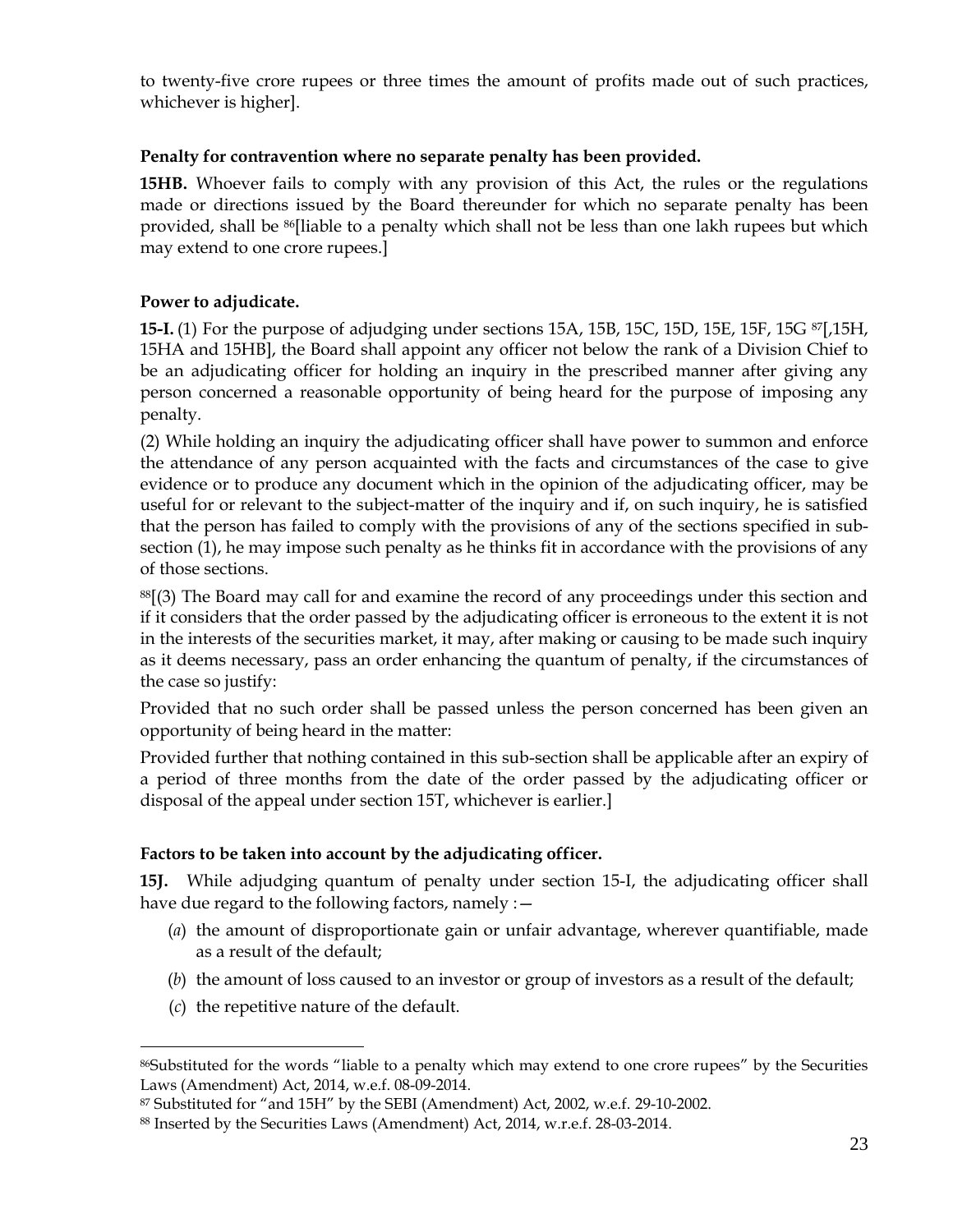# **<sup>89</sup>[Crediting sums realised by way of penalties to Consolidated Fund of India.**

**15JA.** All sums realised by way of penalties under this Act shall be credited to the Consolidated Fund of India.]

# **<sup>90</sup>[Settlement of administrative and civil proceedings.**

**[15JB.** (1) Notwithstanding anything contained in any other law for the time being in force, any person, against whom any proceedings have been initiated or may be initiated under section 11, section 11B, section 11D, sub-section (3) of section 12 or section 15-I, may file an application in writing to the Board proposing for settlement of the proceedings initiated or to be initiated for the alleged defaults.

(2) The Board may, after taking into consideration the nature, gravity and impact of defaults, agree to the proposal for settlement, on payment of such sum by the defaulter or on such other terms as may be determined by the Board in accordance with the regulations made under this Act.

(3) The settlement proceedings under this section shall be conducted in accordance with the procedure specified in the regulations made under this Act.

(4) No appeal shall lie under section 15T against any order passed by the Board or adjudicating officer, as the case may be, under this section.]

# **CHAPTER VIB**

# **ESTABLISHMENT, JURISDICTION, AUTHORITY AND PROCEDURE OF APPELLATE TRIBUNAL**

#### **Establishment of Securities Appellate Tribunals.**

**15K.**(1) The Central Government shall by notification, establish one or more Appellate Tribunals to be known as the Securities Appellate Tribunal to exercise the jurisdiction, powers and authority conferred on such Tribunal by or under this Act  $91$  [or any other law for the time being in force].

(2) The Central Government shall also specify in the notification referred to in sub-section (1) the matters and places in relation to which the Securities Appellate Tribunal may exercise jurisdiction.

<sup>89</sup> Inserted by the SEBI (Amendment) Act, 2002, S.19 w.e.f. 29-10-2002.

<sup>90</sup> Inserted by the Securities Laws (Amendment) Act, 2014, w.r.e.f. 20-04-2007.

<sup>91</sup> Inserted by the SEBI (Amendment) Act 1999, w.e.f. 16-12-1999.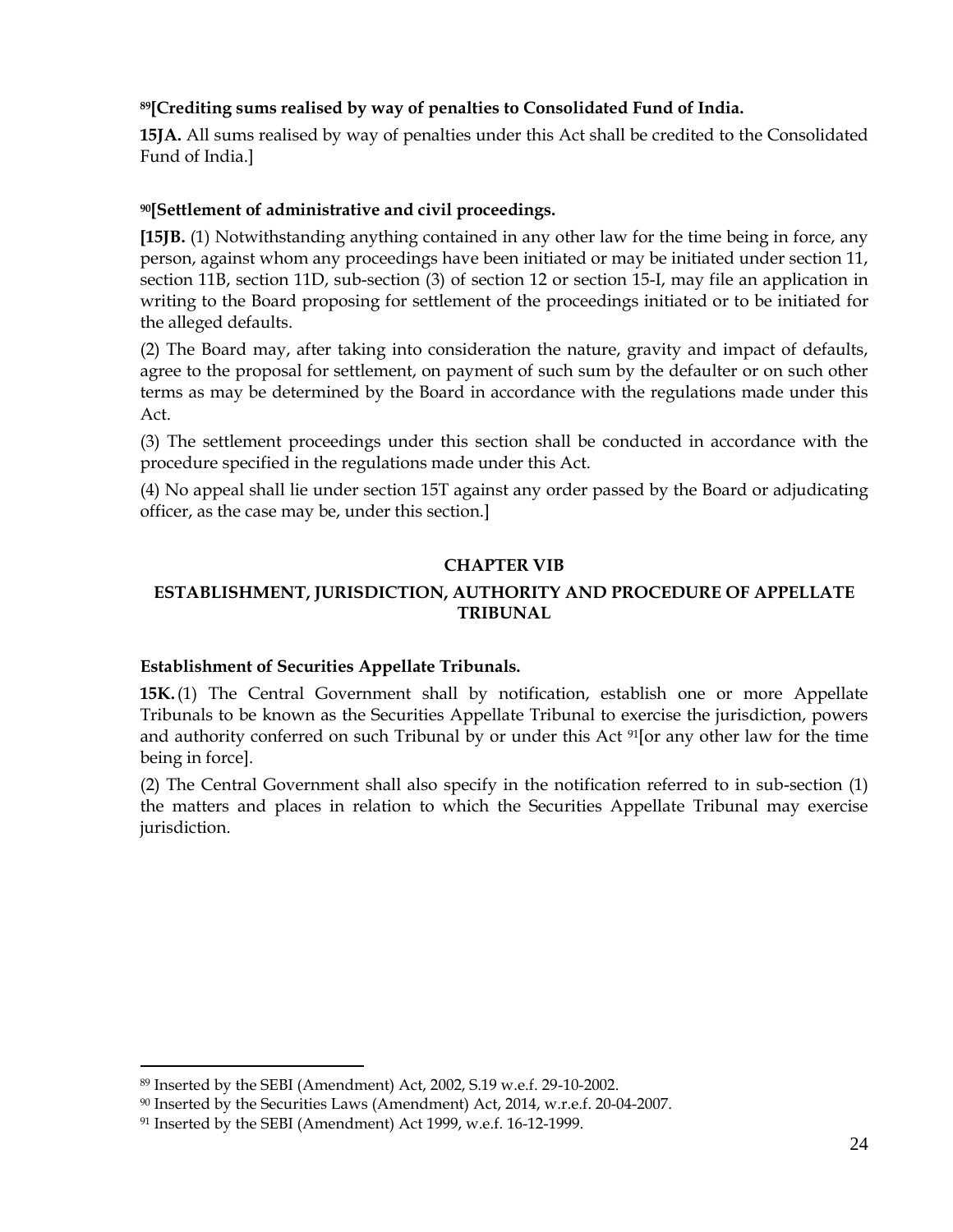# **<sup>92</sup>[Composition of Securities Appellate Tribunal.**

**15L.** A Securities Appellate Tribunal shall consist of a Presiding Officer and two other members, to be appointed, by notification, by the Central Government:

Provided that the Securities Appellate Tribunal, consisting of one person only, established before the commencement of the Securities and Exchange Board of India (Amendment) Act, 2002, shall continue to exercise the jurisdiction, powers and authority conferred on it by or under this Act or any other law for the time being in force till two other Members are appointed under this section.

# **Qualification for appointment as Presiding Officer or Member of Securities Appellate Tribunal.**

15M.  $\mathcal{B}([1])$  A person shall not be qualified for appointment as the Presiding Officer of the Securities Appellate Tribunal unless he -

(a) is a sitting or retired Judge of the Supreme Court or a sitting or retired Chief Justice of a High Court; or

(b) is a sitting or retired Judge of a High Court who has completed not less than seven years of service as a Judge in a High Court.

(1A) The Presiding Officer of the Securities Appellate Tribunal shall be appointed by the Central Government in consultation with the Chief Justice of India or his nominee.]

(2) A person shall not be qualified for appointment as member of a Securities Appellate Tribunal unless he is a person of ability, integrity and standing who has shown capacity in dealing with problems relating to securities market and has qualification and experience of corporate law, securities laws, finance, economics or accountancy:

Provided that a member of the Board or any person holding a post at senior management level equivalent to Executive Director in the Board shall not be appointed as Presiding Officer or Member of a Securities Appellate Tribunal during his service or tenure as such with the Board or within two years from the date on which he ceases to hold office as such in the Board.]

<sup>92</sup> Substituted for Sections 15L and 15M by the SEBI (Amendment) Act, 2002, w.e.f. 29-10-2002.

Prior to their substitution, Section 15L and 15M read as under:-

<sup>―15</sup>-L. Composition of securities Appellate Tribunal. – A Securities Appellate Tribunal shall consist of one person only (hereinafter referred to as the Presiding Officer of the Securities Appellate Tribunal) to be appointed, by notification, by the central Government.

<sup>15</sup>M. Qualifications for appointment as Presiding Officer of the Securities Appellate Tribunal. – A person shall not be qualified for appointment as the Presiding Officer of a Securities Appellate Tribunal unless he - (a) is, or has been, or is qualified to be, a Judge of a High Court; or

<sup>(</sup>b) has been a member of the Indian Legal Service and has held a post in Grade I of that service for at least three years; or

<sup>(</sup>c) has held office as the Presiding Officer of a tribunal for at least three years."

<sup>93</sup> Substituted for sub-section (1) of Section 15M by the SEBI (Amendment) Act, 2013 (Act No. 22 of 2013) w.r.e.f. 21.01.2013. Prior to substitution, it read as under:-

<sup>&</sup>quot;(1) A person shall not be qualified for appointment as the Presiding Officer of a Securities Appellate Tribunal unless he is a sitting or retired Judge of the Supreme Court or a sitting or retired Chief Justice of a High Court :

Provided that the Presiding Officer of the Securities Appellate Tribunal shall be appointed by the Central Government in consultation with the Chief Justice of India or his nominee."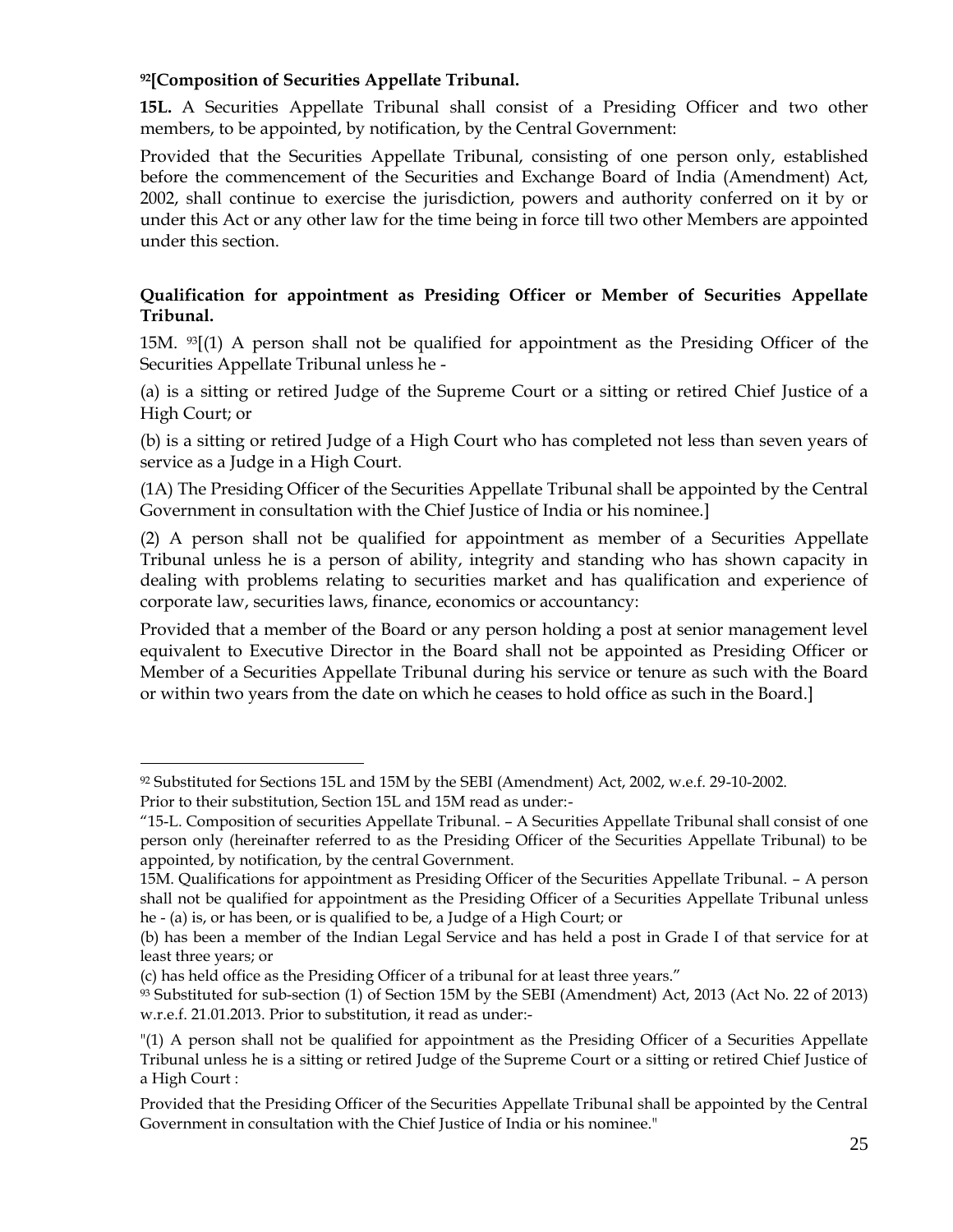# <sup>94</sup>[**Tenure of office of Presiding Officer and other Members of Securities Appellate Tribunal.**

**15N.**The Presiding Officer and every other Member of a Securities Appellate Tribunal shall hold office for a term of five years from the date on which he enters upon his office and shall be eligible for re-appointment:

Provided that no person shall hold office as the Presiding Officer of the Securities Appellate Tribunal after he has attained the age of sixty-eight years:

Provided further that no person shall hold office as a Member of the Securities Appellate Tribunal after he has attained the age of sixty-two years.]

# **Salary and allowances and other terms and conditions of service of Presiding Officers.**

**15-O.** The salary and allowances payable to and the other terms and conditions of service including pension, gratuity and other retirement benefits of the 95[Presiding Officer and other Members] of a Securities Appellate Tribunal shall be such as may be prescribed:

Provided that neither the salary and allowances nor the other terms and conditions of service of the 96[Presiding Officer and other Members of a Securities Appellate Tribunal] shall be varied to their disadvantage after appointment.

# **Filling up of vacancies.**

**15P.** If, for reason other than temporary absence, any vacancy occurs in the <sup>97</sup> office of the Presiding Officer or any other Member] of a Securities Appellate Tribunal, then the Central Government shall appoint another person in accordance with the provisions of this Act to fill the vacancy and the proceedings may be continued before the Securities Appellate Tribunal from the stage at which the vacancy is filled.

# **Resignation and removal.**

 $\overline{a}$ 

**15Q.**(1) The 98[Presiding Officer or any other Member] of a Securities Appellate Tribunal may, by notice in writing under his hand addressed to the Central Government, resign his office:

Provided that 99[the Presiding Officer or any other Member] shall, unless he is permitted by the Central Government to relinquish his office sooner, continue to hold office, until the expiry of three months from the date of receipt of such notice or until a person duly appointed as his successor enters upon his office or until the expiry of his term of office, whichever is the earliest.

(2) The 100[Presiding Officer or any other Member] of a Securities Appellate Tribunal shall not be removed from his office except by an order by the Central Government on the ground of

<sup>94</sup> Substituted for Section 15N, by the SEBI (Amendment) Act, 2002, w.e.f. 29-10-2002. Prior to their substitution, Section 15N read as under:-

<sup>―</sup>15N. Term of office.- The Presiding officer of a Securities Appellate Tribunal shall hold office for a term of five years from the date on which he enters upon his office or until he attains the age of sixty-five years, whichever is earlier."

<sup>95</sup> Substituted for "Presiding Officer of a Securities Appellate Tribunal" by the SEBI (Amendment) Act 2002, w.e.f. 29-10-2002.

<sup>%</sup> Substituted for "Presiding Officer", by the SEBI (Amendment) Act 2002, w.e.f. 29-10-2002.

<sup>97</sup> Substituted for "said Presiding Officer", by the SEBI (Amendment) Act 2002, w.e.f. 29-10-2002.

<sup>98</sup> Substituted for "Presiding Officer", by the SEBI (Amendment) Act 2002, w.e.f. 29-10-2002.

<sup>99</sup> Substituted for "said Presiding Officer", by the SEBI (Amendment) Act 2002, w.e.f. 29-10-2002.

<sup>100</sup> Substituted for "Presiding Officer", by the SEBI (Amendment) Act 2002, w.e.f. 29-10-2002.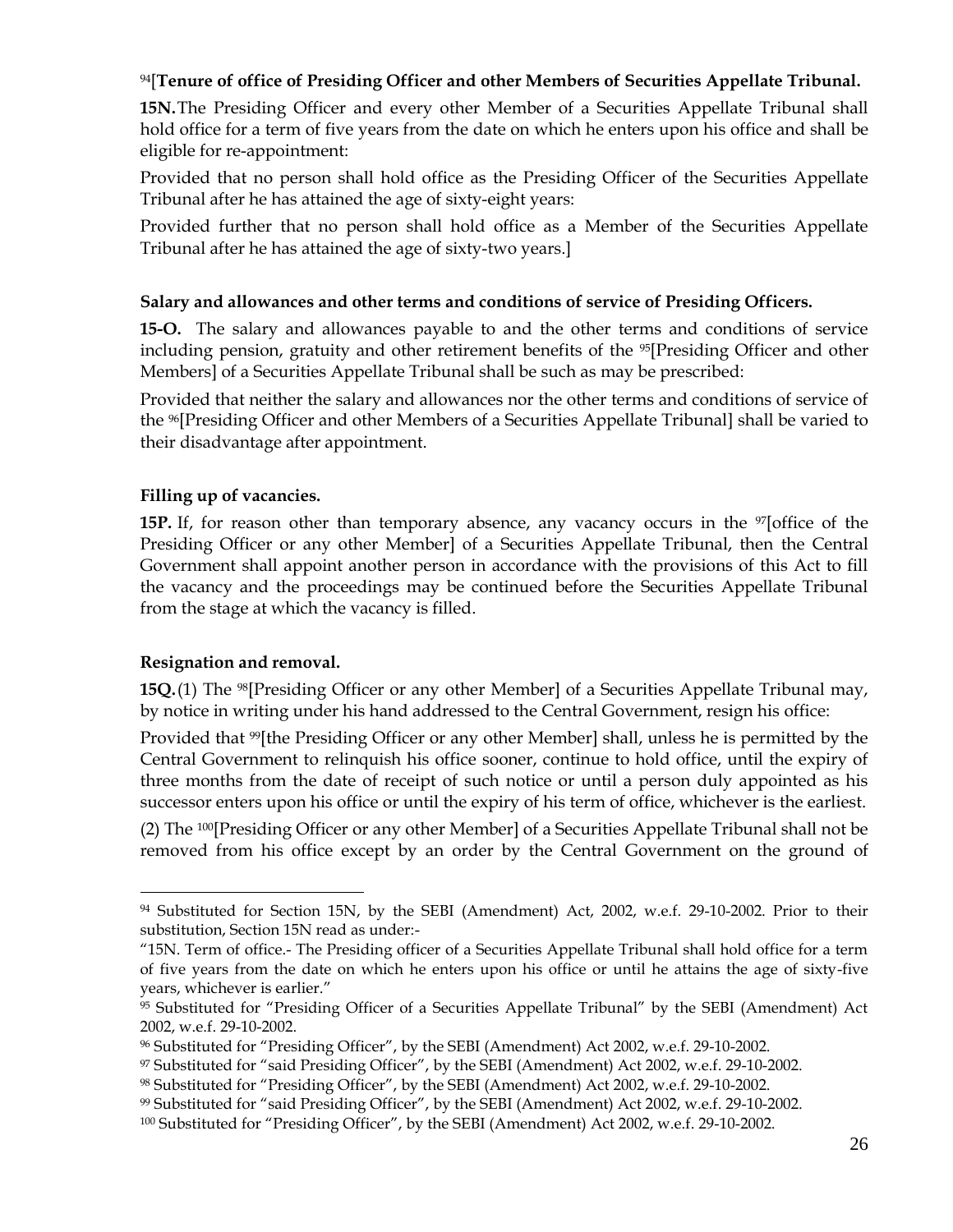proved misbehaviour or incapacity after an inquiry made by a Judge of the Supreme Court, in which the <sup>101</sup>[Presiding Officer or any other Member] concerned has been informed of the charges against him and given a reasonable opportunity of being heard in respect of these charges.

(3) The Central Government may, by rules, regulate the procedure for the investigation of misbehaviour or incapacity of the 102[Presiding Officer or any other Member].

# **Orders constituting Appellate Tribunal to be final and not to invalidate its proceedings.**

**15R.** No order of the Central Government appointing any person as the <sup>103</sup>[Presiding Officer or a Member] of a Securities Appellate Tribunal shall be called in question in any manner, and no act or proceeding before a Securities Appellate Tribunal shall be called in question in any manner on the ground merely of any defect in the constitution of a Securities Appellate Tribunal.

# **Staff of the Securities Appellate Tribunal.**

**15S.** (1) The Central Government shall provide the Securities Appellate Tribunal with such officers and employees as that Government may think fit.

(2) The officers and employees of the Securities Appellate Tribunal shall discharge their functions under general superintendence of the Presiding Officer.

(3) The salaries and allowances and other conditions of service of the officers and employees of the Securities Appellate Tribunal shall be such as may be prescribed.

# **Appeal to the Securities Appellate Tribunal.**

 $\overline{a}$ 

**15T.**  $104$ [(1) Save as provided in sub-section (2), any person aggrieved,  $-$ 

- (*a*) by an order of the Board made, on and after the commencement of the Securities Laws (Second Amendment) Act, 1999, under this Act, or the rules or regulations made thereunder; or
- (*b*) by an order made by an adjudicating officer under this Act,

may prefer an appeal to a Securities Appellate Tribunal having jurisdiction in the matter. **<sup>105</sup>[(2) \*\*\*\*\*\*\*\*]**

<sup>101</sup> Substituted for "Presiding Officer", by the SEBI (Amendment) Act 2002, w.e.f. 29-10-2002.

<sup>102</sup> Substituted for "aforesaid Presiding Officer", by the SEBI (Amendment) Act, 2002, w.e.f. 29-10-2002.

<sup>103</sup> Substituted for "Presiding Officer", by the SEBI (Amendment) Act 2002, w.e.f. 29-10-2002.

 $104$  Substituted for Sub-sec (1) & (2) by the SEBI (Amendment) Act 1999, w.e.f. 16-12-1999. Prior to their substitution, Sub-sections (1)  $\&$  (2) were read as under:

 $''(1)$  Save as provided in sub-section (2), any person aggrieved by any order made by any Adjudicating Officer under this Act, may prefer an appeal to a Securities Appellate Tribunal having jurisdiction in the matter.

<sup>(2)</sup> No appeal shall lie to the Securities Appellate Tribunal from an order made by an Adjudicating Officer with the consent of the parties."

<sup>105</sup> Omitted by the Securities Laws (Amendment) Act, 2014, w.r.e.f. 18-07-2013. Prior to omission, subsection (2) read as under:

<sup>&</sup>quot;(2) No appeal shall lie to the Securities Appellate Tribunal from an order made  $-$ 

<sup>(</sup>*a*) by the Board on and after the commencement of the Securities Laws (Second Amendment) Act, 1999;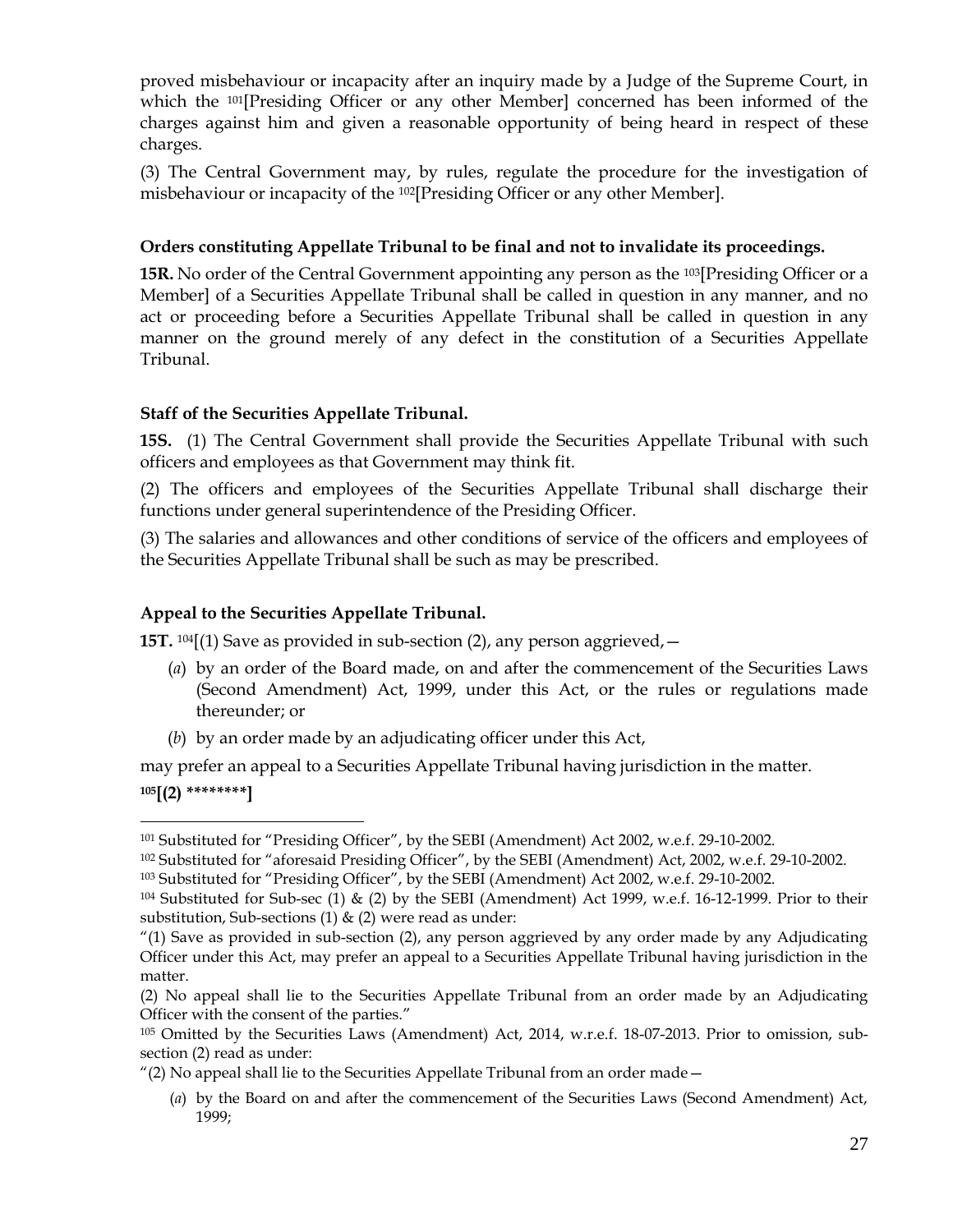(3) Every appeal under sub-section (1) shall be filed within a period of forty-five days from the date on which a copy of the order made by the 106[Board or the Adjudicating Officer, as the case may be,] is received by him and it shall be in such form and be accompanied by such fee as may be prescribed :

Provided that the Securities Appellate Tribunal may entertain an appeal after the expiry of the said period of forty-five days if it is satisfied that there was sufficient cause for not filing it within that period.

(4) On receipt of an appeal under sub-section (1), the Securities Appellate Tribunal may, after giving the parties to the appeal, an opportunity of being heard, pass such orders thereon as it thinks fit, confirming, modifying or setting aside the order appealed against.

(5) The Securities Appellate Tribunal shall send a copy of every order made by it to the <sup>107</sup>[Board, the] parties to the appeal and to the concerned Adjudicating Officer.

(6) The appeal filed before the Securities Appellate Tribunal under sub-section (1) shall be dealt with by it as expeditiously as possible and endeavour shall be made by it to dispose of the appeal finally within six months from the date of receipt of the appeal.

### **Procedure and powers of the Securities Appellate Tribunal.**

**15U.**(1) The Securities Appellate Tribunal shall not be bound by the procedure laid down by the Code of Civil Procedure, 1908 (5 of 1908), but shall be guided by the principles of natural justice and, subject to the other provisions of this Act, and of any rules, the Securities Appellate Tribunal shall have powers to regulate their own procedure including the places at which they shall have their sittings.

(2) The Securities Appellate Tribunal shall have, for the purposes of discharging their functions under this Act, the same powers as are vested in a civil court under the Code of Civil Procedure, 1908 (5 of 1908), while trying a suit, in respect of the following matters, namely :—

- (*a*) summoning and enforcing the attendance of any person and examining him on oath;
- (*b*) requiring the discovery and production of documents;
- (*c*) receiving evidence on affidavits;
- (*d*) issuing commissions for the examination of witnesses or documents;
- (*e*) reviewing its decisions;
- (*f*) dismissing an application for default or deciding it *ex parte* ;
- (*g*) setting aside any order of dismissal of any application for default or any order passed by it *ex parte* ;
- (*h*) any other matter which may be prescribed.

(3) Every proceeding before the Securities Appellate Tribunal shall be deemed to be a judicial proceeding within the meaning of sections 193 and 228, and for the purposes of section 196 of the Indian Penal Code (45 of 1860), and the Securities Appellate Tribunal shall be deemed to be

<sup>(</sup>*b*) by an adjudicating officer,

with the consent of the parties."

 $106$  Substituted for "a copy of the order made by the adjudicating officer" by SEBI (Amendment) Act 1999, w.e.f. 16-12-1999.

<sup>107</sup> Substituted for "parties", SEBI (Amendment) Act 1999, w.e.f. 16-12-1999.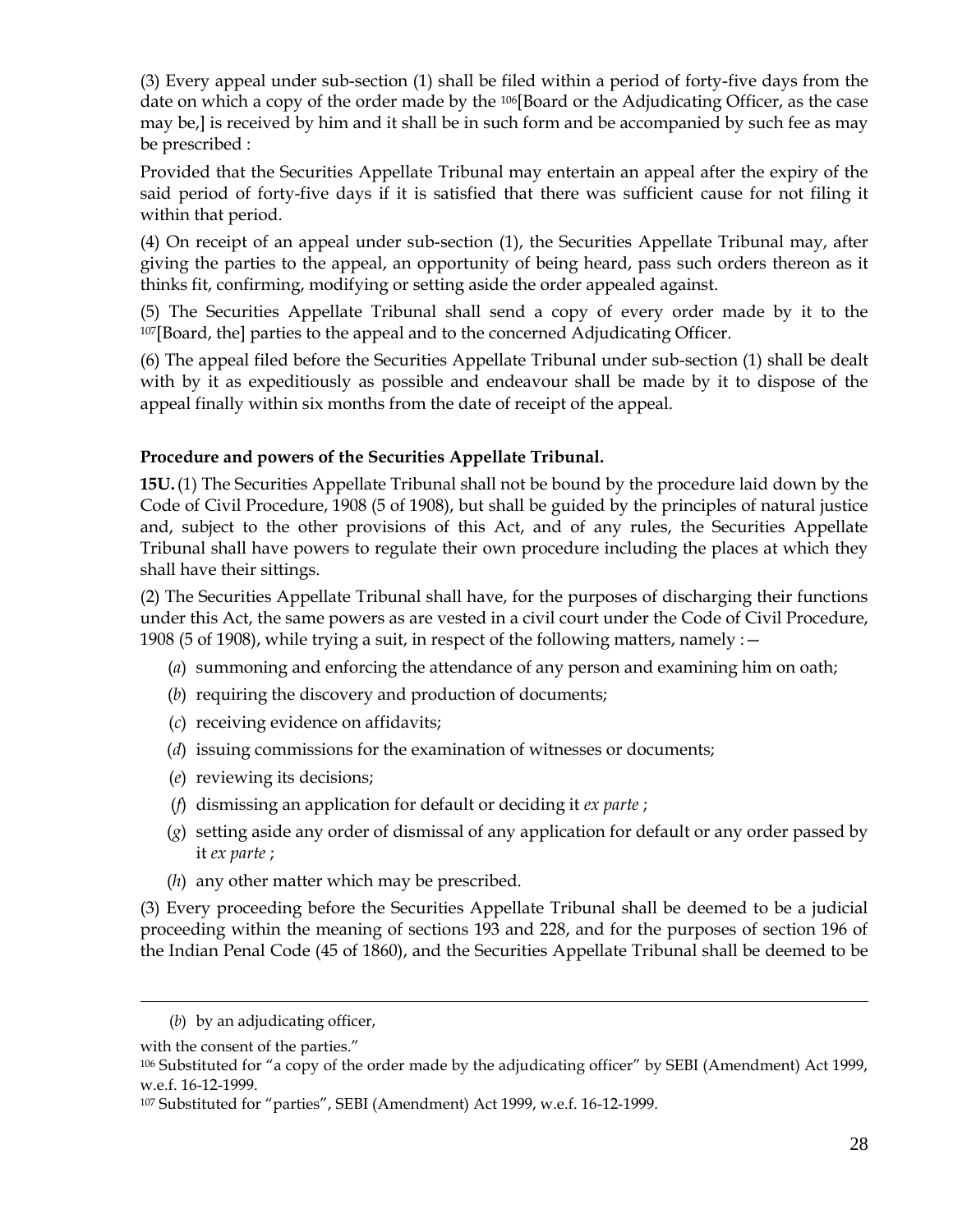a civil court for all the purposes of section 195 and Chapter XXVI of the Code of Criminal Procedure, 1973 (2 of 1974).

# <sup>108</sup>[**Right to legal representation.**

**15V.**The appellant may either appear in person or authorise one or more chartered accountants or company secretaries or cost accountants or legal practitioners or any of its officers to present his or its case before the Securities Appellate Tribunal.

*Explanation.—*For the purposes of this section,—

- $(a)$  "chartered accountant" means a chartered accountant as defined in clause  $(b)$  of subsection (1) of section 2 of the Chartered Accountants Act, 1949 (38 of 1949) and who has obtained a certificate of practice under sub-section (1) of section 6 of that Act;
- (b) "company secretary" means a company secretary as defined in clause  $(c)$  of sub-section (1) of section 2 of the Company Secretaries Act, 1980 (56 of 1980) and who has obtained a certificate of practice under sub-section (1) of section 6 of that Act;
- $(c)$  "cost accountant" means a cost accountant as defined in clause  $(b)$  of sub-section (1) of section 2 of the Cost and Works Accountants Act, 1959 (23 of 1959) and who has obtained a certificate of practice under sub-section (1) of section 6 of that Act;
- (*d*) "legal practitioner" means an advocate, vakil or any attorney of any High Court, and includes a pleader in practice.]

### **Limitation.**

 $\overline{a}$ 

**15W.** The provisions of the Limitation Act, 1963 (36 of 1963), shall, as far as may be, apply to an appeal made to a Securities Appellate Tribunal.

# <sup>109</sup>**[Presiding Officer, Members and staff of Securities Appellate Tribunals to be public servants.**

**15X.** The Presiding Officer, Members and other officers and employees of a Securities Appellate Tribunal shall be deemed to be public servants within the meaning of section 21 of the Indian Penal Code (45 of 1860).]

#### **Civil Court not to have jurisdiction.**

**15Y.** No civil court shall have jurisdiction to entertain any suit or proceeding in respect of any matter which an adjudicating officer appointed under this Act or a Securities Appellate Tribunal constituted under this Act is empowered by or under this Act to determine and no injunction shall be granted by any court or other authority in respect of any action taken or to be taken in pursuance of any power conferred by or under this Act.

<sup>108</sup> Substituted for S. 15V by the SEBI (Amendment) Act 1999, w.e.f. 16-12-1999. Prior to their substitution, S. 15V read as under:-

<sup>―15</sup>V. The appellant may either appear in person or authorise one or more legal practitioners or any of its officers to present his or its case before the Securities Appellate Tribunal."

<sup>109</sup> Substituted for S. 15X by the SEBI (Amendment) Act, 2002, w.e.f. 29-10-2002. Prior to its substitution, it read as under: -

<sup>―15</sup>X. The Presiding Officer and other officers and employees of a Securities Appellate Tribunal shall be deemed to be public servants within the meaning of section 21 of the Indian penal Code(45 of 1860)".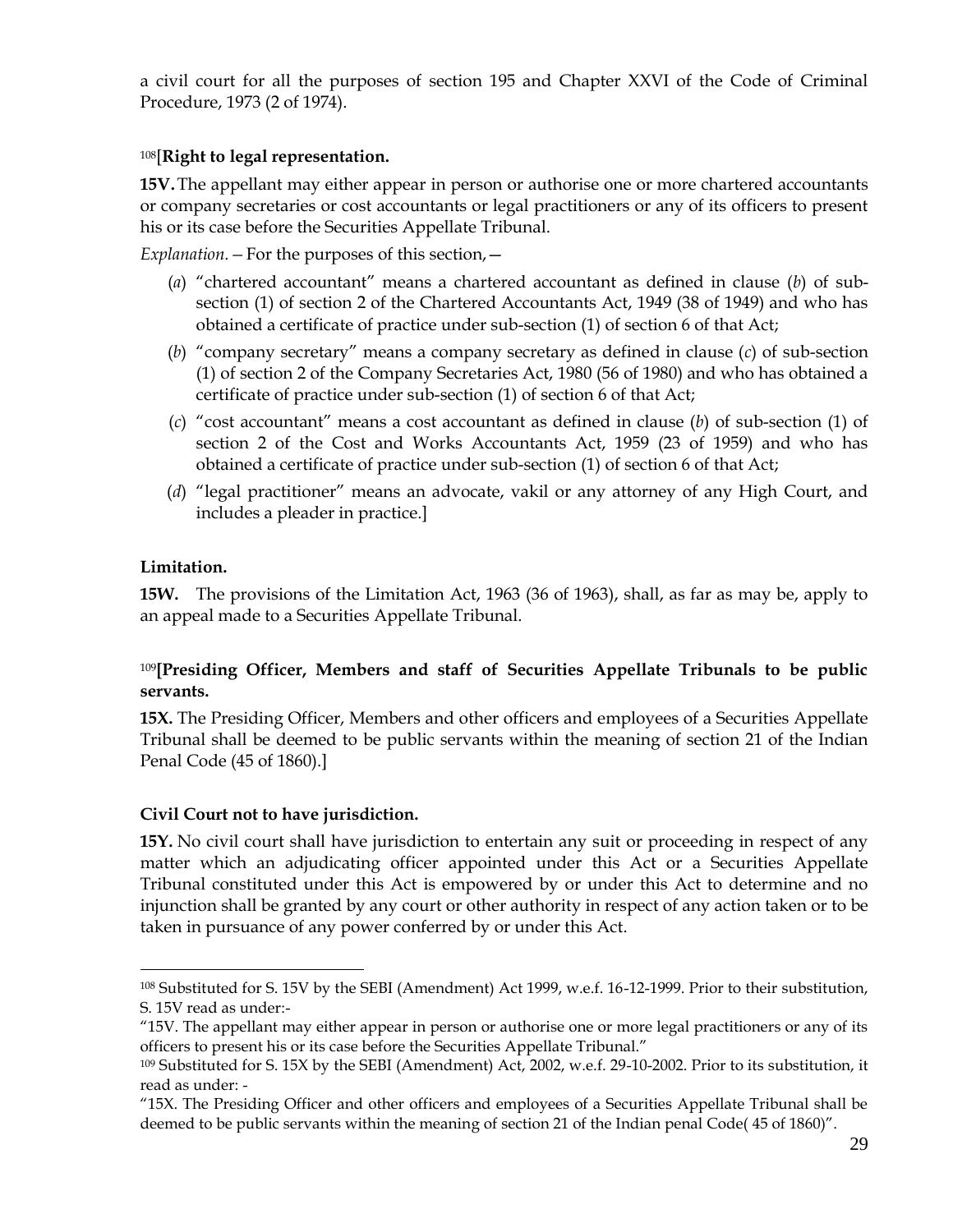#### **<sup>110</sup>[Appeal to Supreme Court.**

**15Z.** Any person aggrieved by any decision or order of the Securities Appellate Tribunal may file an appeal to the Supreme Court within sixty days from the date of communication of the decision or order of the Securities Appellate Tribunal to him on any question of law arising out of such order :

Provided that the Supreme Court may, if it is satisfied that the applicant was prevented by sufficient cause from filing the appeal within the said period, allow it to be filed within a further period not exceeding sixty days.]

### **CHAPTER VII MISCELLANEOUS**

#### **Power of Central Government to issue directions.**

**16.** (1) Without prejudice to the foregoing provisions of this Act <sup>111</sup>[or the Depositories Act, 1996], the Board shall, in exercise of its powers or the performance of its functions under this Act, be bound by such directions on questions of policy as the Central Government may give in writing to it from time to time :

Provided that the Board shall, as far as practicable, be given an opportunity to express its views before any direction is given under this sub-section.

(2) The decision of the Central Government whether a question is one of policy or not shall be final.

# **Power of Central Government to supersede the Board.**

 $\overline{a}$ 

**17.** (1) If at any time the Central Government is of opinion—

- (*a*) that on account of grave emergency, the Board is unable to discharge the functions and duties imposed on it by or under the provisions of this Act; or
- (*b*) that the Board has persistently made default in complying with any direction issued by the Central Government under this Act or in the discharge of the functions and duties imposed on it by or under the provisions of this Act and as a result of such default the financial position of the Board or the administration of the Board has deteriorated; or
- (*c*) that circumstances exist which render it necessary in the public interest so to do,

the Central Government may, by notification, supersede the Board for such period, not exceeding six months, as may be specified in the notification.

(2) Upon the publication of a notification under sub-section  $(1)$  superseding the Board,  $-$ 

<sup>110</sup> Substituted for section15Z by the SEBI (Amendment) Act, 2002, w.e.f. 29-10-2002. Prior to its substitution, it read as under:-

<sup>―</sup>15Z. Appeal to High Court.- Any person aggrieved by any decision or order of the Securities Appellate Tribunal may file an appeal to the High Court within sixty days from the date of communication of the decision or order of the Securities Appellate Tribunal to him on any question of fact or law arising out of such order:

Provided that the High Court may, if it is satisfied that the appellant was prevented by sufficient cause from filing the appeal within the said period, allow it to be filed within a further period not exceeding sixty days."

<sup>111</sup> Substituted for "this Act" by the Depositories Act 1996, w.r.e.f. 20-9-1995.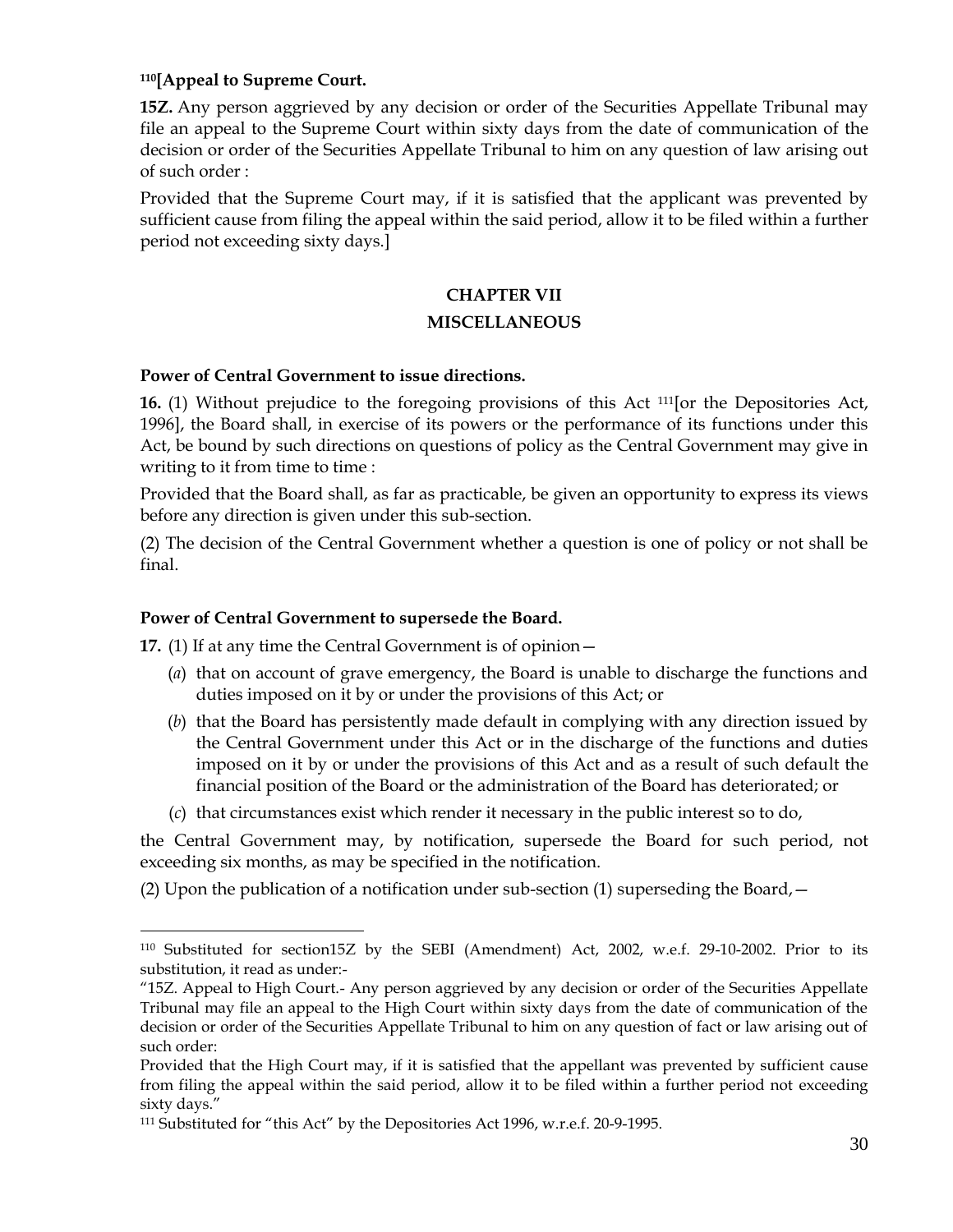- (*a*) all the members shall, as from the date of supersession, vacate their offices as such;
- (*b*) all the powers, functions and duties which may, by or under the provisions of this Act, be exercised or discharged by or on behalf of the Board, shall until the Board is reconstituted under sub-section (3), be exercised and discharged by such person or persons as the Central Government may direct; and
- (*c*) all property owned or controlled by the Board shall, until the Board is reconstituted under sub-section (3), vest in the Central Government.

(3) On the expiration of the period of supersession specified in the notification issued under sub-section (1), the Central Government may reconstitute the Board by a fresh appointment and in such case any person or persons who vacated their offices under clause (*a*) of sub-section (2), shall not be deemed disqualified for appointment :

Provided that the Central Government may, at any time, before the expiration of the period of supersession, take action under this sub-section.

(4) The Central Government shall cause a notification issued under sub-section (1) and a full report of any action taken under this section and the circumstances leading to such action to be laid before each House of Parliament at the earliest.

# **Returns and reports.**

**18.** (1) The Board shall furnish to the Central Government at such time and in such form and manner as may be prescribed or as the Central Government may direct, such returns and statements and such particulars in regard to any proposed or existing programme for the promotion and development of the securities market, as the Central Government may, from time to time, require.

(2) Without prejudice to the provisions of sub-section (1), the Board shall, within  $112$ [ninety] days after the end of each financial year, submit to the Central Government a report in such form, as may be prescribed, giving a true and full account of its activities, policy and programmes during the previous financial year.

(3) A copy of the report received under sub-section (2) shall be laid, as soon as may be after it is received, before each House of Parliament.

# **Delegation.**

**19.** The Board may, by general or special order in writing delegate to any member, officer of the Board or any other person subject to such conditions, if any, as may be specified in the order, such of its powers and functions under this Act (except the powers under section 29) as it may deem necessary.

# **Appeals.**

 $\overline{a}$ 

**20.** (1) Any person aggrieved by an order of the Board made <sup>113</sup>, before the commencement of the Securities Laws (Second Amendment) Act, 1999,] under this Act, or the rules or regulations made thereunder may prefer an appeal to the Central Government within such time as may be prescribed.

<sup>&</sup>lt;sup>112</sup> Substituted for "sixty days" by Securities Laws (Amendment) Act 1995, w.e.f. 25-1-1995.

<sup>113</sup> Substituted for "an order of the Board made" by Securities Laws (Second Amendment) Act 1999, w.e.f. 16-12-1999.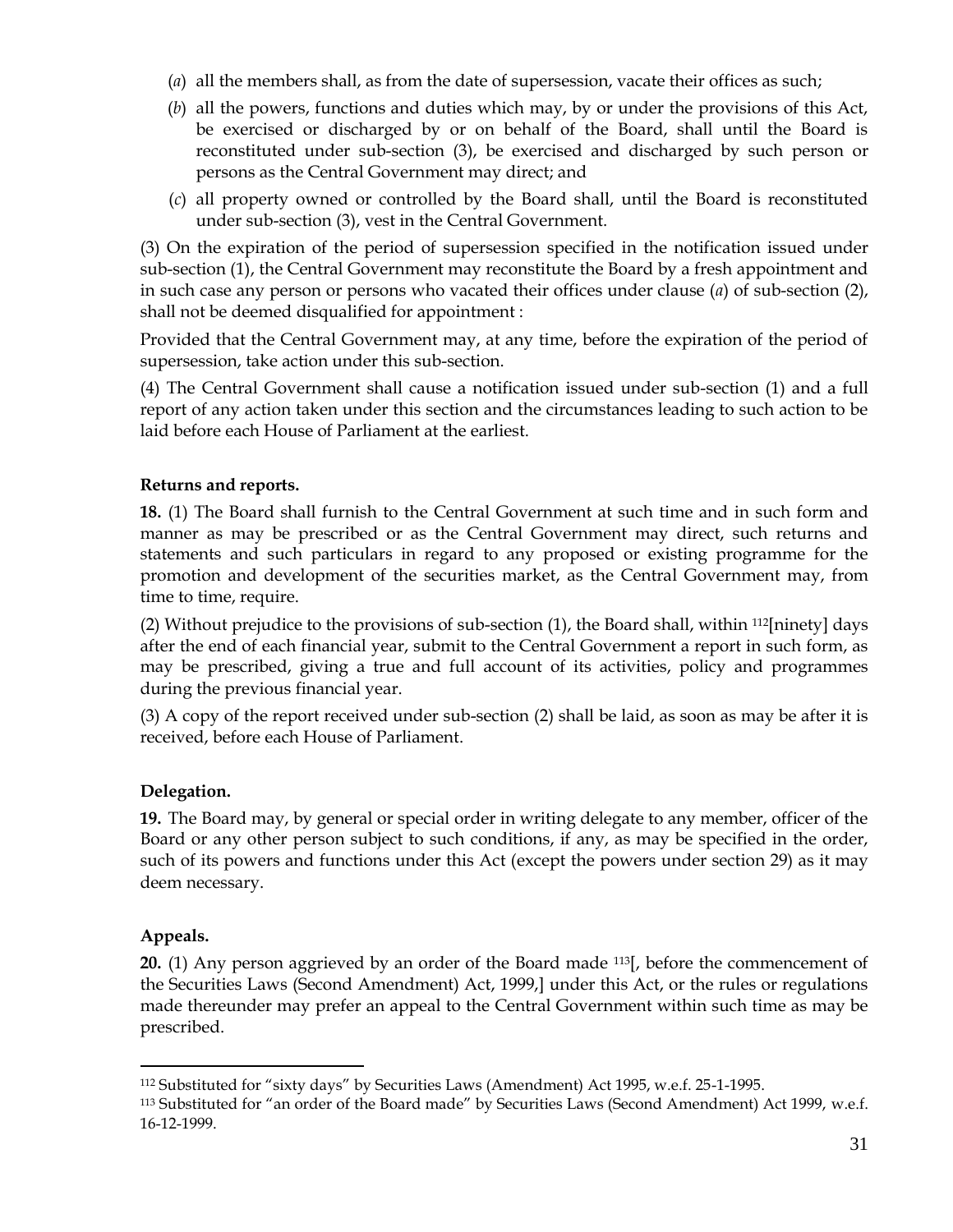(2) No appeal shall be admitted if it is preferred after the expiry of the period prescribed therefor:

Provided that an appeal may be admitted after the expiry of the period prescribed therefor if the appellant satisfies the Central Government that he had sufficient cause for not preferring the appeal within the prescribed period.

(3) Every appeal made under this section shall be made in such form and shall be accompanied by a copy of the order appealed against and by such fees as may be prescribed.

(4) The procedure for disposing of an appeal shall be such as may be prescribed:

Provided that before disposing of an appeal, the appellant shall be given a reasonable opportunity of being heard.

# <sup>114</sup>[**Bar of jurisdiction.**

**20A.** No order passed by the Board  $115$  or the Adjudicating Officer under this Act shall be appealable except as provided in 116[section 15T or] section 20 and no civil court shall have jurisdiction in respect of any matter which the Board 117[or the Adjudicating Officer] is empowered by, or under, this Act to pass any order and no injunction shall be granted by any court or other authority in respect of any action taken or to be taken in pursuance of any order passed by the Board 118[or the Adjudicating Officer] by, or under, this Act.]

# **Savings.**

 $\overline{a}$ 

**21.** Nothing in this Act shall exempt any person from any suit or other proceedings which might, apart from this Act, be brought against him.

# **Members, officers and employees of the Board to be public servants.**

**22.** All members, officers and other employees of the Board shall be deemed, when acting or purporting to act in pursuance of any of the provisions of this Act, to be public servants within the meaning of section 21 of the Indian Penal Code (45 of 1860).

# **Protection of action taken in good faith.**

**23.** No suit, prosecution or other legal proceedings shall lie against the Central Government <sup>119</sup>[or Board] or any officer of the Central Government or any member, officer or other employee of the Board for anything which is in good faith done or intended to be done under this Act or the rules or regulations made thereunder.

<sup>114</sup> Inserted by the Securities Laws (Amendment) Act 1995, w.e.f. 25-1-1995.

<sup>115</sup> Substituted for "Board" by the SEBI (Amendment) Act 1999, w.e.f. 16-12-1999.

<sup>116</sup> Substituted for "Section 20", by the SEBI (Amendment) Act 1999, w.e.f. 16-12-1999.

<sup>117</sup> Substituted for "Board", by the SEBI (Amendment) Act 1999, w.e.f. 16-12-1999.

<sup>118</sup> Substituted for "Board", by the SEBI (Amendment) Act 1999, w.e.f. 16-12-1999.

<sup>119</sup> Inserted by the Securities Laws (Amendment) Act 1995, w.e.f. 25-1-1995.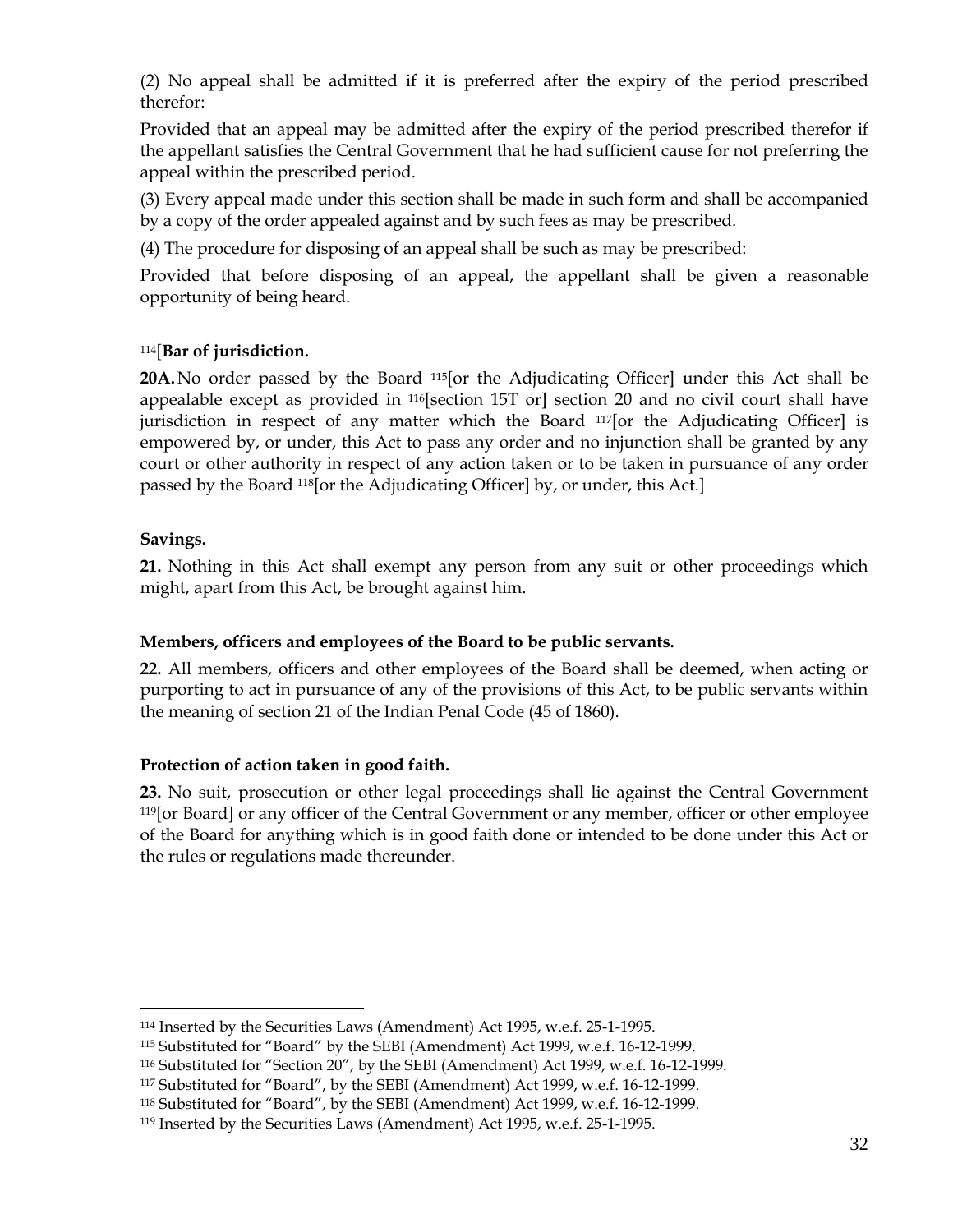# <sup>120</sup>[**Offences.**

**24.** (1) Without prejudice to any award of penalty by the adjudicating officer under this Act, if any person contravenes or attempts to contravene or abets the contravention of the provisions of this Act or of any rules or regulations made thereunder, he shall be punishable with imprisonment for a term which may extend to <sup>121</sup>[ten years, or with fine, which may extend to twenty-five crore rupees or with both].

(2) If any person fails to pay the penalty imposed by the adjudicating officer or fails to comply with any of his directions or orders, he shall be punishable with imprisonment for a term which shall not be less than one month but which may extend to <sup>122</sup>[ten years, or with fine, which may extend to twenty-five crore rupees or with both].

# <sup>123</sup>[**Composition of certain offences.**

**24A.** Notwithstanding anything contained in the Code of Criminal Procedure, 1973 (2 of 1974), any offence punishable under this Act, not being an offence punishable with imprisonment only, or with imprisonment and also with fine, may either before or after the institution of any proceeding, be compounded by a Securities Appellate Tribunal or a court before which such proceedings are pending.

### **Power to grant immunity.**

 $\overline{a}$ 

**24B.** (1) The Central Government may, on recommendation by the Board, if the Central Government is satisfied, that any person, who is alleged to have violated any of the provisions of this Act or the rules or the regulations made thereunder, has made a full and true disclosure in respect of the alleged violation, grant to such person, subject to such conditions as it may think fit to impose, immunity from prosecution for any offence under this Act, or the rules or the regulations made thereunder or also from the imposition of any penalty under this Act with respect to the alleged violation:

Provided that no such immunity shall be granted by the Central Government in cases where the proceedings for the prosecution for any such offence have been instituted before the date of receipt of application for grant of such immunity:

Provided further that recommendation of the Board under this sub-section shall not be binding upon the Central Government.

(2) An immunity granted to a person under sub-section (1) may, at any time, be withdrawn by the Central Government, if it is satisfied that such person had, in the course of the proceedings, not complied with the condition on which the immunity was granted or had given false

<sup>120</sup> Substituted by for section 24 by the Securities Laws (Amendment) Act 1995, w.e.f. 25-1-1995*.* Prior to its substitution section 24 read as under:

<sup>&</sup>quot;24. Penalty.- Whoever contravenes or attempts to contravene or abets the contravention of the provisions of this Act or of any rules or regulations made thereunder, shall be punishable with imprisonment for a term which may extend to one year, or with fine, or with both."

 $121$  Substituted for "one year, or with fine, or with both" by the SEBI (Amendment) Act, 2002, w.e.f. 29-10-2002.

 $122$  Substituted for "three years or with fine which shall not be less than two thousand rupees but which may extend to ten thousand rupees or with both" by the SEBI (Amendment) Act, 2002 w.e.f. 29-10-2002, for "three years or with fine which shall not be less than two thousand rupees but which may extend to ten thousand rupees or with both".

<sup>123</sup> Inserted by the SEBI (Amendment) Act, 2002, w.e.f. 29-10-2002.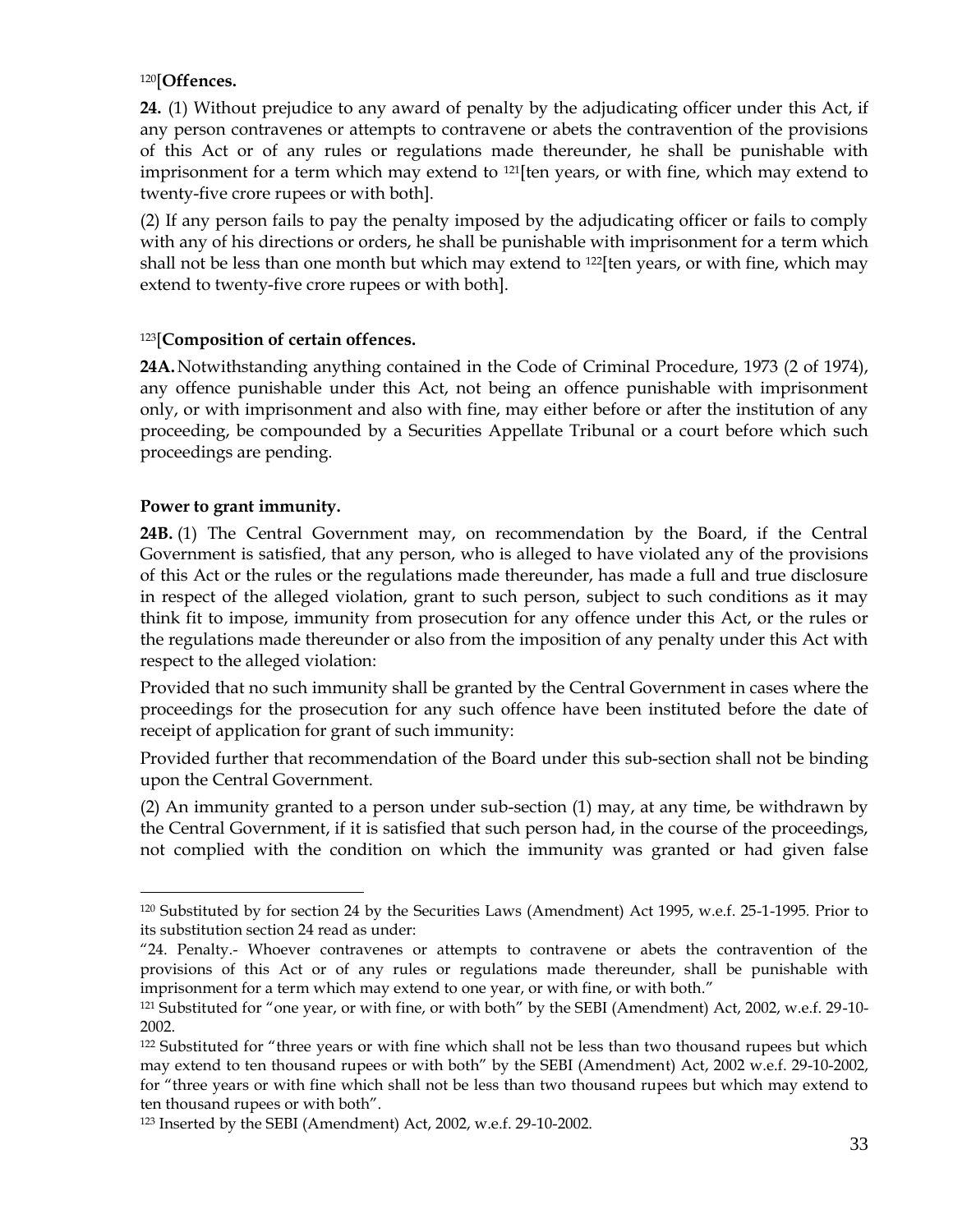evidence, and thereupon such person may be tried for the offence with respect to which the immunity was granted or for any other offence of which he appears to have been guilty in connection with the contravention and shall also become liable to the imposition of any penalty under this Act to which such person would have been liable, had not such immunity been granted.]

#### **Exemption from tax on wealth and income.**

**25.** Notwithstanding anything contained in the Wealth-tax Act, 1957 (27 of 1957), the Incometax Act, 1961 (43 of 1961) or any other enactment for the time being in force relating to tax on wealth, income, profits or gains—

- (*a*) the Board;
- (*b*) the existing Securities and Exchange Board from the date of its constitution to the date of establishment of the Board,

shall not be liable to pay wealth-tax, income-tax or any other tax in respect of their wealth, income, profits or gains derived.

### **Cognizance of offences by courts.**

**26.** (1) No court shall take cognizance of any offence punishable under this Act or any rules or regulations made thereunder, save on a complaint made by the Board  $124[***]$ .

**<sup>125</sup>[(2) \*\*\*\*\*]**

 $\overline{a}$ 

# **<sup>126</sup>[ Establishment of Special Courts.**

**26A.** (1) The Central Government may, for the purpose of providing speedy trial of offences under this Act, by notification, establish or designate as many Special Courts as may be necessary.

(2) A Special Court shall consist of a single judge who shall be appointed by the Central Government with the concurrence of the Chief Justice of the High Court within whose jurisdiction the judge to be appointed is working.

(3) A person shall not be qualified for appointment as a judge of a Special Court unless he is, immediately before such appointment, holding the office of a Sessions Judge or an Additional Sessions Judge, as the case may be.

#### **Offences triable by Special Courts.**

**26B.** Notwithstanding anything contained in the Code of Criminal Procedure, 1973, all offences under this Act committed prior to the date of commencement of the Securities Laws (Amendment) Act, 2014 or on or after the date of such commencement, shall be taken cognizance of and tried by the Special Court established for the area in which the offence is

<sup>124</sup> The words "with the previous sanction of the Central Government" omitted by Securities Laws (Amendment) Act 1995, w.e.f. 25-1-1995.

<sup>125</sup> Omitted by the Securities Laws (Amendment) Act, 2014, w.r.e.f. 18-07-2013. Prior to the omission, subsection (2) read as under:

<sup>&</sup>quot;(2) No court inferior to that of a Court of Session shall try any offence punishable under this Act."

<sup>126</sup> Inserted by the Securities Laws (Amendment) Act, 2014, w.r.e.f. 18-07-2013.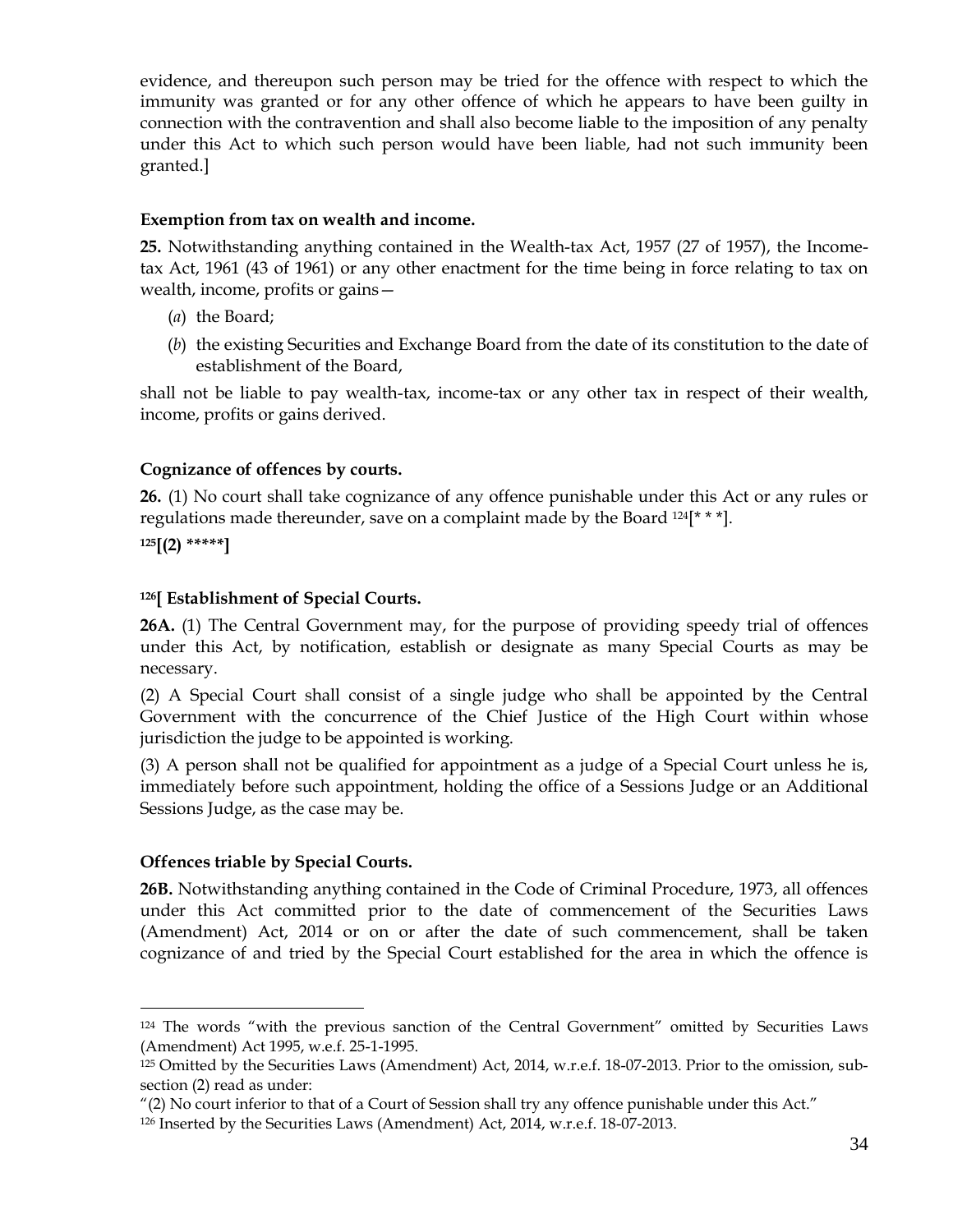committed or where there are more Special Courts than one for such area, by such one of them as may be specified in this behalf by the High Court concerned.

# **Appeal and revision.**

**26C.** The High Court may exercise, so far as may be applicable, all the powers conferred by Chapters XXIX and XXX of the Code of Criminal Procedure, 1973 on a High Court, as if a Special Court within the local limits of the jurisdiction of the High Court were a Court of Session trying cases within the local limits of the jurisdiction of the High Court.

# **Application of Code to proceedings before Special Court.**

**26D.** (1) Save as otherwise provided in this Act, the provisions of the Code of Criminal Procedure, 1973 shall apply to the proceedings before a Special Court and for the purposes of the said provisions, the Special Court shall be deemed to be a Court of Session and the person conducting prosecution before a Special Court shall be deemed to be a Public Prosecutor within the meaning of clause (u) of section 2 of the Code of Criminal Procedure, 1973.

(2) The person conducting prosecution referred to in sub-section (1) should have been in practice as an advocate for not less than seven years or should have held a post, for a period of not less than seven years, under the Union or a State, requiring special knowledge of law.

# **Transitional provisions.**

**26E.** Any offence committed under this Act, which is triable by a Special Court shall, until a Special Court is established, be taken cognizance of and tried by a Court of Session exercising jurisdiction over the area, notwithstanding anything contained in the Code of Criminal Procedure, 1973:

Provided that nothing contained in this section shall affect the powers of the High Court under section 407 of the Code of Criminal Procedure, 1973 to transfer any case or class of cases taken cognizance by a Court of Session under this section.]

# **Offences by companies.**

**27.** (1) Where an offence under this Act has been committed by a company, every person who at the time the offence was committed was in charge of, and was responsible to, the company for the conduct of the business of the company, as well as the company, shall be deemed to be guilty of the offence and shall be liable to be proceeded against and punished accordingly:

Provided that nothing contained in this sub-section shall render any such person liable to any punishment provided in this Act, if he proves that the offence was committed without his knowledge or that he had exercised all due diligence to prevent the commission of such offence.

(2) Notwithstanding anything contained in sub-section (1), where an offence under this Act has been committed by a company and it is proved that the offence has been committed with the consent or connivance of, or is attributable to any neglect on the part of, any director, manager, secretary or other officer of the company, such director, manager, secretary or other officer shall also be deemed to be guilty of the offence and shall be liable to be proceeded against and punished accordingly.

*Explanation* : For the purposes of this section,—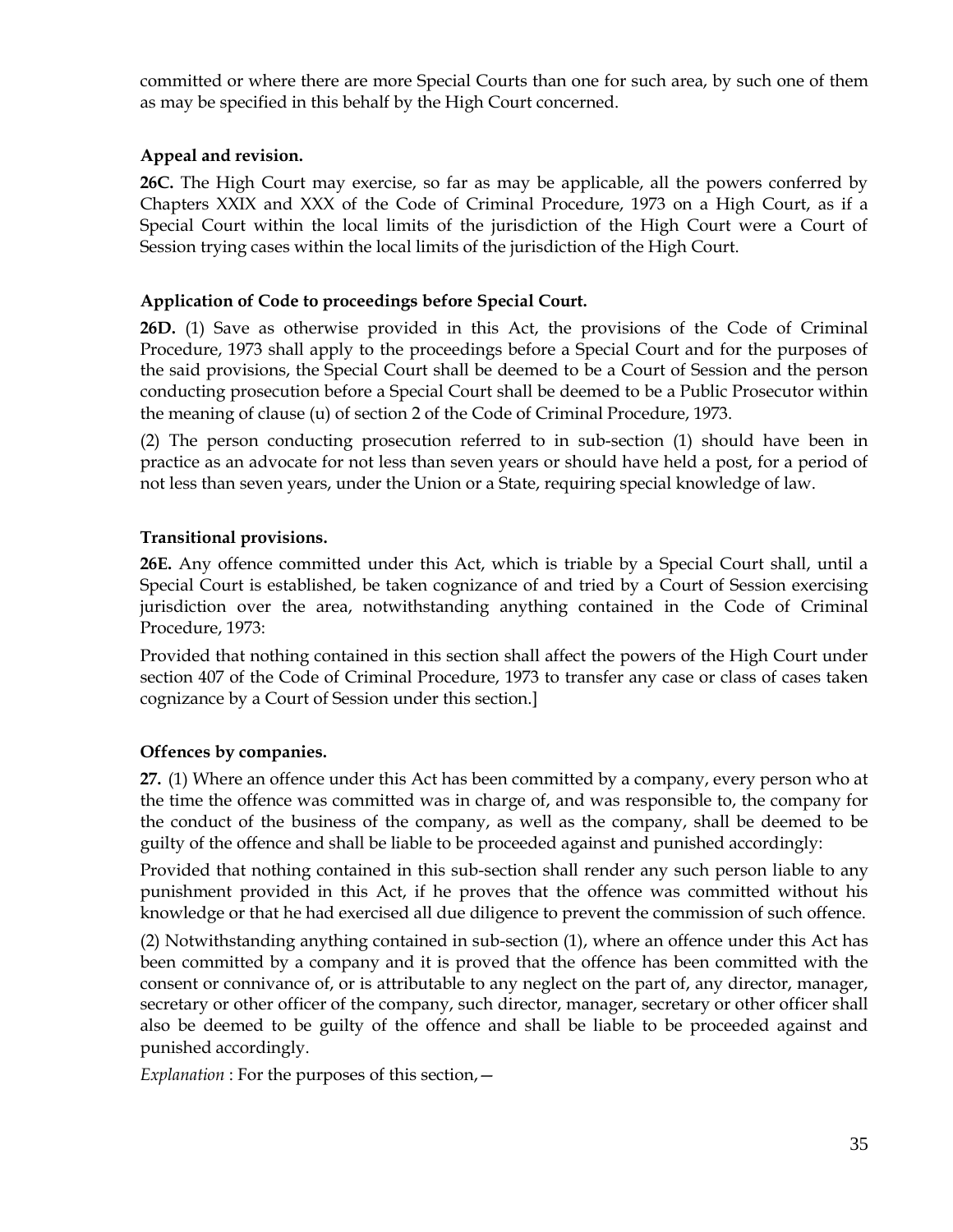- (*a*) "company" means any body corporate and includes a firm or other association of individuals; and
- $(b)$  "director", in relation to a firm, means a partner in the firm.

#### **Power to exempt.**

**28.** <sup>127</sup>[\*\*\*]

 $\overline{a}$ 

#### **<sup>128</sup>[ Recovery of amounts.**

**28A.** (1) If a person fails to pay the penalty imposed by the adjudicating officer or fails to comply with any direction of the Board for refund of monies or fails to comply with a direction of disgorgement order issued under section 11B or fails to pay any fees due to the Board, the Recovery Officer may draw up under his signature a statement in the specified form specifying the amount due from the person (such statement being hereafter in this Chapter referred to as certificate) and shall proceed to recover from such person the amount specified in the certificate by one or more of the following modes, namely:—

- (a) attachment and sale of the person's movable property;
- (b) attachment of the person's bank accounts;
- (c) attachment and sale of the person's immovable property;
- (d) arrest of the person and his detention in prison;
- (e) appointing a receiver for the management of the person's movable and immovable properties,

and for this purpose, the provisions of sections 220 to 227, 228A, 229, 232, the Second and Third Schedules to the Income-tax Act, 1961 and the Income-tax (Certificate Proceedings) Rules, 1962, as in force from time to time, in so far as may be, apply with necessary modifications as if the said provisions and the rules made thereunder were the provisions of this Act and referred to the amount due under this Act instead of to income-tax under the Income-tax Act, 1961.

Explanation 1.— For the purposes of this sub-section, the person's movable or immovable property or monies held in bank accounts shall include any property or monies held in bank accounts which has been transferred directly or indirectly on or after the date when the amount specified in certificate had become due, by the person to his spouse or minor child or son's wife or son's minor child, otherwise than for adequate consideration, and which is held by, or stands in the name of, any of the persons aforesaid; and so far as the movable or immovable property or monies held in bank accounts so transferred to his minor child or his son's minor child is concerned, it shall, even after the date of attainment of majority by such minor child or son's minor child, as the case may be, continue to be included in the person's movable or immovable property or monies held in bank accounts for recovering any amount due from the person under this Act.

<sup>127</sup> Omitted by the Securities Laws (Amendment) Act, 1995, w.e.f. 25-1-1995. Prior to its omission, Section 28 read as under:

<sup>―28.</sup> *Power to exempt*- If the central government if of the opinion that it is necessary or expedient so to do in public interest, it may, by order published in the Official gazette, exempt any person or class of persons buying or selling securities or otherwise dealing with the securities market from the operation of subsection 91) of Section 12."

<sup>128</sup> Inserted by the Securities Laws (Amendment) Act, 2014, w.r.e.f. 18-07-2013.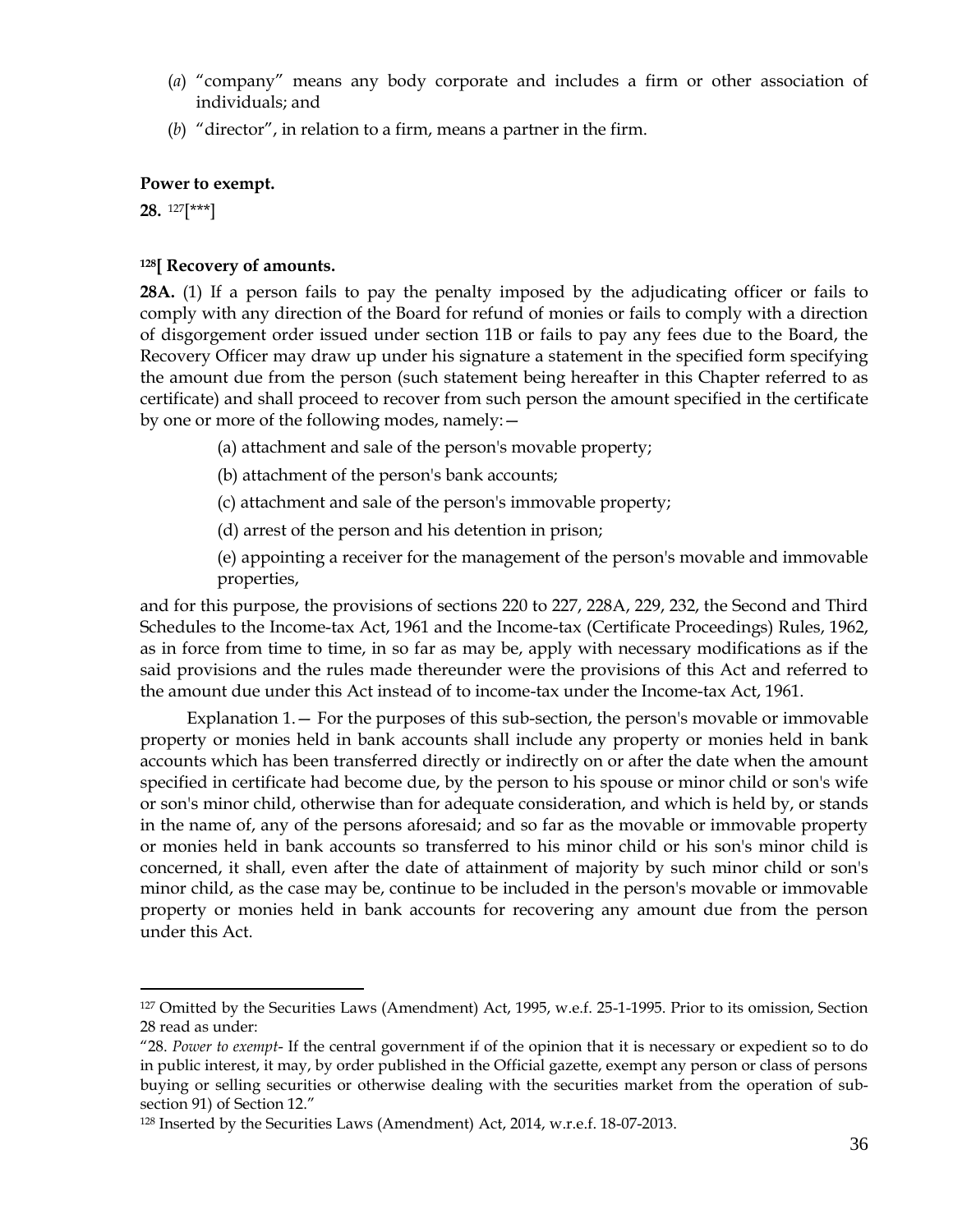Explanation 2.— Any reference under the provisions of the Second and Third Schedules to the Income-tax Act, 1961 and the Income-tax (Certificate Proceedings) Rules, 1962 to the assessee shall be construed as a reference to the person specified in the certificate.

Explanation 3.— Any reference to appeal in Chapter XVIID and the Second Schedule to the Income-tax Act, 1961, shall be construed as a reference to appeal before the Securities Appellate Tribunal under section 15T of this Act.

(2) The Recovery Officer shall be empowered to seek the assistance of the local district administration while exercising the powers under sub-section (1).

(3) Notwithstanding anything contained in any other law for the time being in force, the recovery of amounts by a Recovery Officer under sub-section (1), pursuant to non-compliance with any direction issued by the Board under section 11B, shall have precedence over any other claim against such person.

(4) For the purposes of sub-sections  $(1)$ ,  $(2)$  and  $(3)$ , the expression "Recovery Officer" means any officer of the Board who may be authorised, by general or special order in writing, to exercise the powers of a Recovery Officer.]

#### **Power to make rules.**

**29.** (1) The Central Government may, by notification, make rules for carrying out the purposes of this Act.

(2) In particular, and without prejudice to the generality of the foregoing power, such rules may provide for all or any of the following matters, namely :—

- (*a*) the term of office and other conditions of service of the Chairman and the members under sub-section (1) of section 5;
- (*b*) the additional functions that may be performed by the Board under section 11;
- (*c*) <sup>129</sup>[\* \* \*]

 $\overline{a}$ 

(*d*) the manner in which the accounts of the Board shall be maintained under section 15;

<sup>130</sup>[(*da*) the manner of inquiry under sub-section (1) of section 15-I;

- (*db*) the salaries and allowances and other terms and conditions of service of the 131[Presiding Officers, Members] and other officers and employees of the Securities Appellate Tribunal under section 15-O and sub-section (3) of section 15S;
- (*dc*) the procedure for the investigation of misbehaviour or incapacity of the 132[Presiding Officers, or other Members] of the Securities Appellate Tribunal under sub-section (3) of section 15Q;
- (*dd*) the form in which an appeal may be filed before the Securities Appellate Tribunal under section 15T and the fees payable in respect of such appeal;]
- (*e*) the form and the manner in which returns and report to be made to the Central Government under section 18;

<sup>129</sup> Clause (c) omitted by Securities laws (Amendment) Act 1995, w.e.f. 25-1-1995. Prior to its omission, clause (c) it read as under:

 $^{\prime\prime}$ (c) the conditions subject to which registration certificate is to be issued under sub-section (1) of section 12‖.

<sup>130</sup> Inserted by Securities Laws (Amendment) Act, 1995, w.e.f. 25-1-1995.

<sup>131</sup> Substituted for "Presiding Officers" by the SEBI (Amendment) Act, 2002, w.e.f. 29-10-2002.

<sup>132</sup> Substituted for "Presiding Officers", by the SEBI (Amendment) Act, 2002, w.e.f. 29-10-2002.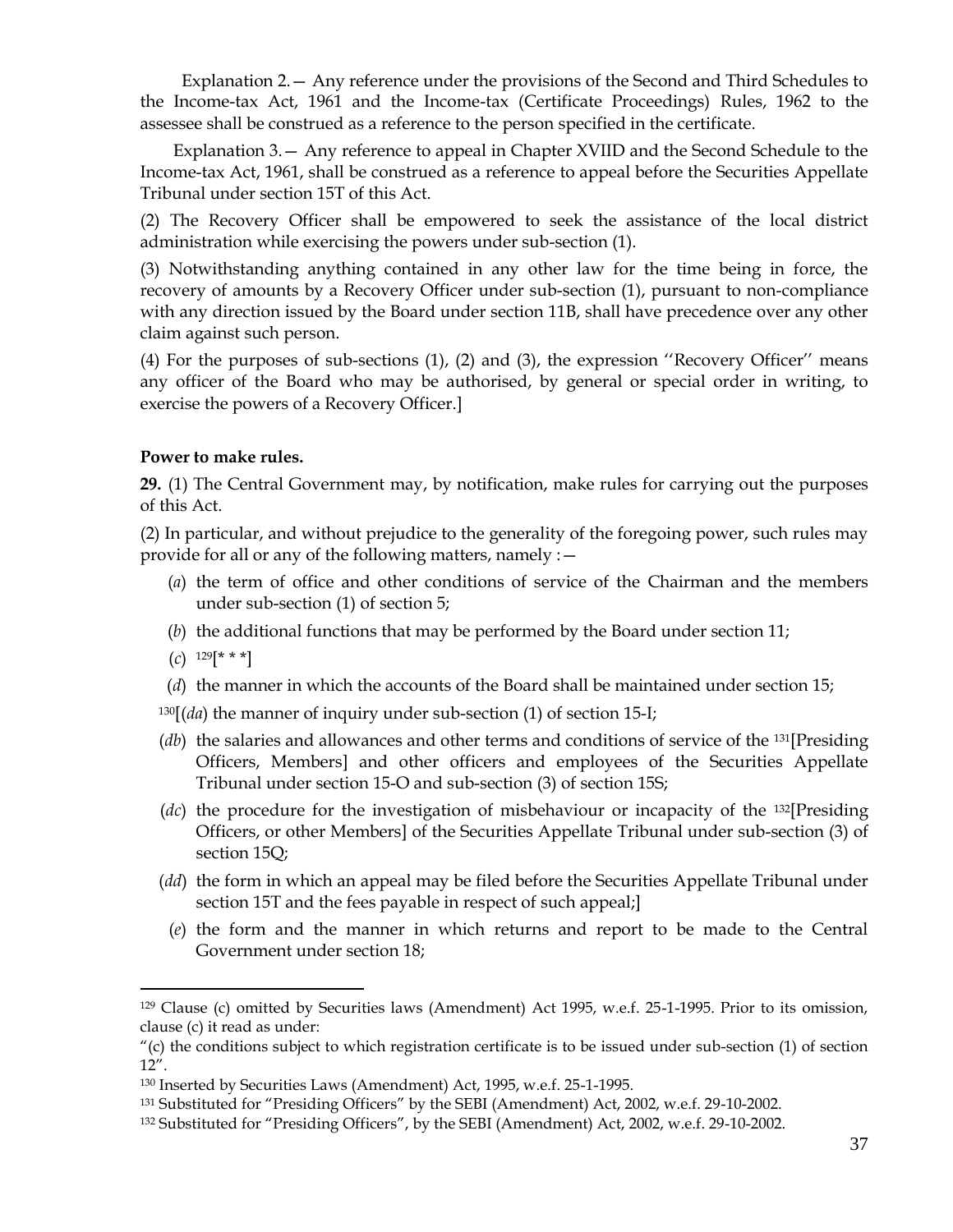(*f*) any other matter which is to be, or may be, prescribed, or in respect of which provision is to be, or may be, made by rules.

#### **Power to make regulations.**

**30.** (1) The Board may, 133[\*\*\*] by notification, make regulations consistent with this Act and the rules made thereunder to carry out the purposes of this Act.

(2) In particular, and without prejudice to the generality of the foregoing power, such regulations may provide for all or any of the following matters, namely :—

- (*a*) the times and places of meetings of the Board and the procedure to be followed at such meetings under sub-section (1) of section 7 including quorum necessary for the transaction of business;
- (*b*) the terms and other conditions of service of officers and employees of the Board under sub-section (2) of section 9;
- $134[(c)$  the matters relating to issue of capital, transfer of securities and other matters incidental thereto and the manner in which such matters shall be disclosed by the companies under section 11A;
- $135$ [(ca) the utilisation of the amount credited under sub-section (5) of section 11;
- (cb) the fulfilment of other conditions relating to collective investment scheme under subsection (2A) of section 11AA;]
- **(**(*d*) the conditions subject to which certificate of registration is to be issued, the amount of fee to be paid for certificate of registration and the manner of suspension or cancellation of certificate of registration under section 12.]
- <sup>136</sup>[(da) the terms determined by the Board for settlement of proceedings under sub-section (2) and the procedure for conducting of settlement proceedings under sub-section (3) of section 15JB;
- (db) any other matter which is required to be, or may be, specified by regulations or in respect of which provision is to be made by regulations.]

#### **Rules and regulations to be laid before Parliament.**

 $\overline{a}$ 

**31.** Every rule and every regulation made under this Act shall be laid, as soon as may be after it is made, before each House of Parliament, while it is in session, for a total period of thirty days which may be comprised in one session or in two or more successive sessions, and if, before the expiry of the session immediately following the session or the successive sessions aforesaid, both Houses agree in making any modification in the rule or regulation or both Houses agree that the rule or regulation should not be made, the rule or regulation shall thereafter have effect only in such modified form or be of no effect, as the case may be; so, however, that any such

<sup>133</sup> The words "with the previous approval of the Central Government" omitted by Securities Laws (Amendment) Act 1995 w.e.f. 25-1-1995.

<sup>134</sup> Substituted for the existing clause (c) by the Securities Laws (Amendment) Act 1995 w.e.f. 25-1-1995. Prior to substitution this clause read as under:

<sup>―(</sup>c) the amount of fee to be paid for registration certificate and manner of suspension or cancellation of registration certificate under sub-section (2) and (3) of section 12."

<sup>135</sup> Inserted by the Securities Laws (Amendment) Act, 2014, w.r.e.f. 18-07-2013.

<sup>136</sup> Inserted by the Securities Laws (Amendment) Act, 2014, w.r.e.f. 18-07-2013.